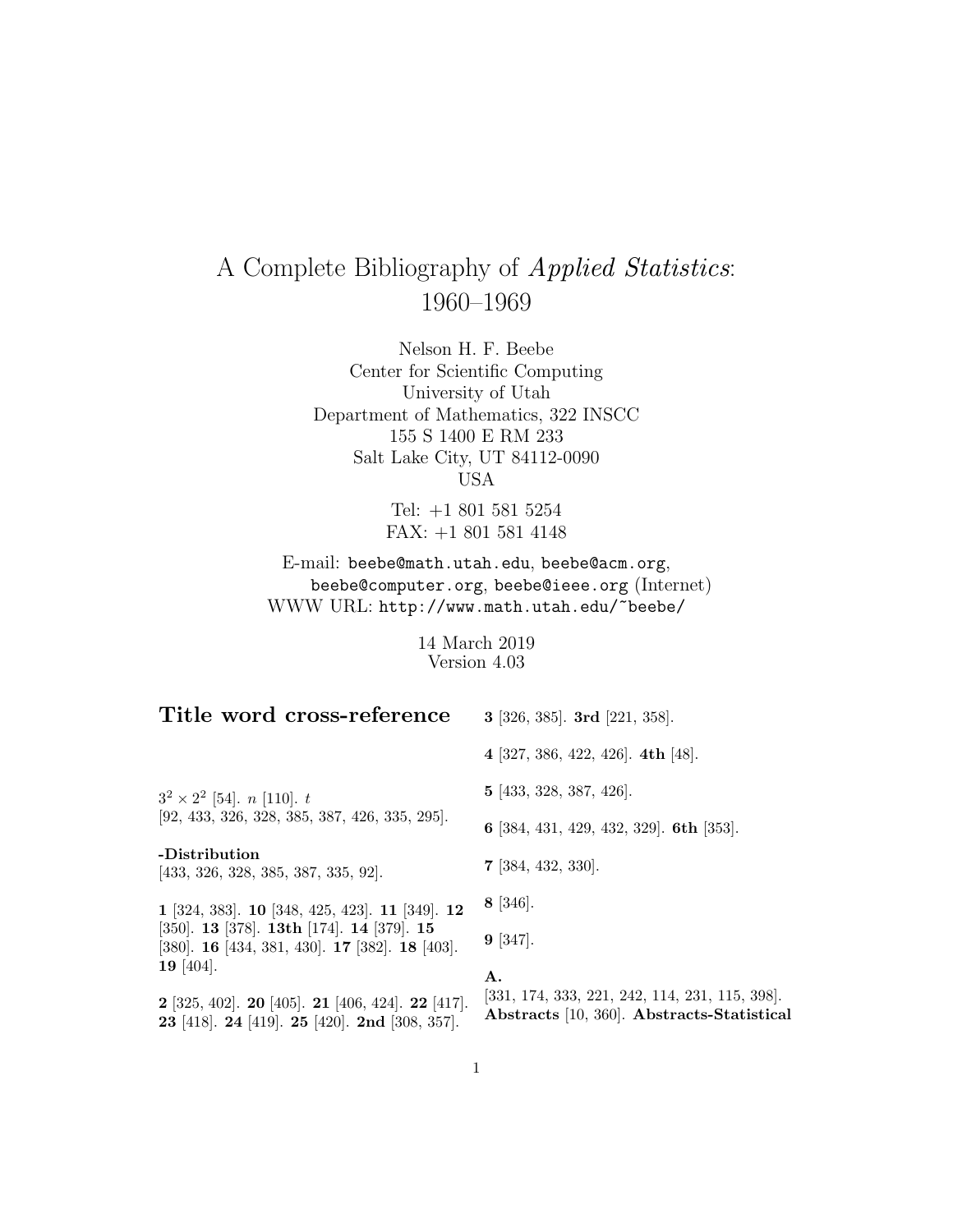[10]. **Acceptance** [95, 63]. **Access** [265]. **Accuracy** [74]. **Ackoff** [397]. **Actes** [173]. **Activity** [217]. **Acton** [24]. **Additional** [228]. **Additive** [347]. **Address** [181]. **Adequacy** [410]. **Adjustment** [343]. **Adler** [175]. **Admission** [389]. **Advanced** [80]. **Advances** [316]. **Advertising** [224, 407]. **Age** [337]. **Agricultural** [4]. **Ahamad** [249]. **Aid** [412, 394, 375]. **Aircraft** [246]. **Alan** [80]. **Algebra** [277]. **Algorithm** [417, 431, 433, 417, 327, 326, 328, 325, 348, 385, 386, 387, 422, 425, 419, 429, 324, 403, 404, 418, 383, 330, 329, 349, 350, 421, 434, 423, 420, 347, 346, 405, 378, 379, 380, 381, 382, 430, 406, 424]. **Algorithms** [303, 384, 431, 433, 417, 323, 327, 326, 328, 325, 348, 385, 386, 387, 422, 425, 419, 429, 432, 324, 403, 404, 418, 383, 330, 329, 349, 350, 421, 434, 426, 423, 420, 347, 346, 405, 378, 379, 380, 428, 381, 382, 430, 406, 424]. **Allocation** [285, 75]. **Allowing** [44]. **Alterations** [112]. **Amiel** [176]. **Among** [53]. **Anaemia** [219]. **Analyses** [271]. **Analysis** [248, 297, 31, 298, 29, 168, 132, 392, 96, 204, 236, 367, 404, 299, 339, 242, 215, 54, 284, 192, 125, 6, 420, 359, 196, 253, 162, 233, 193, 380, 157, 39, 249, 209, 99, 24, 25, 305]. **Analytical** [87, 302]. **Annotated** [12]. **Annual** [254, 165]. **Ansley** [291]. **Application** [319, 274, 284, 196, 51, 4, 225]. **Applications** [57, 235, 260, 277, 339, 246, 1, 133, 39, 116, 47, 331, 90]. **Applied** [200, 275, 402, 333, 305, 373, 215, 139, 351, 352]. **Applying** [18]. **Approximation** [298, 205]. **Arbitrary** [101]. **Armore** [359]. **Array** [405]. **Arrays** [324]. **Ascent** [255]. **ASCOP** [264]. **Aspects** [2, 267, 86, 226, 59]. **Assessing** [162, 233]. **Assessment** [156, 74]. **Assessors** [373]. **Associated** [337]. **Association** [395]. **Attitudes** [220]. **Audience** [407]. **Audley** [398]. **Augmented** [344]. **Authorship** [286]. **Automatic** [371, 372]. **Automating** [169].

**Automobile** [53]. **Auxiliary** [327, 386, 422, 426]. **Available** [131].

**B** [69, 103, 232, 280, 90, 91]. **B.** [399, 249]. **Back** [37, 70, 81, 93, 104, 117, 127, 143, 158, 178, 188, 197, 211, 314, 336, 363]. **Bailey** [149, 11]. **Balance** [372]. **Balanced** [31, 321]. **Balancing** [162, 233]. **Ballade** [129]. **Bandwidth** [193]. **Barrie** [278]. **Bartlett** [66]. **Barton** [102]. **Based** [95, 28, 75]. **Basic** [114]. **Basis** [33]. **Batchelor** [12]. **Bayes** [28]. **Bayesian** [237]. **Behaviour** [239]. **Benjamin** [399]. **Best** [204]. **Between** [164, 75, 219, 130]. **Beyer** [334]. **Bhattacharya** [36]. **Bi** [194, 393]. **Bi-Spectrum** [194]. **Bi-Variate** [393]. **Bias** [44, 302]. **Biases** [3]. **Bibliography** [243, 12]. **Billingsley** [416]. **Binomial** [206, 100]. **Biological** [277]. **Biologists** [209]. **Biology** [155, 11]. **Biomathematics** [232]. **Birmingham** [230]. **Birth** [247, 414]. **Birth-Order** [414]. **Bivariate** [132]. **Block** [31, 97]. **Blocks** [52]. **Blood** [152, 207]. **Book** [177, 244, 274, 155, 24, 10, 25, 35, 14, 36, 57, 47, 67, 69, 80, 102, 103, 92, 275, 331, 9, 176, 135, 136, 66, 362, 174, 333, 353, 354, 277, 221, 278, 305, 68, 156, 311, 304, 355, 308, 415, 141, 356, 358, 357, 232, 273, 306, 242, 138, 33, 290, 281, 309, 210, 113, 334, 310, 114, 137, 139, 171, 231, 416, 173, 175, 172, 280, 359, 360, 12, 351, 352, 307, 208, 48, 361, 276, 13, 79, 289, 59, 58, 157, 279, 11, 140, 154, 291, 332, 34, 115, 116, 209, 90, 91, 243]. **Books** [142, 177, 222, 244, 258]. **Botany** [1]. **Britain** [131, 203, 59, 279]. **British** [310, 7, 341]. **Bronchitis** [282]. **Brownlee** [67]. **Buckland** [10, 156]. **Budget** [22]. **Buildings** [202]. **Bulmer** [357]. **Buses** [407]. **Business** [68, 13]. **Buying** [293].

**C** [208]. **C.** [232, 290]. **Calculation** [418]. **Calculations** [35]. **Cancer** [282]. **Capture** [371, 373, 370, 375, 376, 372, 374]. **Cards** [374]. **Carl** [171]. **Carlo** [208]. **Cars** [203].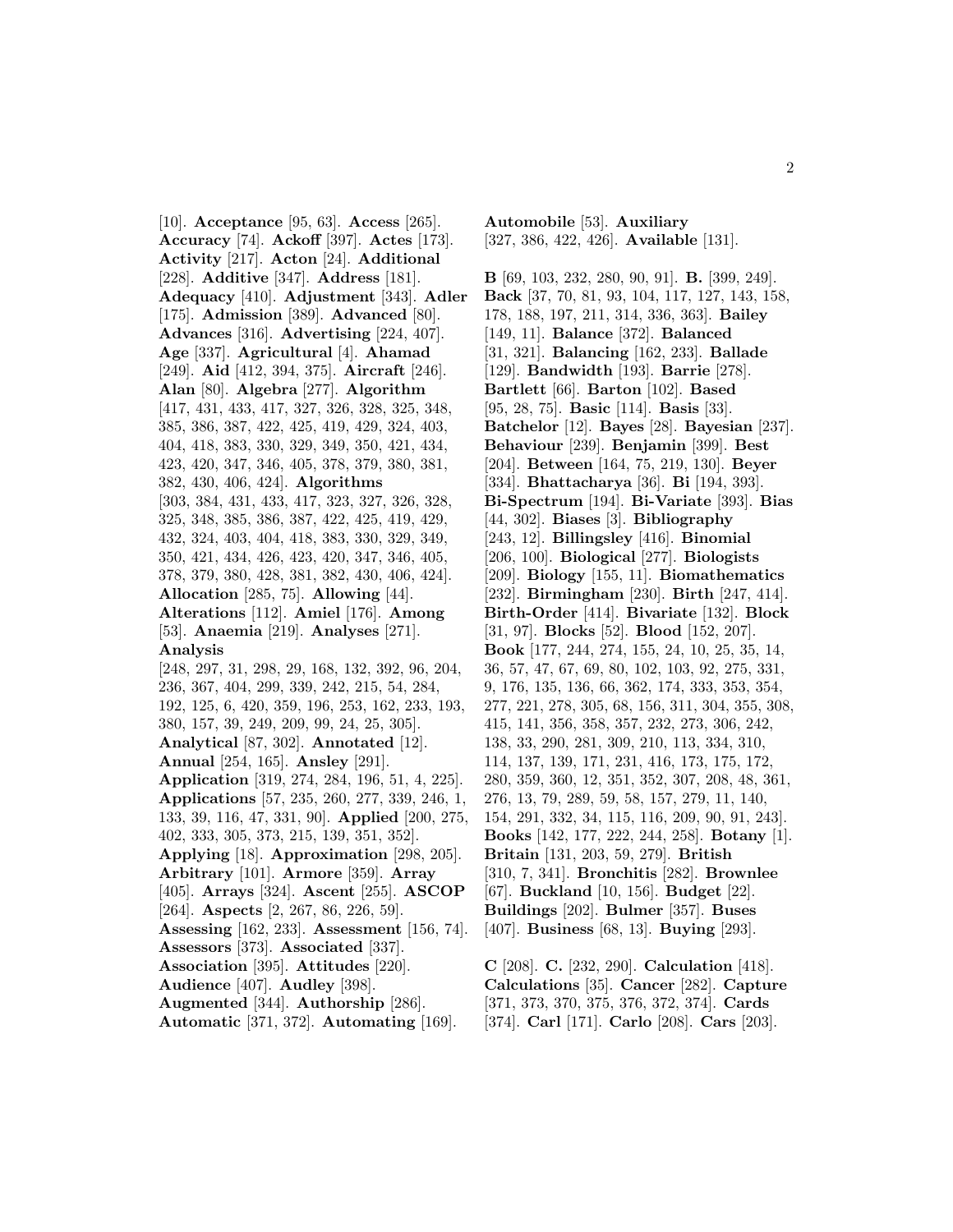**Case** [250, 284, 216]. **Cases** [226, 286]. **Catalytic** [185]. **Censored** [434, 368, 381, 427, 430]. **Central** [328, 387, 426]. **Certain** [50]. **Chakravarti** [351, 352]. **Chance** [75, 102]. **Characterisation** [124]. **Characteristic** [79, 156]. **Characteristics** [409]. **Chart** [95]. **Charts** [33]. **Check** [88]. **Check-List** [88]. **Chemical** [185]. **Chosen** [59]. **Circuit** [319]. **Clarifying** [271]. **Class** [252]. **Classification** [28, 420, 300]. **Classifying** [238]. **Climatological** [202]. **Clinical** [151]. **Clumping** [400]. **Cluster** [367, 339, 380]. **Coale** [291]. **Coarse** [343]. **Coarsely** [100]. **COBOL** [141]. **Cochran** [353, 154]. **Coefficients** [170]. **Collection** [35]. **Combinatorial** [102]. **Comment** [247]. **Comments** [23, 45, 55, 77, 229, 249]. **Commercial** [85]. **Committee** [202]. **Comparing** [170, 5]. **Comparison** [88, 390, 366]. **Comparisons** [120]. **Compensation** [414]. **Component** [284, 365]. **Components** [248, 322, 133, 249]. **Componets** [297]. **Computation** [351, 393]. **Computer** [411, 168, 266, 412, 185, 376, 406, 424]. **Computers** [240, 116, 205, 115]. **Computing** [267, 264, 368, 427]. **Concerning** [206]. **Conference** [230, 173]. **Confounding** [54, 52]. **Congestion** [306]. **Consciousness** [65]. **Considerations** [98]. **Consignments** [186]. **Consistency** [19]. **Constants** [294]. **Constructing** [109, 321]. **Construction** [323, 347]. **Consumer** [3, 167, 220, 239, 251]. **Consumers** [65]. **Contingency** [392]. **Continuous** [95, 63]. **Contrasts** [110]. **Control** [364, 316, 27, 221, 33, 318, 185, 76, 48, 231]. **Controlled** [151]. **Conventional** [366]. **Convergence** [416]. **Conversational** [396]. **Conway** [137]. **Correction** [260, 233]. **Correlation** [170, 256]. **Corrigenda** [384, 385, 386, 387, 424]. **Corrigendum** [422, 335, 427]. **Cost** [377, 134, 84, 345].

**Counting** [345]. **Counts** [215, 5]. **Course** [276, 58, 91]. **Covariance** [413]. **Cox** [273]. **Crimes** [248, 296, 297, 249]. **Critical** [257, 50, 249]. **Crop** [287, 313]. **Cross** [84]. **Cross-Section** [84]. **Crystals** [169]. **Cumulative** [95, 73]. **Current** [27, 370]. **Curve** [135]. **Cusum** [364]. **Cybernetic** [210].

**D** [141, 273, 59, 279]. **D.** [102, 103, 308, 273, 208, 332, 34]. **Damped** [169]. **Daniel** [141, 280]. **Dano** [57, 354]. **Data** [298, 254, 411, 371, 373, 434, 285, 370, 294, 375, 165, 405, 253, 100, 376, 368, 381, 427, 430, 372, 374, 24]. **Data-Loggers** [371]. **David** [102]. **Deciding** [286]. **Decimal** [257]. **Decision** [250, 43, 398]. **Decision-Making** [250]. **Decisions** [157, 362]. **Decomposition** [431, 429, 432, 329]. **Defectives** [95]. **Deficiency** [219]. **Definite** [432, 330]. **Demand** [203]. **Demeny** [291]. **Deming** [68]. **Density** [92]. **Dependent** [409]. **Depot** [299]. **Derivation** [254, 165]. **Description** [323]. **Descriptive** [137, 351]. **Design** [183, 31, 270, 68, 6]. **Designated** [112]. **Designs** [218, 187, 162, 233, 321]. **Detecting** [300]. **Detection** [150, 302]. **Determining** [169]. **Developed** [151]. **Development** [253]. **Deviate** [419]. **Deviates** [205, 36]. **Diagrams** [428]. **Diameter** [369]. **Difference** [164]. **Differences** [53, 75]. **Digital** [195, 116]. **Dimension** [324]. **Direct** [372]. **Direct-Recording** [372]. **Discrete** [285]. **Discriminant** [96]. **Discrimination** [285]. **Discussion** [268]. **Disease** [247]. **Dispersion** [301]. **Disputed** [286]. **Distribution** [35, 92, 433, 327, 326, 328, 385, 386, 387, 422, 111, 252, 50, 426, 369, 100, 335, 295, 368, 427, 153, 69, 92]. **Distribution-Free** [35]. **Distributions** [76]. **Dodge** [14]. **Donald** [69, 355]. **Dose** [219].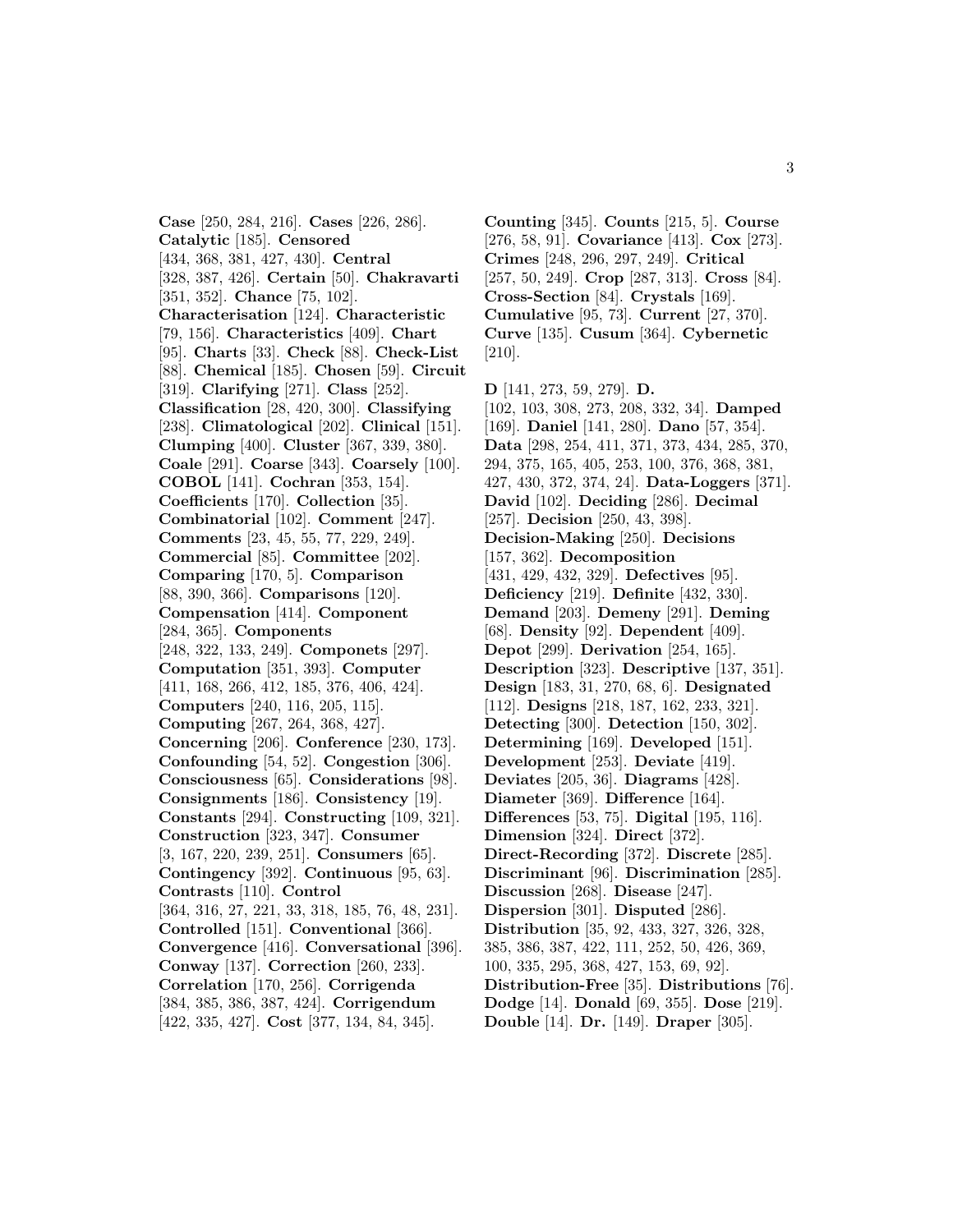**Drawing** [111]. **Due** [287, 313]. **Duncan** [221]. **During** [62]. **Dynamic** [43, 42].

**E.** [25, 275, 309, 307, 79, 157]. **Each** [97]. **Earnings** [86]. **Easy** [35]. **Ecology** [66]. **Econometric** [108, 290]. **Econometrics** [309]. **Economic** [194, 17, 120, 280, 307, 279]. **Economics** [9, 21, 272, 4, 281, 309, 289]. **Economy** [310]. **Ed** [221, 308]. **edited** [10]. **Edition** [174, 48, 14, 353, 358, 357, 232, 154]. **Editorial** [146, 180, 191, 261, 303]. **Education** [184, 359]. **Edwards** [68]. **Effect** [202, 218, 220, 335, 295]. **Effects** [418, 414, 346, 112, 162, 233]. **Efficient** [405]. **Eilon** [360]. **Ekambaram** [33]. **Electronic** [115, 205]. **Elementary** [391, 311, 356, 358]. **Elements** [401, 271]. **Emanuel** [47]. **Empirical** [272, 64]. **Encoders** [376]. **Enders** [210]. **Engineering** [67]. **Engineers** [304, 361]. **England** [202]. **Enquiries** [300]. **Enquiry** [61]. **Enrick** [48]. **Epidemics** [148]. **Epidemiological** [147]. **Epidemiology** [66]. **Epilogue** [269]. **Equations** [169]. **Equipment** [365]. **Errata** [207, 312, 313]. **Erratum** [297]. **Error** [168]. **Errors** [270, 96, 214, 121, 300]. **Essentials** [231]. **Estimated** [41]. **Estimates** [302, 368, 427]. **Estimating** [407, 161, 301, 287, 313]. **Estimation** [183, 108, 35, 341, 270, 434, 166, 381, 430]. **Estimators** [390, 322]. **Evaluation** [236, 403, 246]. **Events** [124]. **Everyman** [175]. **Evidence** [167, 64]. **Evolutionary** [283]. **Examination** [50, 59]. **Example** [195]. **Examples** [283, 271]. **Exercise** [299]. **Expenditure** [61, 214, 62]. **Expenditures** [341, 112]. **Experiment** [54]. **Experimental** [97, 85, 187, 164, 408]. **Experiments** [410, 168, 125, 110, 52, 99, 352]. **Exploratory** [194]. **Exponential** [166]. **Exposure** [337]. **Extraneous** [318].

**F** [14, 355, 153]. **F-Distribution** [153]. **F.** [102, 310, 90, 91]. **Factor** [125]. **Factorial** [168, 404, 54, 321, 52, 99]. **Factors** [125]. **Factory** [226]. **Falconer** [34]. **Fallacies** [27]. **Family** [214, 62]. **Features** [366]. **Feinstein** [176]. **Feller** [274]. **Few** [59]. **Fibre** [369]. **Fibre-Diameter** [369]. **Fibreboard** [226]. **Field** [226]. **Fieldwork** [415]. **Figures** [254, 165]. **Filtering** [195]. **Finding** [101]. **Fire** [202]. **Fires** [202]. **First** [415, 276, 91]. **Fit** [294]. **Fitting** [411, 394, 369, 100, 135]. **Fixed** [101]. **Flow** [72, 124]. **Food** [107]. **Forecasting** [316, 201]. **Forensic** [340]. **Forest** [371]. **Forestry** [375]. **Foreword** [234]. **Forman** [24]. **Formation** [405]. **Formula** [28]. **Fourth** [232]. **Fox** [307]. **Fraction** [377]. **Fractional** [110]. **Frank** [401, 13]. **Freda** [137]. **Free** [35]. **Frequency** [5]. **Freund** [358, 13]. **Friday** [401]. **Front** [82, 94, 105, 118, 128, 144, 159, 179, 189, 198, 212]. **Function** [327, 386, 422, 426, 161, 205]. **Functions** [92, 252, 50, 79]. **Fundamentals** [397]. **Furneaux** [59]. **Further** [254].

### **G**

[14, 80, 135, 362, 353, 357, 139, 351, 352, 154]. **G.** [9, 278, 173, 90, 91]. **Game** [342, 255]. **Games** [331, 163]. **Gamma** [369]. **General** [267, 415]. **Generating** [288, 312]. **Generation** [205]. **Genetics** [34]. **Geology** [18]. **Geophysical** [196]. **George** [353]. **Gerald** [69]. **Goodness** [206]. **Gradient** [41]. **Graduation** [74]. **Graphical** [392, 394, 395]. **Great** [203]. **Greenwood** [247]. **Greenwood-Yule** [247]. **Grohmann** [171]. **Group** [275]. **Grouped** [434, 100, 368, 381, 427, 430]. **Groups** [8, 32, 46, 56, 78, 89, 120, 75]. **Growth** [161, 279]. **Guest** [135]. **Guide** [141]. **Gurland** [155]. **Guthrie** [281].

**H** [35, 12]. **H.** [305, 273]. **Habits** [167]. **Half** [166]. **Hammersley** [208]. **Handbook**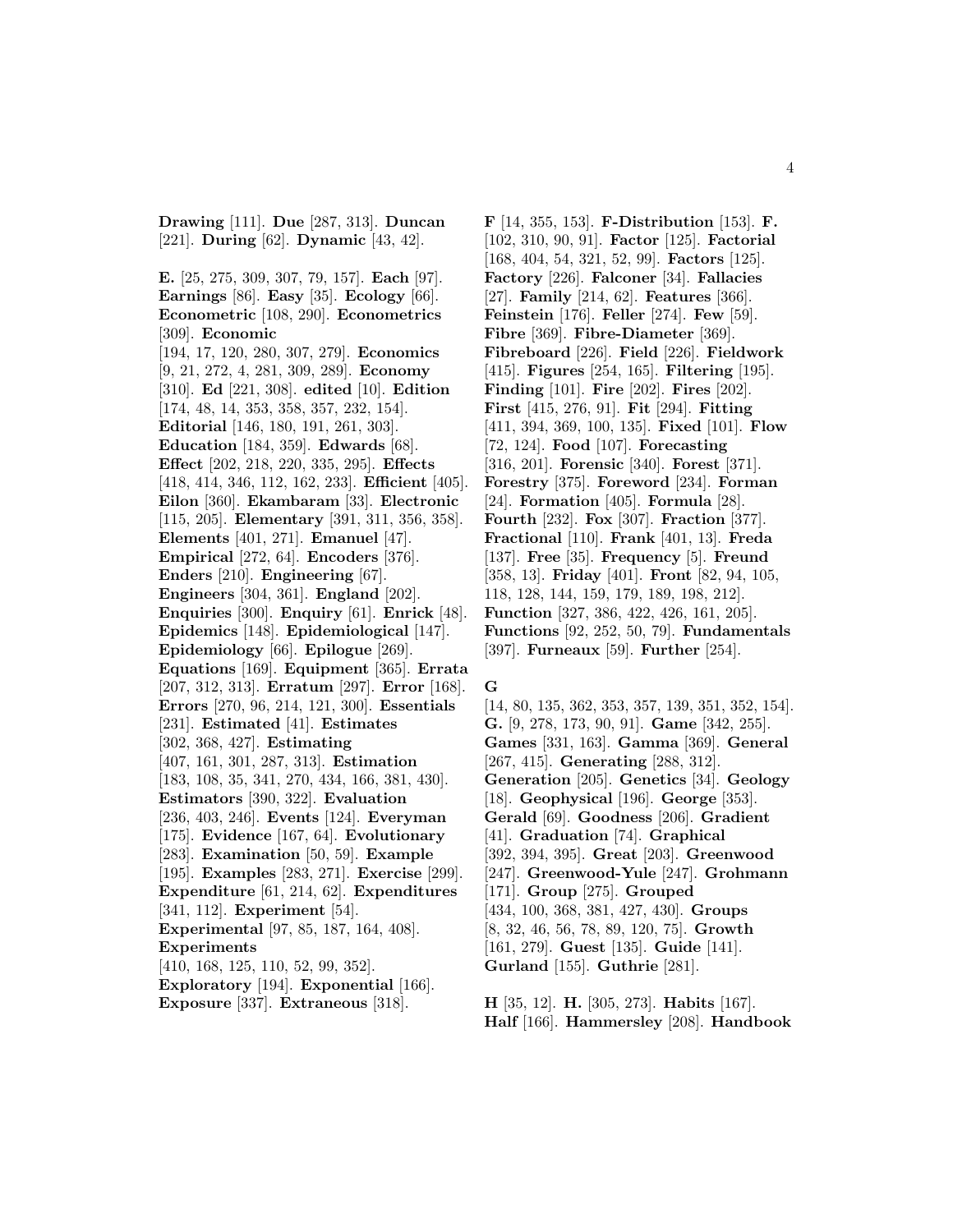[103, 334, 351, 352]. **Handscomb** [208]. **Handwheel** [19]. **Hannan** [275]. **Harold** [14, 281]. **Harry** [14]. **Harvard** [116]. **Health** [96, 399]. **Hearing** [337]. **Henderson** [279]. **Herman** [243]. **Hiliary** [209]. **Home** [44, 112]. **Hooke** [140]. **Hope** [311]. **Hospital** [389]. **Household** [61, 112]. **Huitson** [242, 231]. **Hyper** [227]. **Hyper-Logarithmic** [227]. **Hyperbola** [390]. **Hypergeometric** [69].

**I.** [351, 352]. **Ideas** [114]. **Identification** [110]. **II** [352, 274]. **Ilersic** [174]. **Illustrating** [255]. **Improved** [74]. **Improvement** [409]. **Incentive** [17]. **Incidence** [202]. **including** [277]. **Incomes** [341]. **Incomplete** [31]. **Independence** [392]. **Index** [391, 169, 229, 251]. **Indices** [109]. **Industrial** [354, 221, 360, 39, 225]. **Industry** [57, 98, 184, 283]. **Industry-Theory** [57]. **Inference** [80, 359, 351, 140]. **Information** [16, 38, 49, 71, 83, 106, 119, 145, 160, 190, 199, 213, 223, 259, 315, 388, 176, 220]. **Initial** [75]. **Input** [289]. **Input-Output** [289]. **Inspection** [292, 14, 17, 73]. **Instrumental** [29]. **Integral** [433, 326, 328, 325, 385, 387, 419, 421, 426, 393]. **Integrals** [327, 386, 422, 426]. **Inter** [62]. **Inter-Week** [62]. **Interaction** [417]. **Interactions** [150]. **International** [243, 10]. **Internationale** [173]. **Interpolation** [153]. **Interpreting** [107]. **Interrelationships** [296]. **Interviewer** [53, 22]. **Interviewing** [415, 112]. **Interviews** [96]. **Introduction** [274, 235, 260, 113, 139, 280, 359, 42, 140, 34, 57]. **Inventory** [30]. **Inverse** [205]. **Inversion** [432, 330]. **Investigating** [282, 85]. **Investigation** [164]. **Iron** [219]. **Iron-Deficiency** [219]. **Irving** [175].

**J** [25, 69, 275, 221, 171, 359, 13, 11, 291, 332]. **J.** [36, 351, 352, 307, 208, 332]. **James** [12]. **Joan** [231]. **John** [155, 358, 139, 360, 13].

**Joint** [202]. **Jorgenson** [332]. **Journal** [10]. **Jr.** [90, 91].

**K.** [67, 402, 311, 307]. **Kaufmann** [398]. **Keen** [231]. **Kendall** [80]. **King** [360]. **Kingdom** [182, 64]. **Kitov** [115]. **Kreweras** [173]. **Krinitski** [115].

**L** [9, 397, 306, 48, 209, 298]. **L.** [138]. **Labour** [61]. **Laha** [351, 352]. **Language** [266, 263]. **Large** [148, 147, 395]. **Large-Scale** [147]. **Latin** [6]. **Laws** [241]. **Least** [169]. **Lector** [375]. **Lectures** [157]. **Lee** [333]. **Length** [409]. **Leontief** [289]. **Leser** [290]. **Level** [99]. **Lewes** [310]. **Lieberman** [69]. **Life** [156, 291]. **Likelihood** [434, 100, 368, 381, 427, 430]. **Limit** [101]. **Limitation** [414]. **Limits** [126]. **Line** [24, 41, 265, 185]. **Linear** [57, 410, 4]. **Lines** [394]. **Linguistics** [50]. **Linkage** [111, 367, 380]. **List** [88, 131]. **Local** [8, 32, 46, 56, 78, 89]. **Location** [299]. **Log** [369]. **Log-Normal** [369]. **Logarithmic** [227]. **Logarithms** [257]. **Loggers** [371]. **Logistic** [161]. **London** [407]. **Loss** [337, 287, 313]. **Lot** [63]. **Lot-Size** [63]. **Loveday** [276, 58]. **Lowell** [361]. **Lower** [101]. **LSD** [293]. **Lukacs** [79]. **Lung** [282].

**M** [36, 333, 308, 310, 351, 352, 208]. **M.** [35, 176, 66, 397, 357]. **M1** [21]. **Macdonald** [304]. **Machine** [19]. **Magic** [162, 233]. **Magnetic** [376]. **Magnetic-Tape** [376]. **Main** [346]. **Maintenance** [220]. **Making** [250, 398]. **Malinvaud** [309]. **Manager** [362]. **Managerial** [362, 309]. **Manufacturers** [217]. **Marginal** [403, 84]. **Market** [235, 260, 238]. **Marketing** [241, 236, 237, 250]. **Marvin** [136]. **Mathematical** [240, 309, 216, 130]. **Mathematics** [304]. **Matrices** [256]. **Matrix** [431, 277, 429, 432, 330, 329, 317, 349, 350].

**Matter** [37, 70, 81, 93, 104, 82, 94, 105, 117,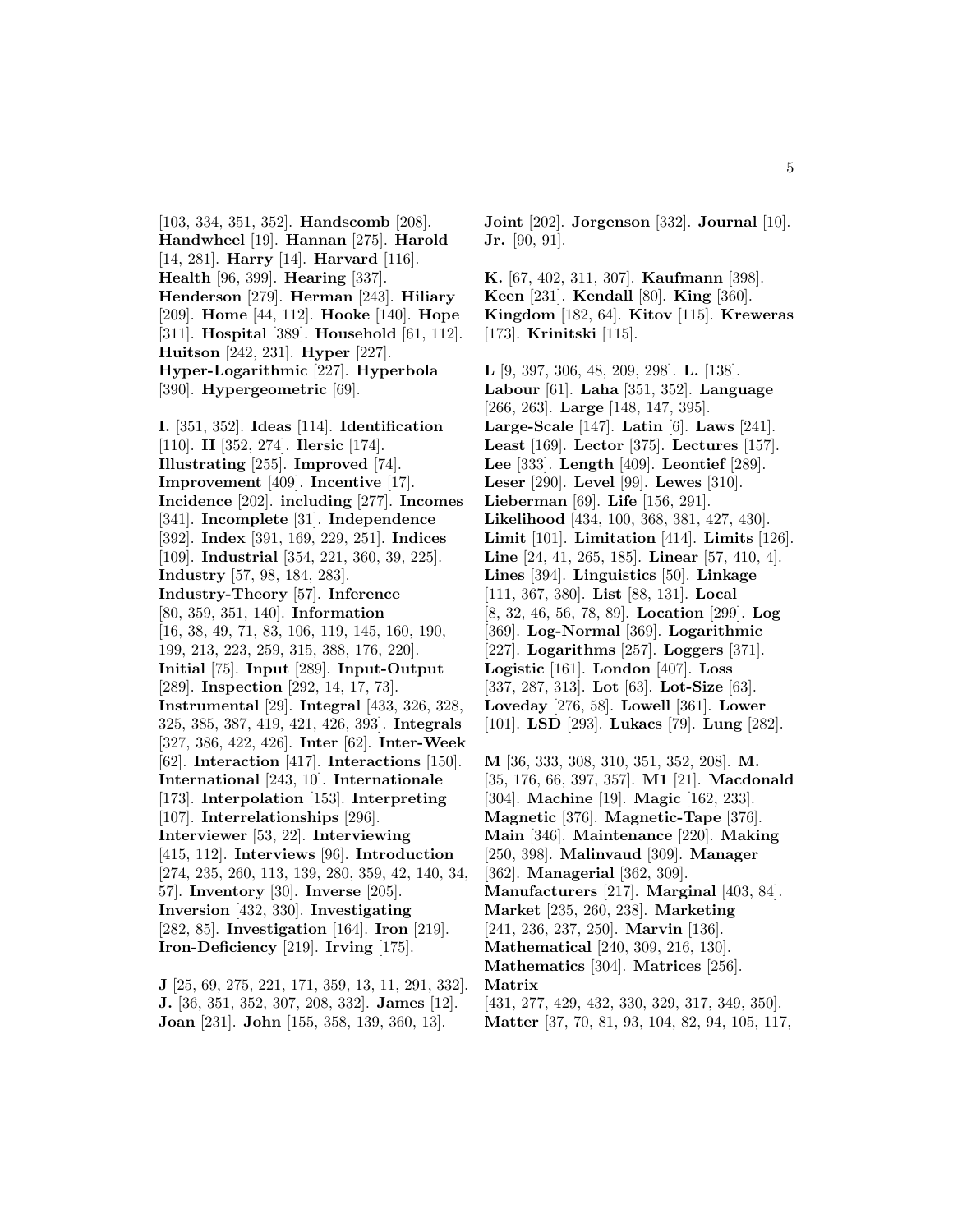127, 143, 118, 128, 144, 158, 178, 188, 159, 179, 189, 197, 211, 198, 212, 314, 336, 363]. **Maurice** [80]. **Maximum** [434, 134, 100, 368, 381, 427, 430]. **Maximum-Likelihood** [368, 427]. **McCall** [332]. **McCracken** [141]. **McIntosh** [308]. **Meaning** [293]. **Means** [403, 420]. **Measurement** [224]. **Measurements** [40, 343, 369]. **Measures** [416]. **Measuring** [217]. **Mechanism** [409]. **Media** [240]. **Medicine** [155]. **Meetings** [8, 32, 46, 56, 78, 89]. **Mensch** [331]. **Metallurgical** [133]. **Method** [248, 297, 247, 44, 344, 109, 74, 339, 166, 301, 249, 99, 300, 10]. **Methodology** [67]. **Methods** [108, 35, 254, 30, 135, 353, 278, 415, 281, 309, 351, 352, 161, 1, 321, 287, 313, 11, 345, 208, 355, 415]. **METO** [266]. **Military** [157]. **Miller** [273]. **Mills** [382]. **Minimum** [367, 378, 379]. **Ministry** [202, 61]. **Miscellanea** [296, 298, 254, 342, 344, 413, 396, 323, 168, 255, 322, 412, 252, 343, 299, 228, 250, 394, 257, 377, 206, 170, 414, 218, 256, 220, 169, 253, 271, 288, 301, 219, 287, 395, 229, 302, 251, 272, 249, 345, 205, 300]. **Missing** [31, 6]. **Mite** [287, 313]. **Mixed** [107, 166, 99]. **Mode** [396]. **Model** [50, 291]. **Models** [148, 108, 155, 147, 410, 240, 282, 66, 411, 354, 239]. **Modern** [47, 358, 13]. **Moments** [166]. **Monde** [172]. **Monte** [208]. **Moore** [362]. **Morbidity** [109]. **Morlat** [173]. **Morrison** [355]. **Mortality** [282, 120]. **Moses** [138]. **Mosteller** [90, 91]. **Motor** [64]. **Mrs** [296, 309]. **Multi** [270, 346, 365]. **Multi-Component** [365]. **Multi-Stage** [270]. **Multi-Way** [346]. **Multidimensional** [324]. **Multiple** [129, 131, 204, 317, 253, 408]. **Multivariate** [355, 236, 320, 1, 39, 130, 209]. **Multiway** [294].

**N** [102]. **N.** [92, 305, 115]. **NBD** [293]. **NBD/LSD** [293]. **Negative** [322, 100].

**News** [245]. **Nikhilesh** [36]. **Nine** [52]. **Noise** [337]. **Non** [410, 328, 387, 322, 426, 377, 335, 295, 51]. **Non-Central** [328, 387, 426]. **Non-Linear** [410]. **Non-Negative** [322]. **Non-Normality** [335, 295]. **Non-Parametric** [51]. **Non-Sampling** [377]. **Noncentral** [433]. **Norbert** [48]. **Normal** [36, 325, 419, 111, 320, 421, 434, 369, 301, 393, 122, 368, 381, 427, 430, 205]. **Normality** [335, 295]. **Normalizing** [349]. **Norman** [11]. **Not-at-Home** [44]. **Note** [296, 303, 7, 342, 377, 149, 288, 312]. **Notes** [23, 45, 55, 77, 41]. **Notices** [245]. **Number** [95, 251]. **Numbers** [391]. **Numerical** [135, 374].

**O** [243]. **Observational** [413]. **Observations** [31, 6]. **Observed** [5]. **Occurrence** [75]. **Office** [202]. **Old** [151]. **On-Line** [265, 185]. **One** [168, 324, 321]. **One-Way** [321]. **Open** [88]. **Opening** [181]. **Operation** [3, 283]. **Operational** [29, 366, 409]. **Opérationelle** [172, 173]. **Operations** [397, 12]. **Optimal** [183, 377, 332]. **Optimum** [101, 340, 64]. **Oral** [219]. **Order** [247, 414, 218, 162, 233]. **Ore** [200]. **Organization** [202]. **Orthogonal** [348, 425]. **Output** [289]. **Owen** [69, 103]. **Owner** [112].

**P** [305]. **P.** [135, 362, 304, 113, 416, 279]. **Package** [383]. **Panel** [3]. **Paper** [283, 149]. **Parameter** [108, 390]. **Parameters** [368, 427]. **Parametric** [51]. **Particular** [21, 340]. **Party** [415]. **Parzen** [47]. **Patrol** [292]. **Paul** [291]. **Peatman** [139]. **Percentages** [121]. **Permutations** [288, 312, 138]. **Pharmaceutical** [98]. **Phenomena** [147]. **Physical** [30]. **Piece** [241]. **Pinsker** [176]. **Plan** [63]. **Planning** [410, 240, 352]. **Pleasure** [9]. **Plots** [406, 424]. **Plotting** [320]. **Poisson** [164]. **Policy** [307, 332]. **Polynomials** [348, 425].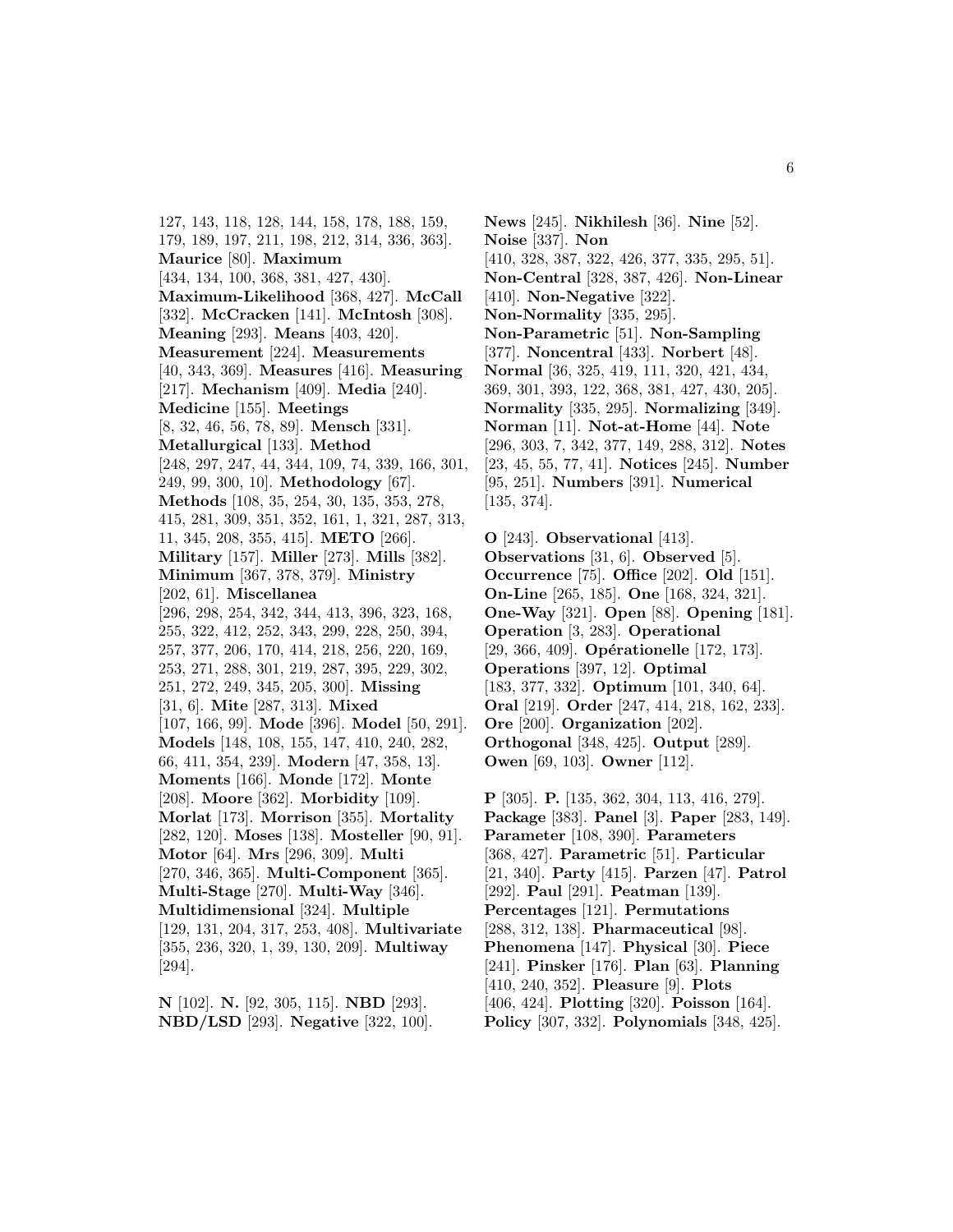**Population** [66, 182, 335, 295]. **Populations** [148, 122, 291]. **Port** [374]. **Port-a-Punch** [374]. **Portable** [376]. **Portfolio** [216]. **Positive** [432, 330]. **Postal** [86, 300]. **Potential** [3]. **Practical** [293, 226]. **Practice** [171]. **Precision** [41]. **Prediction** [206, 218]. **Preference** [2, 107]. **Preliminary** [392]. **Presence** [247, 414]. **Price** [65, 220, 251]. **Prices** [229]. **Principal** [248, 297, 284, 133, 249]. **Principles** [357, 171]. **Printing** [379]. **Probabilities** [225]. **Probability** [274, 47, 69, 362, 334, 416, 175, 401, 90, 91, 275]. **Problem** [200, 152, 207, 124, 340, 251]. **Probl`emes** [172]. **Problems** [27, 107, 228, 18, 123, 290]. **Procedure** [95, 264]. **Procedures** [28, 370]. **Proceedings** [306, 116]. **Process** [185]. **Processes** [85, 243, 176, 273]. **Processing** [375]. **Product** [250]. **Production** [354, 63]. **Products** [350]. **Professional** [86]. **Profitability** [345]. **Program** [396, 294]. **Programme** [168, 125]. **Programmes** [131]. **Programming** [261, 262, 200, 57, 267, 265, 264, 266, 141, 263, 43, 269, 268, 216, 42, 4, 130, 113]. **Project** [246, 243]. **Projects** [98]. **Prologue** [262]. **Properties** [218]. **Proportional** [225]. **Provided** [17]. **Psychology** [359]. **Publication** [15, 26]. **Publications** [60]. **Punch** [374]. **Purchasers** [53]. **Purchasing** [200, 239]. **Quade** [157]. **Qualities** [107]. **Quality**

[364, 221, 74, 33, 231, 76, 48]. **Quantal** [294]. **Quantitative** [280, 294, 307, 34]. **Quarterly** [254, 165]. **Quasi** [392]. **Quasi-Independence** [392]. **Quenouille** [35]. **Questioning** [88]. **Queue** [409]. **Queue-Length-Dependent** [409]. **Queueing** [333]. **Queues** [366, 409]. **Quick** [255].

**R** [10, 174, 277, 156, 273, 360]. **R.**

[397, 351, 352, 361, 140, 398, 90, 91]. **R1** [383]. **R10** [428]. **R12** [429]. **R2** [421]. **R21** [430]. **R27** [431]. **R3** [423]. **R4** [425]. **R44** [432]. **R56** [433]. **R70** [434]. **R8** [426]. **Radner** [332]. **RAND** [157]. **Random** [36, 176, 138, 210, 400, 288, 312, 75, 205]. **Rapid** [35]. **Ratio** [382]. **Reactor** [319]. **Received** [15, 26, 60, 142, 177, 222, 244, 258]. **Recherche** [173, 172]. **Reciprocal** [382]. **Recorded** [62]. **Recording** [372, 374]. **Records** [151]. **Red** [287, 313]. **Reduce** [151]. **Refereeing** [342]. **Reference** [21, 340]. **Reflections** [182]. **Refractive** [169]. **Regional** [291]. **Regions** [183]. **Regression** [25, 129, 132, 305, 131, 204, 299, 317, 170, 87, 253, 271]. **Regulating** [366]. **Related** [2]. **Relation** [101]. **Relations** [130]. **Relationship** [219, 80]. **Relevance** [147]. **Reliability** [319, 136]. **Remark** [431, 433, 425, 429, 432, 383, 421, 434, 426, 423, 430, 431, 433, 425, 429, 432, 383, 421, 434, 426, 423, 428, 430]. **Repairs** [112]. **Repeat** [293]. **Repeat-Buying** [293]. **Replacement** [332, 365]. **Replicates** [110]. **Reply** [296]. **Report** [415]. **Reporting** [96, 272]. **Representation** [275]. **Reproductive** [414]. **Resale** [220]. **Research** [235, 260, 98, 371, 236, 237, 202, 338, 12, 397, 68, 280]. **Respondents** [238, 112, 300]. **Response** [88, 219]. **Responses** [107, 408]. **Restricted** [405]. **Restrictions** [228]. **Retail** [229]. **Review** [240, 230, 370]. **Reviews** [177, 244, 274, 155, 24, 10, 25, 35, 14, 36, 57, 47, 67, 69, 80, 102, 103, 92, 275, 331, 9, 176, 135, 136, 66, 362, 397, 174, 402, 333, 353, 354, 277, 221, 278, 305, 68, 156, 311, 304, 355, 308, 415, 141, 356, 358, 357, 232, 273, 306, 242, 138, 33, 399, 290, 281, 309, 210, 113, 334, 310, 114, 137, 139, 171, 231, 416, 173, 175, 172, 280, 359, 401, 400, 360, 12, 351, 352, 307, 208, 48, 361, 276, 13, 79, 289, 59, 58, 157, 279, 11, 140, 154, 291, 332, 34, 115, 116, 398].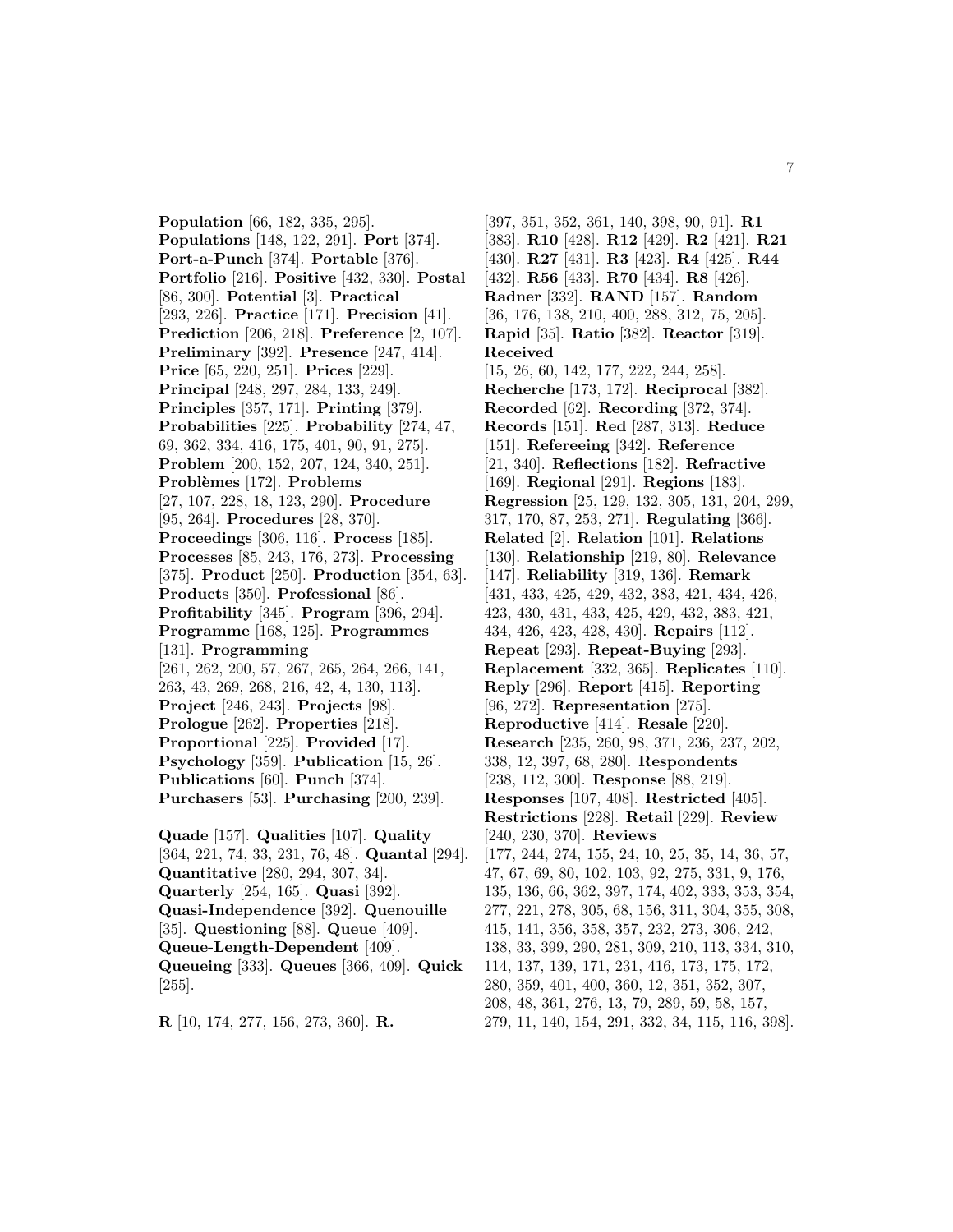**Reviews** [209, 90, 91, 243]. **Risk** [282]. **Roach** [400]. **Roads** [21]. **Robert** [276, 58]. **Robinson** [210]. **Role** [193]. **Romig** [14]. **Rourke** [90, 91]. **Routine** [383, 253]. **Roy** [351, 352]. **Royal** [8, 32, 46, 56, 78, 89]. **Rules** [365].

**S** [24, 9, 176, 66, 157, 34]. **S.** [277, 33, 359, 400]. **Safety** [319]. **Sales** [201]. **Sample** [44, 68, 301]. **Sampled** [335, 295]. **Samples** [395]. **Sampling** [95, 14, 30, 344, 270, 182, 72, 356, 17, 377, 73, 214, 186, 63, 154, 122, 225, 114, 401]. **Samuel** [360]. **Sasieni** [397]. **Scale** [147, 428, 406, 424]. **Scatter** [428]. **Scheduling** [360]. **Schemes** [73]. **Science** [67, 340, 398]. **Sciences** [277]. **Scientific** [114, 140]. **Scientists** [402, 304, 361]. **Scoring** [151]. **Seal** [209]. **Searle** [277]. **Second** [14, 218, 58, 154]. **Section** [84]. **Sections** [8, 32, 46, 56, 78, 89]. **Selection** [98, 59, 51, 406, 424]. **Selections** [216, 428]. **Self** [366]. **Self-Regulating** [366]. **Semi** [432, 330, 372]. **Semi-Automatic** [372]. **Semi-Definite** [432, 330]. **Sengupta** [36, 307]. **Separable** [200]. **Sequential** [278, 122]. **Series** [194, 215, 243]. **Server** [409]. **Service** [409]. **Set** [204]. **Setting** [19]. **Several** [125]. **Severe** [219]. **Shackle** [9]. **Short** [131, 201]. **Short-Term** [201]. **Significance** [108, 164]. **Silvey** [309]. **Simon** [50]. **Simple** [301, 395]. **Simplex** [283]. **Simulating** [324]. **Simulation** [124]. **Simultaneous** [108]. **Single** [14, 367, 409, 380, 365]. **Single-Server** [409]. **Singular** [317]. **Size** [151, 63, 225]. **Small** [148, 217]. **Smirnov** [92]. **Smith** [305, 232, 306]. **Snedecor** [353]. **Social** [402]. **Society** [8, 32, 46, 56, 78, 89]. **Socio** [120]. **Socio-Economic** [120]. **Soil** [338]. **Solve** [169]. **Some** [148, 41, 2, 316, 267, 98, 27, 3, 339, 202, 167, 370, 86, 283, 18, 123, 226, 1, 162, 233, 59, 229, 133, 39, 249]. **Space** [150]. **Space-Time** [150]. **Spanning**

[367, 378, 379]. **Specified** [134]. **Spectral** [192, 196, 193]. **Spectrum** [194]. **Spider** [287, 313]. **Spread** [202]. **Square** [6]. **Squares** [350, 169, 162, 233]. **Stability** [176]. **Stable** [291]. **Stage** [270]. **Standard** [121]. **Standardization** [318]. **Standards** [40]. **State** [182]. **Statistical** [8, 32, 46, 56, 78, 89, 261, 262, 303, 384, 431, 10, 35, 67, 103, 2, 136, 126, 267, 433, 417, 265, 264, 385, 386, 387, 422, 425, 235, 260, 266, 419, 163, 98, 353, 156, 355, 429, 432, 263, 403, 404, 418, 383, 184, 33, 421, 434, 426, 281, 309, 423, 420, 359, 123, 351, 269, 405, 268, 378, 379, 380, 428, 11, 302, 381, 382, 430, 406, 424, 345, 209, 90]. **Statistics** [7, 80, 389, 362, 29, 174, 265, 402, 277, 221, 311, 304, 308, 412, 72, 358, 357, 343, 237, 20, 246, 373, 338, 18, 175, 280, 351, 352, 340, 361, 276, 58, 51, 130, 310, 278, 399, 334, 137, 139, 171, 13]. **Steepest** [255]. **Stochastic** [148, 155, 147, 66, 273, 243]. **Stock** [27]. **Storage** [405]. **Straight** [24, 41, 394]. **Straight-Line** [24]. **Strategy** [85]. **Stuart** [80, 114]. **Student** [326, 385]. **Studies** [413, 309, 284, 75, 408]. **Study** [3, 194, 250, 84, 216, 354]. **Sub** [204, 383]. **Sub-Routine** [383]. **Sub-Set** [204]. **Substantial** [75]. **Suggested** [109]. **Suitable** [205]. **Suits** [280]. **Sum** [95]. **Sums** [350, 73]. **Survey** [192, 238, 22, 86, 214, 112, 62]. **Surveys** [44, 270, 352, 225]. **Sven** [57, 354]. **Symbolic** [113]. **Symmetric** [431, 429, 432, 330, 329, 349]. **Symposium** [306, 116]. **System** [151, 411, 366]. **Systems** [88, 389, 265, 157, 210].

**T** [11]. **Table** [404, 257, 347, 346]. **Tables** [14, 36, 69, 92, 392, 138, 334, 294, 291, 153, 103]. **Tail** [241]. **Tail-Piece** [241]. **Tape** [376]. **Target** [101, 76]. **Taro** [356]. **Taste** [20]. **Tastes** [167]. **Taxes** [64]. **Tea** [287, 313]. **Teacher** [308]. **Teaching** [412]. **Team** [255, 243]. **Technical** [86].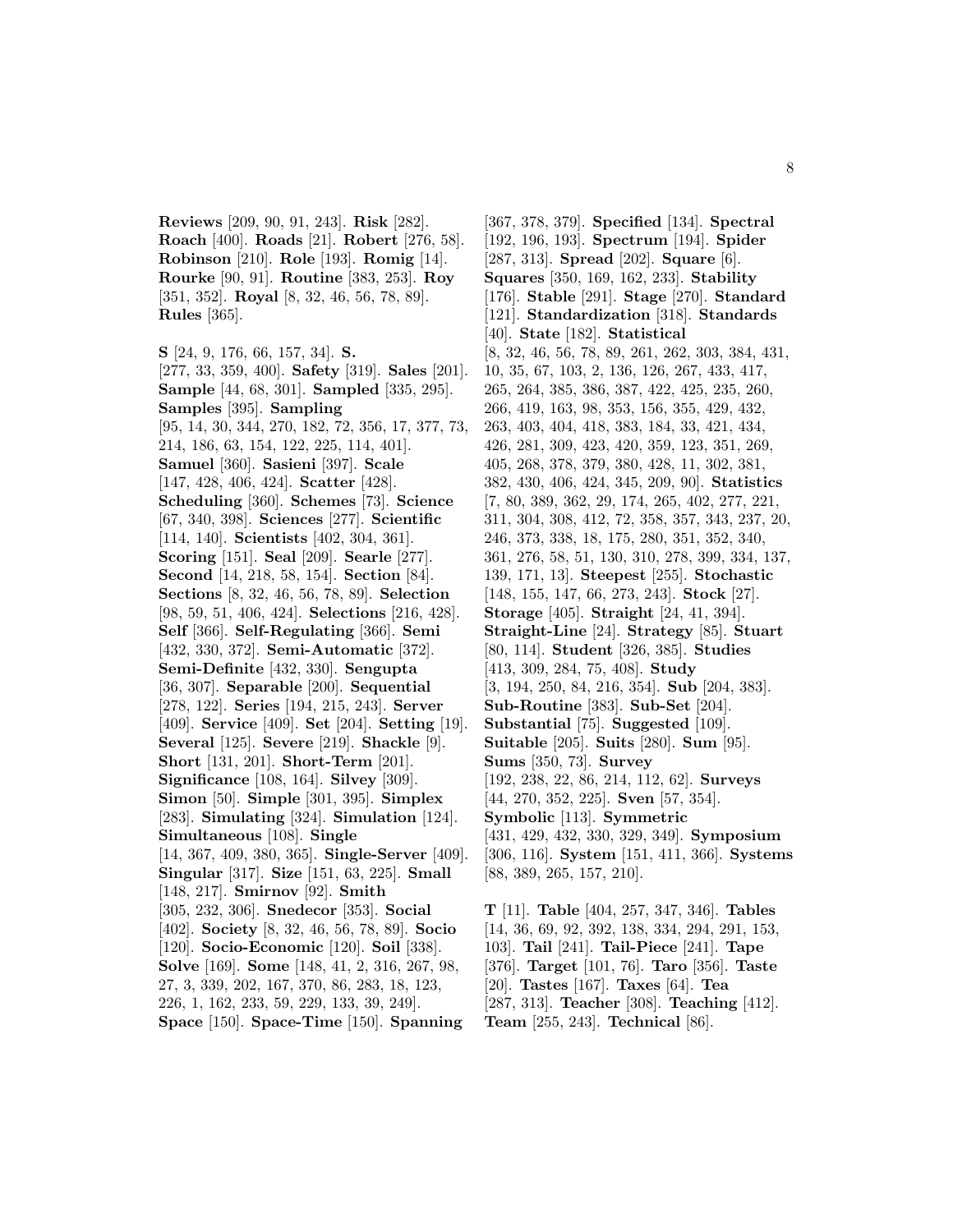#### *REFERENCES* 9

**Technique** [318]. **Techniques** [364, 331, 255, 290, 351, 154]. **Technology** [202]. **Term** [201]. **Terms** [168]. **Test** [410, 340, 395]. **Testing** [152, 207, 20, 414, 97, 256, 123, 35]. **Tests** [2]. **Their** [27, 116]. **Theoretical** [354]. **Theory** [319, 274, 10, 57, 47, 67, 80, 331, 136, 293, 273, 43, 400, 307, 225, 333, 356, 306]. **There** [97]. **Thomas** [90, 91]. **Thorbecke** [307]. **Three** [97, 287, 313]. **Tiers** [172]. **Time** [194, 215, 150, 243]. **Tolerance** [126]. **Tool** [19, 87]. **Top** [255]. **Tops** [369]. **Towns** [341]. **Trace** [373]. **Traffic** [72]. **Transformation** [218]. **Transit** [186]. **Transportation** [228]. **Treatment** [391, 27]. **Treatments** [168, 97]. **Tree** [378, 379]. **Trees** [367]. **Trend** [321]. **Trends** [227, 337]. **Trial** [151]. **Trials** [226]. **Triangular** [431, 429, 432, 329, 405]. **Troisieme** [173]. **Truncated** [122, 51]. **Truncation** [218]. **Two** [390, 392, 257, 284, 97, 125, 5, 164, 62]. **Two-Decimal** [257]. **Two-Parameter** [390]. **Two-Way** [392]. **Two-Week** [62].

**Uncertainty** [250]. **Unemployment** [7]. **United** [182, 64]. **Units** [97]. **University** [59]. **Upon** [95]. **Upper** [101]. **Use** [240, 282, 362, 413, 348, 425, 371, 415, 72, 299, 409, 373, 73, 271, 162, 233]. **Usefulness** [293, 187]. **Useless** [132]. **Using** [30, 151, 125].

**V** [92, 290]. **Validation** [107]. **Value** [101]. **Variability** [22, 61]. **Variable** [63]. **Variables** [176, 206, 318, 164]. **Variance** [31, 168, 322, 404, 125, 218, 6, 420, 162, 233, 242]. **Variate** [393]. **Variations** [202, 62]. **Visual** [394]. **Vital** [399]. **Vol** [351, 352]. **Volume** [16, 38, 49, 71, 83, 106, 119, 145, 160, 190, 199,

213, 223, 259, 315, 388, 274, 80, 402, 232, 309].

**W** [397, 353, 281, 332]. **W.**

[10, 68, 156, 306, 334, 59, 154]. **Wales** [202]. **Walker** [296]. **Wassily** [289]. **Wavelets** [210]. **Way** [392, 346, 321]. **Ways** [255]. **Week** [62]. **Wegner** [113]. **Wetherill** [278]. **Which** [123]. **Wildfowl** [215]. **Wilkinson** [306]. **William** [274, 353]. **Williams** [25, 13]. **Wine** [361]. **Wold** [243]. **Wool** [369]. **Work** [272]. **Workbook** [311]. **Working** [415].

**Yamane** [356]. **Yeomans** [402]. **Yield** [134]. **Yule** [247].

**Zelen** [136].

# **References**

**Pearce:1960:SAM**

[1] S. Clifford Pearce and Derek A. Holland. Some applications of multivariate methods in botany. Applied Statistics, 9(1): 1–7, March 1960. CODEN APSTAG. ISSN 0035-9254 (print), 1467-9876 (electronic).

# **Bliss:1960:SSA**

[2] C. I. Bliss. Some statistical aspects of preference and related tests. Applied Statistics, 9(1):8–19, March 1960. CO-DEN APSTAG. ISSN 0035-9254 (print), 1467-9876 (electronic).

### **Ehrenberg:1960:SSP**

[3] A. S. C. Ehrenberg. A study of some potential biases in the operation of a consumer panel. *Applied Statistics*, 9(1): 20–27, March 1960. CODEN APSTAG. ISSN 0035-9254 (print), 1467-9876 (electronic).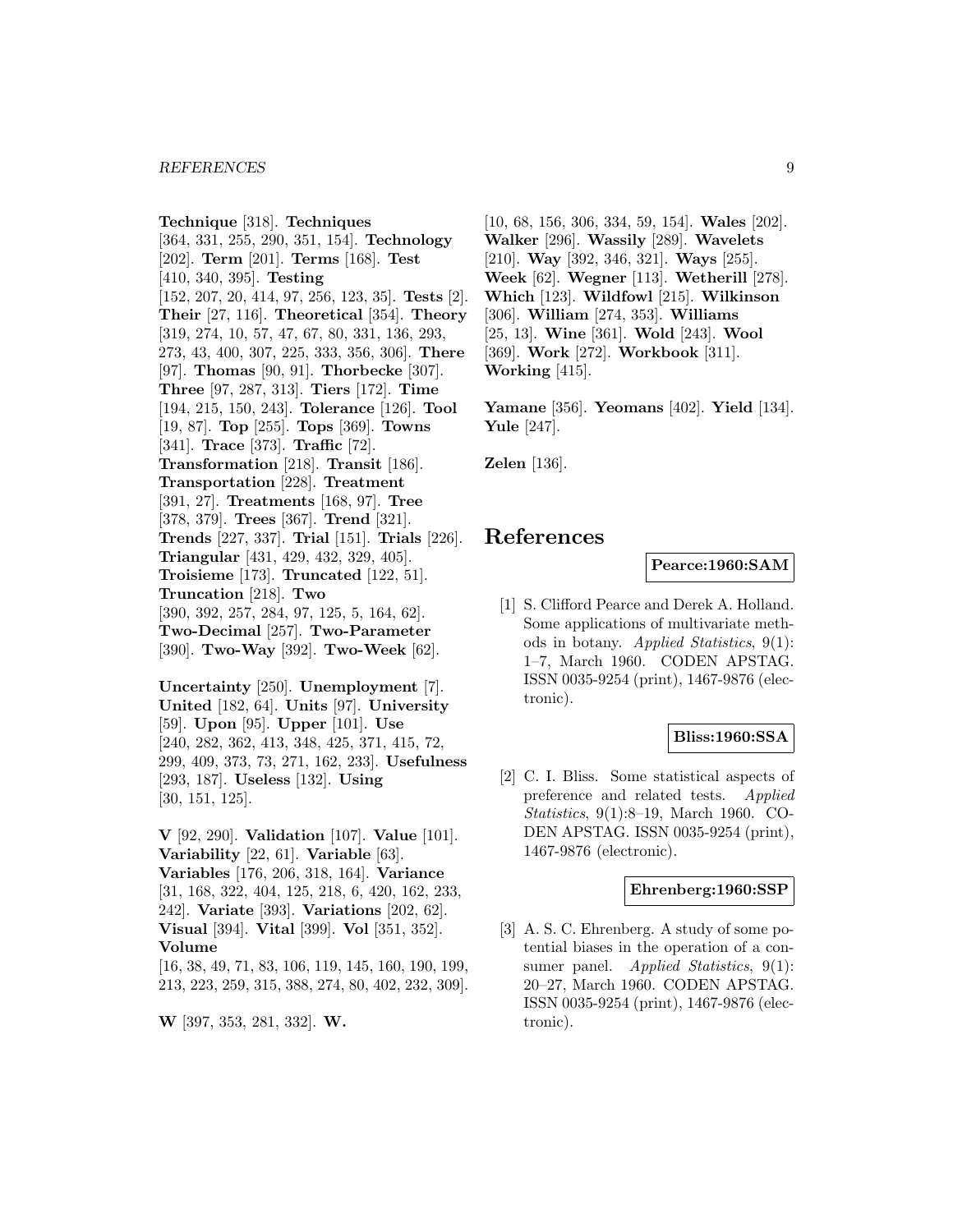### **Vincent:1960:ALP**

[4] Shirely E. Vincent. An application of linear programming to agricultural economics. Applied Statistics, 9(1):28– 36, March 1960. CODEN APSTAG. ISSN 0035-9254 (print), 1467-9876 (electronic).

**Kupperman:1960:CTO**

[5] Morton Kupperman. On comparing two observed frequency counts. Applied Statistics, 9(1):37–42, March 1960. CO-DEN APSTAG. ISSN 0035-9254 (print), 1467-9876 (electronic).

### **Kramer:1960:AVL**

[6] Clyde Young Kramer and Suzanne Glass. Analysis of variance of a latin square design with missing observations. Applied Statistics, 9(1):43–50, March 1960. CODEN APSTAG. ISSN 0035- 9254 (print), 1467-9876 (electronic).

### **Bailey:1960:NBU**

[7] Donald Bailey. Note on British unemployment statistics. Applied Statistics, 9(1):51–59, March 1960. CODEN AP-STAG. ISSN 0035-9254 (print), 1467- 9876 (electronic).

# **Anonymous:1960:MSLa**

[8] Anonymous. Meetings of sections and local groups of the royal statistical society. Applied Statistics, 9(1):60–61, March 1960. CODEN APSTAG. ISSN 0035- 9254 (print), 1467-9876 (electronic).

# **Booker:1960:BRE**

[9] H. S. Booker. Book reviews: Economics for Pleasure, by G. L. S. Shackle. Applied Statistics, 9(1):62–63, March 1960.

CODEN APSTAG. ISSN 0035-9254 (print), 1467-9876 (electronic).

# **Beech:1960:BRI**

[10] D. G. Beech. Book reviews: International Journal of Abstracts-Statistical Theory and Method, edited by W. R. Buckland. Applied Statistics, 9(1):63– 64, March 1960. CODEN APSTAG. ISSN 0035-9254 (print), 1467-9876 (electronic).

### **Smith:1960:BRS**

[11] Cedric A. B. Smith. Book reviews: Statistical Methods in Biology, by Norman T. J. Bailey. Applied Statistics, 9(1): 64–66, March 1960. CODEN APSTAG. ISSN 0035-9254 (print), 1467-9876 (electronic).

# **Muir:1960:BRO**

[12] A. Muir. Book reviews: Operations Research: An Annotated Bibliography, by James H. Batchelor. Applied Statistics, 9 (1):66, March 1960. CODEN APSTAG. ISSN 0035-9254 (print), 1467-9876 (electronic).

# **Ridley:1960:BRM**

[13] T. M. Ridley. Book reviews: Modern Business Statistics, by John E. Freund and Frank J. Williams. Applied Statistics, 9(1):67, March 1960. CODEN AP-STAG. ISSN 0035-9254 (print), 1467- 9876 (electronic).

### **Beech:1960:BRS**

[14] D. G. Beech. Book reviews: Sampling Inspection Tables, Single and Double Sampling. Second Edition, by Harold F. Dodge and Harry G. Romig. Applied Statistics, 9(1):67–68, March 1960. CO-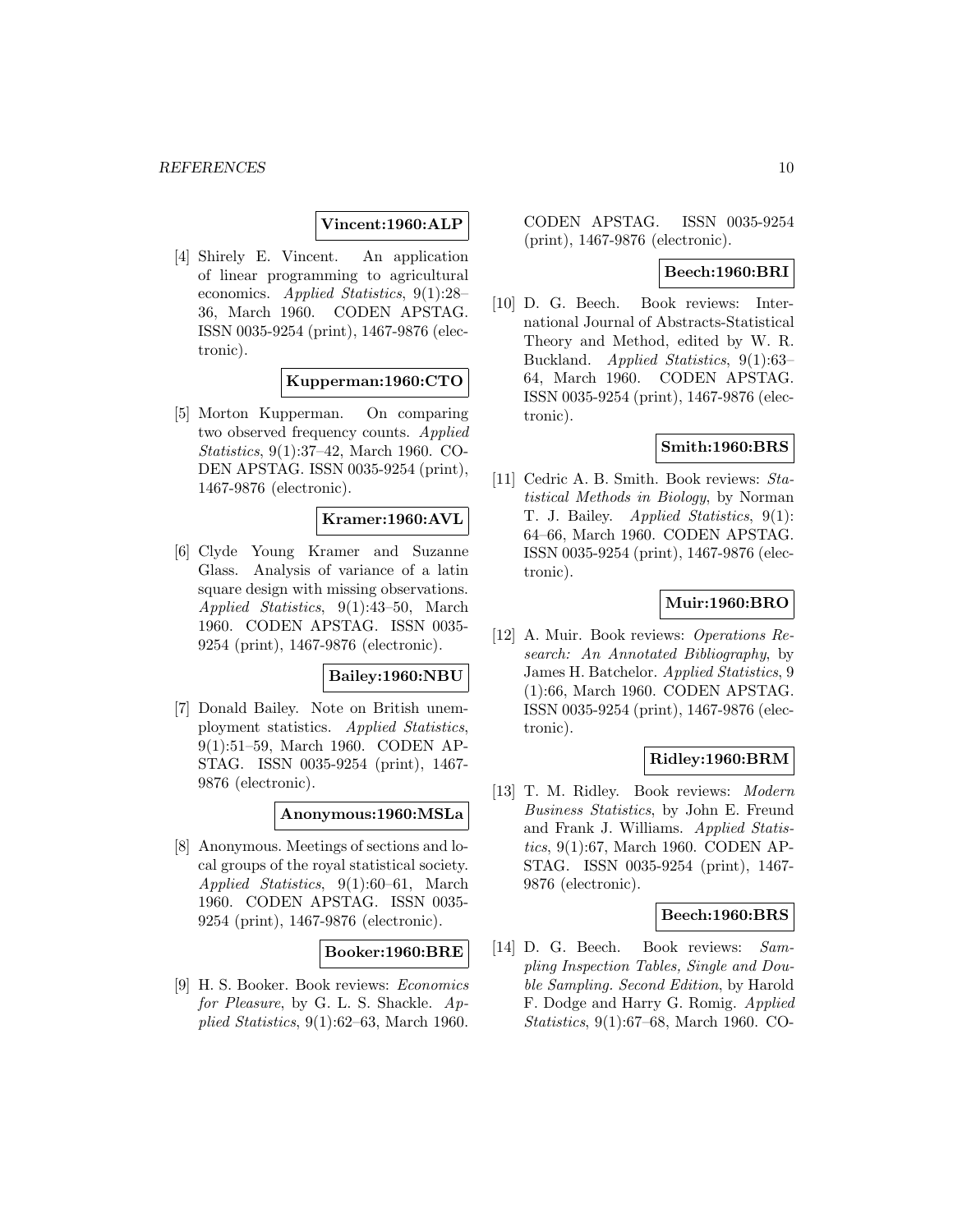DEN APSTAG. ISSN 0035-9254 (print), 1467-9876 (electronic).

**Anonymous:1960:PRa**

[15] Anonymous. Publication received. Applied Statistics, 9(1):68, March 1960. CODEN APSTAG. ISSN 0035-9254 (print), 1467-9876 (electronic).

# **Anonymous:1960:VIPa**

[16] Anonymous. Volume information. Applied Statistics,  $9(1):[4]$ , March 1960. CODEN APSTAG. ISSN 0035-9254 (print), 1467-9876 (electronic).

# **Hill:1960:EIP**

[17] I. D. Hill. The economic incentive provided by sampling inspection. Applied Statistics, 9(2):69–81, June 1960. CO-DEN APSTAG. ISSN 0035-9254 (print), 1467-9876 (electronic).

# **Krumbein:1960:SPA**

[18] W. C. Krumbein. Some problems in applying statistics to geology. Applied Statistics, 9(2):82–91, June 1960. CO-DEN APSTAG. ISSN 0035-9254 (print), 1467-9876 (electronic).

### **Corlett:1960:CSM**

[19] E. Nigel Corlett and Geoffrey Gregory. The consistency of setting of a machine tool handwheel. Applied Statistics, 9(2): 92–102, June 1960. CODEN APSTAG. ISSN 0035-9254 (print), 1467-9876 (electronic).

### **Gridgeman:1960:STT**

[20] Norman T. Gridgeman. Statistics and taste testing. Applied Statistics, 9(2): 103–112, June 1960. CODEN APSTAG. ISSN 0035-9254 (print), 1467-9876 (electronic).

# **Burdess:1960:ENR**

[21] T. K. Burdess. The economics of new roads with particular reference to M1. Applied Statistics, 9(2):113–121, June 1960. CODEN APSTAG. ISSN 0035- 9254 (print), 1467-9876 (electronic).

# **Kemsley:1960:IVB**

[22] W. F. F. Kemsley. Interviewer variability and a budget survey. Applied Statistics, 9(2):122–128, June 1960. CO-DEN APSTAG. ISSN 0035-9254 (print), 1467-9876 (electronic).

### **Anonymous:1960:NC**

[23] Anonymous. Notes and comments. Applied Statistics,  $9(2):129$ , June 1960. CODEN APSTAG. ISSN 0035-9254 (print), 1467-9876 (electronic).

### **Beech:1960:BRA**

[24] D. G. Beech. Book reviews: Analysis of Straight-Line Data, by Forman S. Acton. Applied Statistics, 9(2):130– 132, June 1960. CODEN APSTAG. ISSN 0035-9254 (print), 1467-9876 (electronic).

# **Beech:1960:BRRa**

[25] D. G. Beech. Book reviews: Regression Analysis, by E. J. Williams. Applied Statistics, 9(2):130–132, June 1960. CO-DEN APSTAG. ISSN 0035-9254 (print), 1467-9876 (electronic).

# **Anonymous:1960:PRb**

[26] Anonymous. Publication received. Applied Statistics, 9(2):132, June 1960. CODEN APSTAG. ISSN 0035-9254 (print), 1467-9876 (electronic).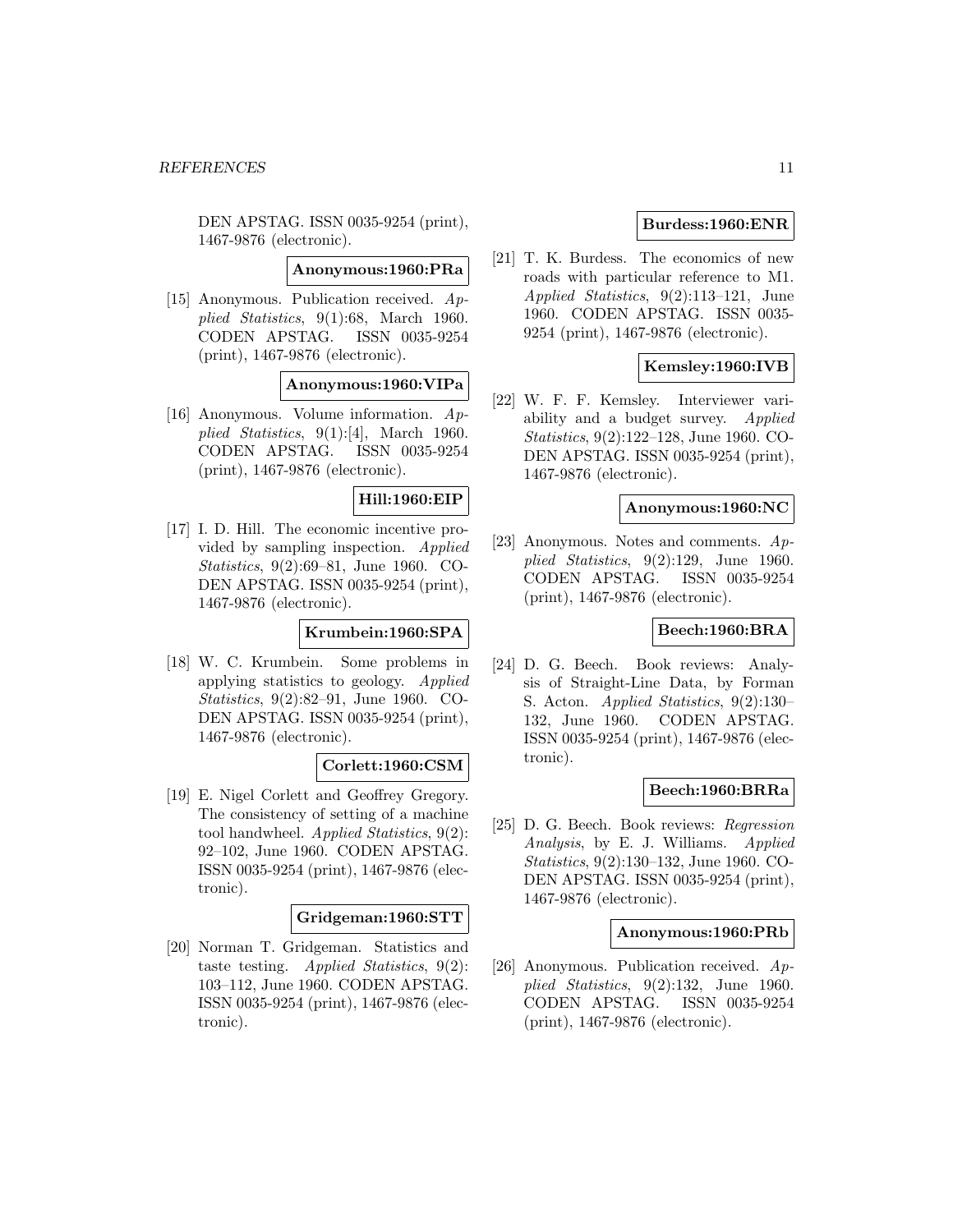### **Duckworth:1960:SCP**

[27] Eric Duckworth. Stock control problems: Some fallacies in their current treatment. Applied Statistics, 9(3):133– 151, November 1960. CODEN AP-STAG. ISSN 0035-9254 (print), 1467- 9876 (electronic).

# **Birnbaum:1960:CPB**

[28] A. Birnbaum and A. E. Maxwell. Classification procedures based on Bayes's formula. Applied Statistics, 9(3):152–169, November 1960. CODEN APSTAG. ISSN 0035-9254 (print), 1467-9876 (electronic).

# **Calder:1960:OSI**

[29] Allan B. Calder. Operational statistics in instrumental analysis. Applied Statistics, 9(3):170–177, November 1960. CO-DEN APSTAG. ISSN 0035-9254 (print), 1467-9876 (electronic).

# **Bryson:1960:PIU**

[30] Marion R. Bryson. Physical inventory using sampling methods. Applied Statistics, 9(3):178–188, November 1960. CO-DEN APSTAG. ISSN 0035-9254 (print), 1467-9876 (electronic).

# **Baird:1960:AVB**

[31] Hugh Robert Baird and Clyde Young Kramer. Analysis of variance of a balanced incomplete block design with missing observations. Applied Statistics, 9(3):189–198, November 1960. CO-DEN APSTAG. ISSN 0035-9254 (print), 1467-9876 (electronic).

# **Anonymous:1960:MSLb**

[32] Anonymous. Meetings of sections and local groups of the royal statistical society. *Applied Statistics*,  $9(3):199-200$ , November 1960. CODEN APSTAG. ISSN 0035-9254 (print), 1467-9876 (electronic).

# **Hill:1960:BRS**

[33] I. D. Hill. Book reviews: The Statistical Basis of Quality Control Charts, by S. K. Ekambaram. Applied Statistics, 9(3): 201–202, November 1960. CODEN AP-STAG. ISSN 0035-9254 (print), 1467- 9876 (electronic).

# **Veale:1960:BRI**

[34] A. M. O. Veale. Book reviews: Introduction to Quantitative Genetics, by D. S. Falconer. *Applied Statistics*, 9(3): 202–203, November 1960. CODEN AP-STAG. ISSN 0035-9254 (print), 1467- 9876 (electronic).

# **Beech:1960:BRRb**

[35] D. G. Beech. Book reviews: Rapid Statistical Calculations: A Collection of Distribution-Free and Easy Methods of Estimation and Testing, by M. H. Quenouille. Applied Statistics, 9(3):203–204, November 1960. CODEN APSTAG. ISSN 0035-9254 (print), 1467-9876 (electronic).

### **Beech:1960:BRT**

[36] D. G. Beech. Book reviews: Tables of Random Normal Deviates, by J. M. Sengupta and Nikhilesh Bhattacharya. Applied Statistics, 9(3):204, November 1960. CODEN APSTAG. ISSN 0035- 9254 (print), 1467-9876 (electronic).

### **Anonymous:1960:BMP**

[37] Anonymous. Back matter. Applied Statistics, 9(3):[1], November 1960. CO-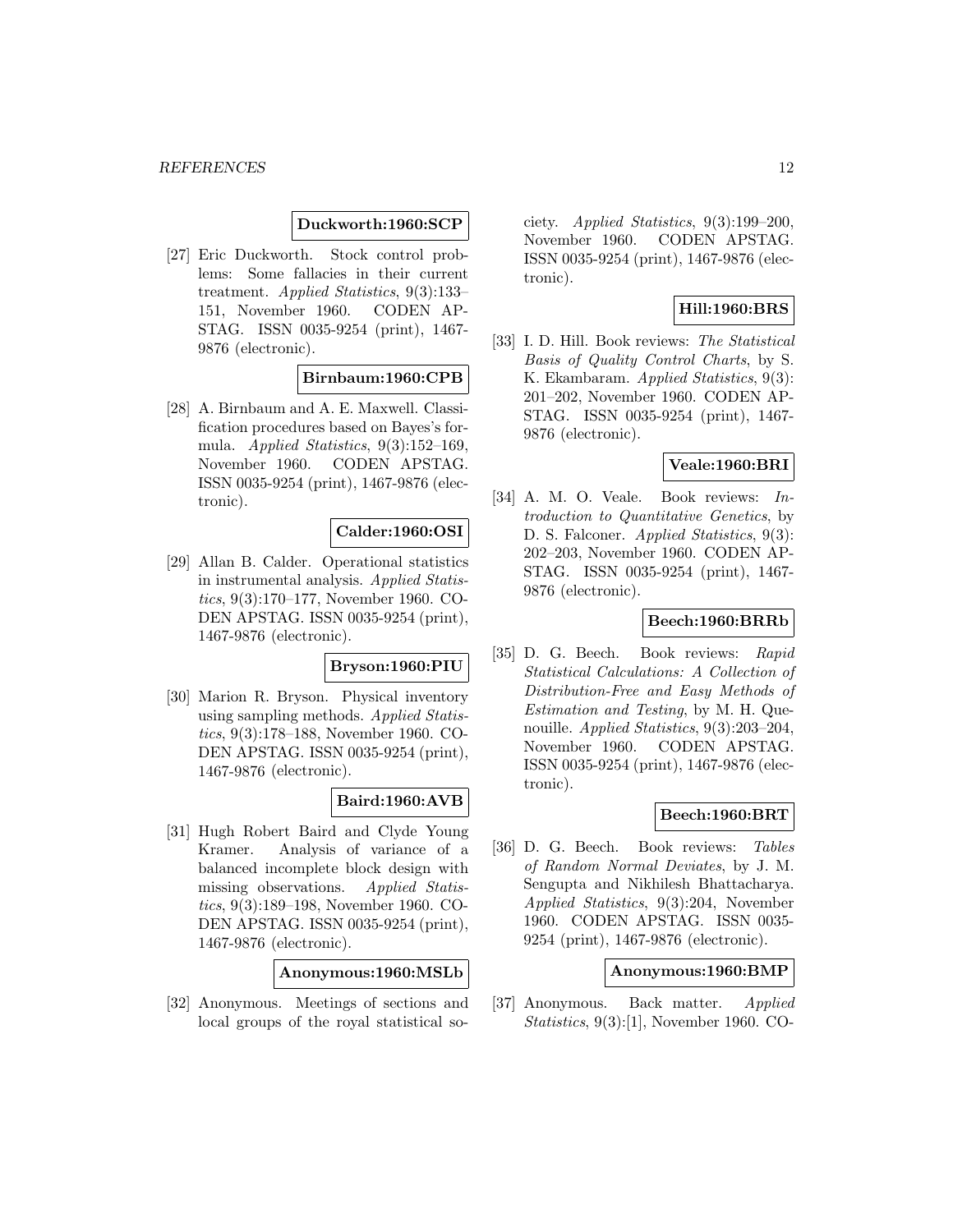DEN APSTAG. ISSN 0035-9254 (print), 1467-9876 (electronic).

### **Anonymous:1960:VIPb**

[38] Anonymous. Volume information. Applied Statistics, 9(3):[1], November 1960. CODEN APSTAG. ISSN 0035-9254 (print), 1467-9876 (electronic).

### **Thomas:1961:SIA**

[39] B. A. M. Thomas. Some industrial applications of multivariate analysis. Applied Statistics, 10(1):1–8, March 1961. CO-DEN APSTAG. ISSN 0035-9254 (print), 1467-9876 (electronic).

# **Conway:1961:MS**

[40] Freda Conway. Measurements and standards. Applied Statistics, 10(1):9– 13, March 1961. CODEN APSTAG. ISSN 0035-9254 (print), 1467-9876 (electronic).

### **Beech:1961:SNP**

[41] Donald G. Beech. Some notes on the precision of the gradient of an estimated straight line. Applied Statistics, 10(1): 14–31, March 1961. CODEN APSTAG. ISSN 0035-9254 (print), 1467-9876 (electronic).

### **Simpson:1961:IDP**

[42] M. G. Simpson. An introduction to dynamic programming. Applied Statistics, 10(1):32–38, March 1961. CODEN AP-STAG. ISSN 0035-9254 (print), 1467- 9876 (electronic).

# **Lindley:1961:DPD**

[43] D. V. Lindley. Dynamic programming and decision theory. Applied Statistics,

10(1):39–51, March 1961. CODEN AP-STAG. ISSN 0035-9254 (print), 1467- 9876 (electronic).

#### **Bartholomew:1961:MAH**

[44] D. J. Bartholomew. A method of allowing for 'not-at-home' bias in sample surveys. Applied Statistics, 10(1): 52–59, March 1961. CODEN APSTAG. ISSN 0035-9254 (print), 1467-9876 (electronic).

### **Anonymous:1961:NCa**

[45] Anonymous. Notes and comments.  $Ap$ plied Statistics, 10(1):60, March 1961. CODEN APSTAG. ISSN 0035-9254 (print), 1467-9876 (electronic).

### **Anonymous:1961:MSLa**

[46] Anonymous. Meetings of sections and local groups of the royal statistical society. Applied Statistics, 10(1):61–62, March 1961. CODEN APSTAG. ISSN 0035- 9254 (print), 1467-9876 (electronic).

### **Beech:1961:BRM**

[47] D. G. Beech. Book reviews: Modern Probability Theory and Its Applications, by Emanuel Parzen. Applied Statistics, 10(1):63–64, March 1961. CODEN AP-STAG. ISSN 0035-9254 (print), 1467- 9876 (electronic).

### **Pridmore:1961:BRQ**

[48] W. A. Pridmore. Book reviews: *Qual*ity Control. (4th Edition), by Norbert L. Enrick. Applied Statistics, 10(1): 64, March 1961. CODEN APSTAG. ISSN 0035-9254 (print), 1467-9876 (electronic).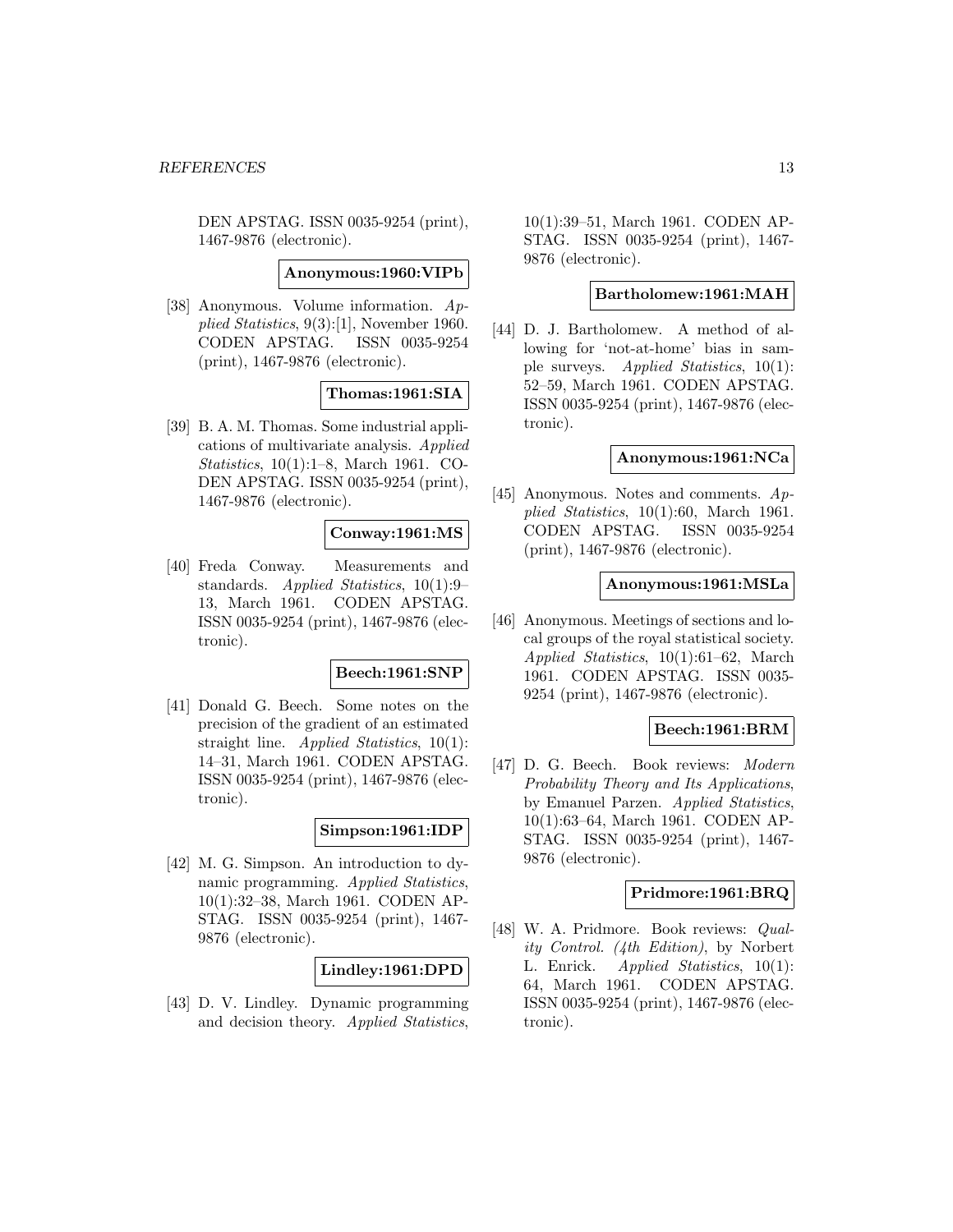### **Anonymous:1961:VIPa**

[49] Anonymous. Volume information. Applied Statistics,  $10(1):[4]$ , March 1961. CODEN APSTAG. ISSN 0035-9254 (print), 1467-9876 (electronic).

# **Herdan:1961:CES**

[50] Gustav Herdan. A critical examination of Simon's model of certain distribution functions in linguistics. Applied Statistics, 10(2):65–76, June 1961. CO-DEN APSTAG. ISSN 0035-9254 (print), 1467-9876 (electronic).

# **Tallis:1961:ANP**

[51] G. M. Tallis. An application of nonparametric statistics to truncated selection. Applied Statistics, 10(2):77– 82, June 1961. CODEN APSTAG. ISSN 0035-9254 (print), 1467-9876 (electronic).

# **Wilkie:1961:CFE**

[52] D. Wilkie. Confounding in 3 3 factorial experiments in nine blocks. Applied Statistics, 10(2):83–92, June 1961. CO-DEN APSTAG. ISSN 0035-9254 (print), 1467-9876 (electronic).

# **Jung:1961:IDA**

[53] Allen F. Jung. Interviewer differences among automobile purchasers. Applied Statistics, 10(2):93–97, June 1961. CO-DEN APSTAG. ISSN 0035-9254 (print), 1467-9876 (electronic).

# **Inkson:1961:AFE**

[54] R. H. E. Inkson. The analysis of a  $3^2 \times 2^2$ factorial experiment with confounding. Applied Statistics, 10(2):98–107, June 1961. CODEN APSTAG. ISSN 0035- 9254 (print), 1467-9876 (electronic).

### **Anonymous:1961:NCb**

[55] Anonymous. Notes and comments. Applied Statistics, 10(2):108–109, June 1961. CODEN APSTAG. ISSN 0035- 9254 (print), 1467-9876 (electronic).

### **Anonymous:1961:MSLb**

[56] Anonymous. Meetings of sections and local groups of the royal statistical society. Applied Statistics, 10(2):110–111, June 1961. CODEN APSTAG. ISSN 0035- 9254 (print), 1467-9876 (electronic).

### **Beech:1961:BRL**

[57] D. G. Beech. Book reviews: Linear Programming in Industry-Theory and Applications: An Introduction, by Sven Dano. *Applied Statistics*, 10(2): 112, June 1961. CODEN APSTAG. ISSN 0035-9254 (print), 1467-9876 (electronic).

# **Sandon:1961:BRS**

[58] Frank Sandon. Book reviews: A second course in statistics, by Robert Loveday. Applied Statistics, 10(2):112–113, June 1961. CODEN APSTAG. ISSN 0035- 9254 (print), 1467-9876 (electronic).

# **Sandon:1961:BRC**

[59] Frank Sandon. Book reviews: The Chosen Few: An Examination of Some Aspects of University Selection in Britain, by W. D. Furneaux. Applied Statistics, 10(2):113–116, June 1961. CODEN AP-STAG. ISSN 0035-9254 (print), 1467- 9876 (electronic).

### **Anonymous:1961:PR**

[60] Anonymous. Publications received. Applied Statistics,  $10(2)$ :116, June 1961.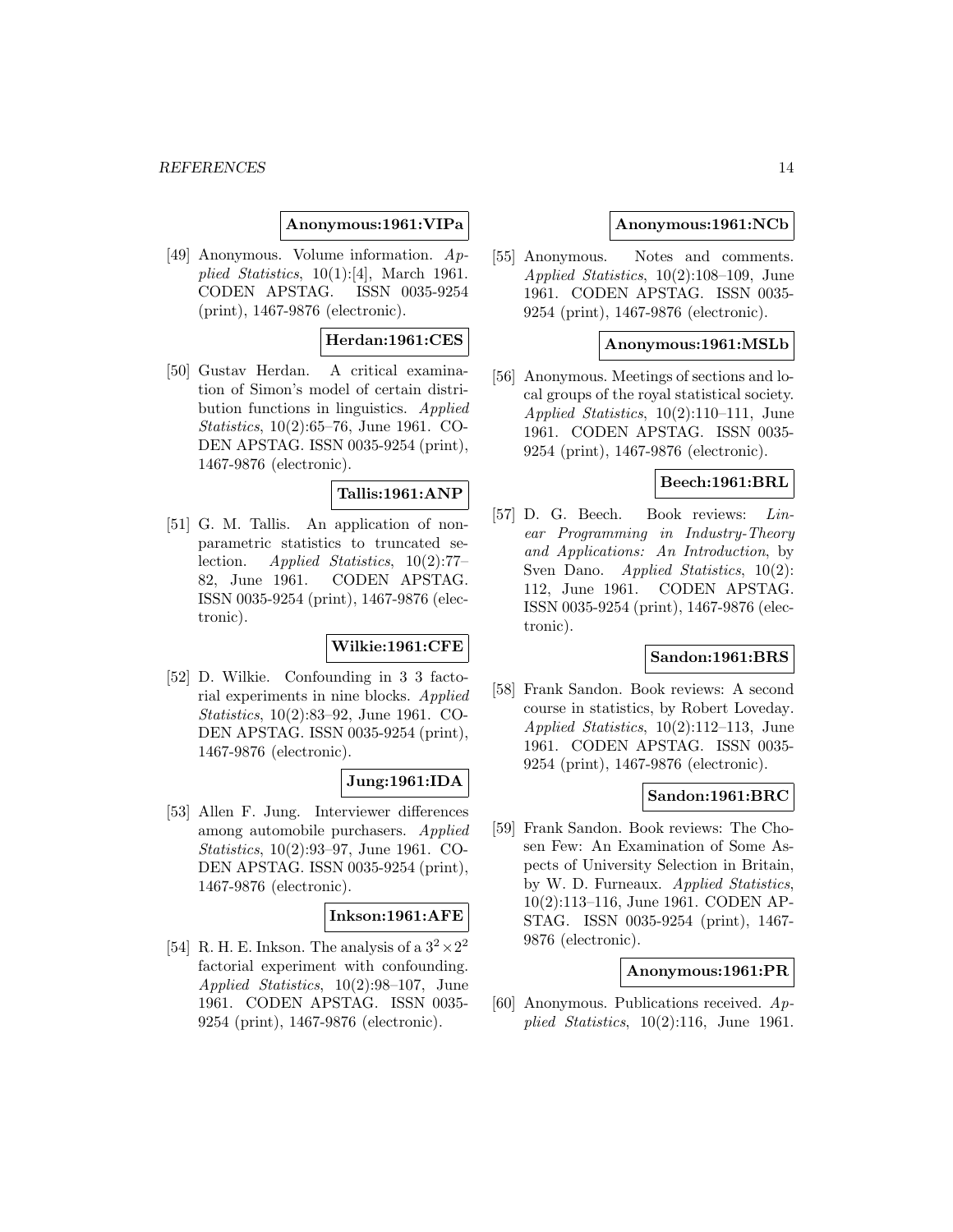CODEN APSTAG. ISSN 0035-9254 (print), 1467-9876 (electronic).

### **Kemsley:1961:HEE**

[61] W. F. F. Kemsley. The household expenditure enquiry of the Ministry of Labour: Variability in the 1953–54 enquiry. Applied Statistics,  $10(3):117-135$ , November 1961. CODEN APSTAG. ISSN 0035-9254 (print), 1467-9876 (electronic).

# **Turner:1961:IWV**

[62] Robert Turner. Inter-week variations in expenditure recorded during a two-week survey of family expenditure. Applied Statistics,  $10(3):136-146$ , November 1961. CODEN APSTAG. ISSN 0035-9254 (print), 1467-9876 (electronic).

# **Read:1961:VLS**

[63] D. R. Read and D. W. Beattie. The variable lot-size acceptance sampling plan for continuous production. Applied Statistics, 10(3):147–156, November 1961. CODEN APSTAG. ISSN 0035- 9254 (print), 1467-9876 (electronic).

# **Walters:1961:EEO**

[64] A. A. Walters. Empirical evidence on optimum motor taxes for the United Kingdom. Applied Statistics, 10(3):157–169, November 1961. CODEN APSTAG. ISSN 0035-9254 (print), 1467-9876 (electronic).

# **Gabor:1961:PCC**

[65] Andre Gabor and C. W. J. Granger. On the price consciousness of consumers. Applied Statistics, 10(3):170– 188, November 1961. CODEN AP- STAG. ISSN 0035-9254 (print), 1467- 9876 (electronic).

# **Bulmer:1961:BRS**

[66] M. G. Bulmer. Book reviews: Stochastic Population Models in Ecology and Epidemiology, by M. S. Bartlett. Applied Statistics, 10(3):189, November 1961. CODEN APSTAG. ISSN 0035-9254 (print), 1467-9876 (electronic).

# **Beech:1961:BRS**

[67] D. G. Beech. Book reviews: Statistical Theory and Methodology in Science and Engineering, by K. A. Brownlee. Applied Statistics, 10(3):189–190, November 1961. CODEN APSTAG. ISSN 0035-9254 (print), 1467-9876 (electronic).

# **Emmett:1961:BRS**

[68] B. P. Emmett. Book reviews: Sample Design in Business Research, by W. Edwards Deming. Applied Statistics, 10(3): 190–191, November 1961. CODEN AP-STAG. ISSN 0035-9254 (print), 1467- 9876 (electronic).

# **Beech:1961:BRT**

[69] D. G. Beech. Book reviews: Tables of the Hypergeometric Probability Distribution, by Gerald J. Lieberman and Donald B. Owen. Applied Statistics, 10(3): 191–192, November 1961. CODEN AP-STAG. ISSN 0035-9254 (print), 1467- 9876 (electronic).

# **Anonymous:1961:BMP**

[70] Anonymous. Back matter. Applied Statistics, 10(3):[1], November 1961. CODEN APSTAG. ISSN 0035-9254 (print), 1467-9876 (electronic).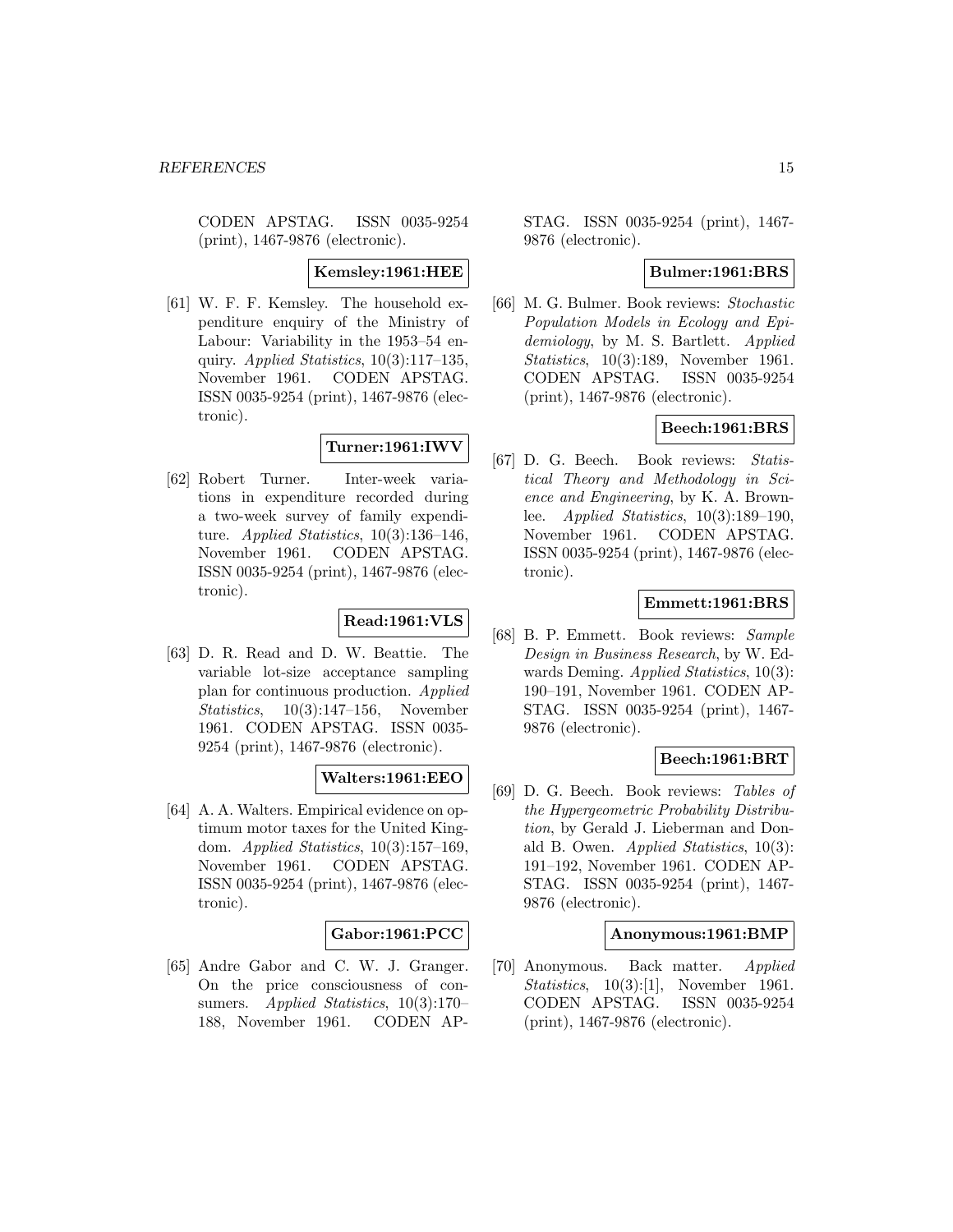### **Anonymous:1961:VIPb**

[71] Anonymous. Volume information. Applied Statistics, 10(3):[1], November 1961. CODEN APSTAG. ISSN 0035- 9254 (print), 1467-9876 (electronic).

### **Garwood:1962:SUT**

[72] F. Garwood. The sampling and use of traffic flow statistics. Applied Statistics, 11(1):1–15, March 1962. CODEN AP-STAG. ISSN 0035-9254 (print), 1467- 9876 (electronic).

### **Kemp:1962:UCS**

[73] Kenneth W. Kemp. The use of cumulative sums for sampling inspection schemes. Applied Statistics, 11(1):16– 31, March 1962. CODEN APSTAG. ISSN 0035-9254 (print), 1467-9876 (electronic).

# **Fuller:1962:QAG**

[74] A. G. Fuller and H. H. Collins. Quality assessment: A graduation method for improved accuracy. Applied Statistics, 11(1):32–46, March 1962. CODEN AP-STAG. ISSN 0035-9254 (print), 1467- 9876 (electronic).

### **Radhakrishna:1962:COS**

[75] S. Radhakrishna and Ian Sutherland. The chance occurrence of substantial initial differences between groups in studies based on random allocation. Applied Statistics, 11(1):47–54, March 1962. CO-DEN APSTAG. ISSN 0035-9254 (print), 1467-9876 (electronic).

# **Morrison:1962:TDQ**

[76] S. J. Morrison. Target distributions for quality control. Applied Statistics, 11(1): 55–63, March 1962. CODEN APSTAG.

ISSN 0035-9254 (print), 1467-9876 (electronic).

#### **Anonymous:1962:NC**

[77] Anonymous. Notes and comments. Applied Statistics, 11(1):64, March 1962. CODEN APSTAG. ISSN 0035-9254 (print), 1467-9876 (electronic).

# **Anonymous:1962:MSLa**

[78] Anonymous. Meetings of sections and local groups of the royal statistical society. Applied Statistics, 11(1):65–66, March 1962. CODEN APSTAG. ISSN 0035- 9254 (print), 1467-9876 (electronic).

# **Rosenhead:1962:BRC**

[79] J. V. Rosenhead. Book reviews: Characteristic Functions, by E. Lukacs. Applied Statistics, 11(1):67, March 1962. CO-DEN APSTAG. ISSN 0035-9254 (print), 1467-9876 (electronic).

# **Beech:1962:BRA**

[80] D. G. Beech. Book reviews: The Advanced Theory of Statistics. Volume 2: Inference and Relationship, by Maurice G. Kendall and Alan Stuart. Applied Statistics, 11(1):67–68, March 1962. CO-DEN APSTAG. ISSN 0035-9254 (print), 1467-9876 (electronic).

### **Anonymous:1962:BMPa**

[81] Anonymous. Back matter. Applied Statistics, 11(1):[6], March 1962. CO-DEN APSTAG. ISSN 0035-9254 (print), 1467-9876 (electronic).

### **Anonymous:1962:FMPa**

[82] Anonymous. Front matter. Applied Statistics, 11(1):[2], March 1962. CO-DEN APSTAG. ISSN 0035-9254 (print), 1467-9876 (electronic).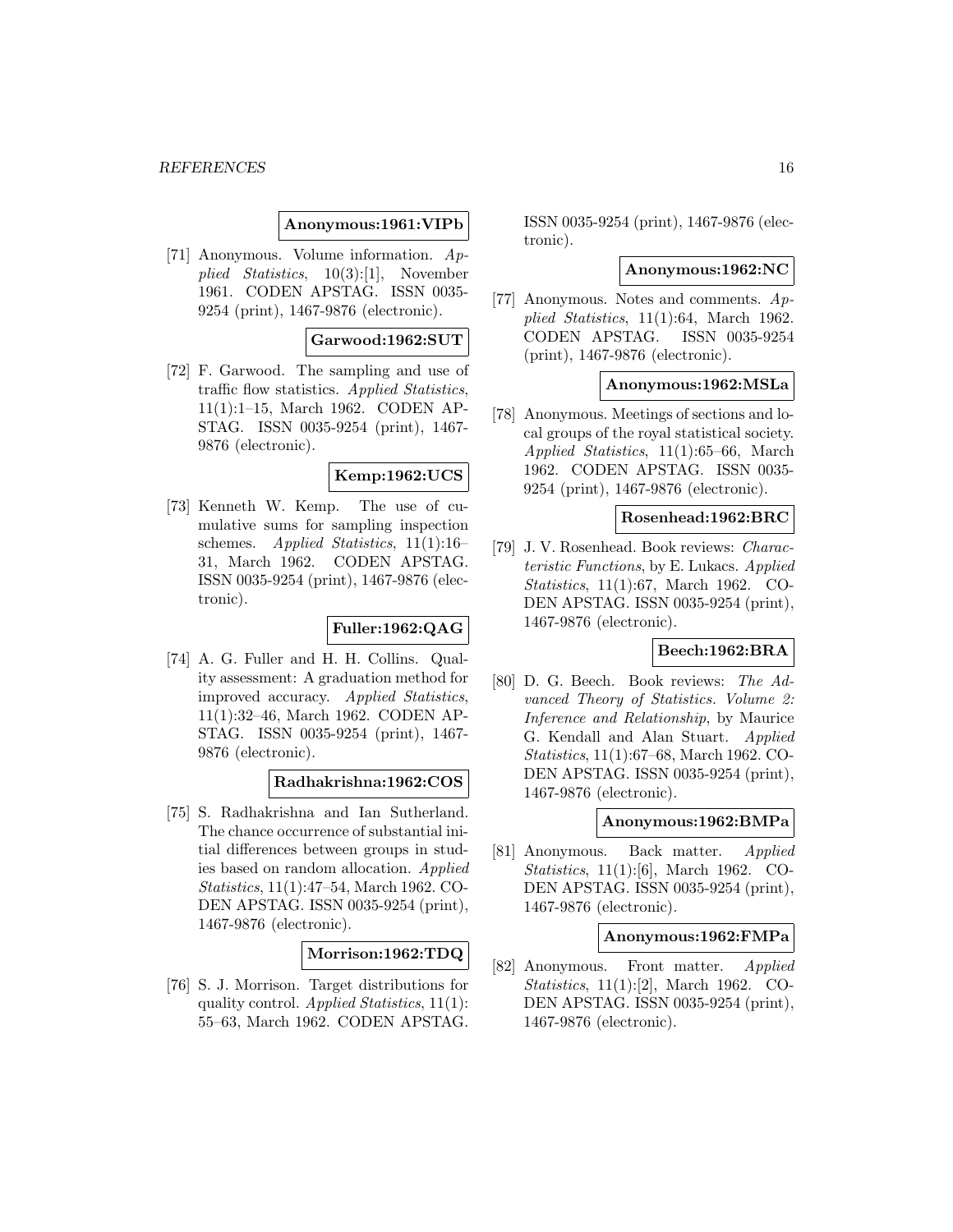### **Anonymous:1962:VIPa**

[83] Anonymous. Volume information. Applied Statistics,  $11(1):[4]$ , March 1962. CODEN APSTAG. ISSN 0035-9254 (print), 1467-9876 (electronic).

# **Oliver:1962:CSS**

[84] F. R. Oliver. A cross-section study of marginal cost. Applied Statistics,  $11(2)$ : 69–78, June 1962. CODEN APSTAG. ISSN 0035-9254 (print), 1467-9876 (electronic).

# **Klingel:1962:ESI**

[85] A. R. Klingel, Jr. and R. G. McIntyre. An experimental strategy for investigating commercial processes. Applied Statistics, 11(2):79–92, June 1962. CO-DEN APSTAG. ISSN 0035-9254 (print), 1467-9876 (electronic).

# **Kemsley:1962:STA**

[86] W. F. F. Kemsley. Some technical aspects of a postal survey into professional earnings. Applied Statistics, 11(2):93– 105, June 1962. CODEN APSTAG. ISSN 0035-9254 (print), 1467-9876 (electronic).

# **Moore:1962:RAT**

[87] P. G. Moore. Regression as an analytical tool. Applied Statistics, 11(2): 106–119, June 1962. CODEN APSTAG. ISSN 0035-9254 (print), 1467-9876 (electronic).

### **Belson:1962:CCL**

[88] William Belson and Judith A. Duncan. A comparison of the check-list and the open response questioning systems. Applied Statistics, 11(2):120–132, June 1962. CODEN APSTAG. ISSN 0035- 9254 (print), 1467-9876 (electronic).

### **Anonymous:1962:MSLb**

[89] Anonymous. Meetings of sections and local groups of the royal statistical society. Applied Statistics, 11(2):133–134, June 1962. CODEN APSTAG. ISSN 0035- 9254 (print), 1467-9876 (electronic).

### **Wishart:1962:BRPa**

[90] D. M. G. Wishart. Book reviews: Probability With Statistical Applications, by F. Mosteller, R. E. K. Rourke and G. B. Thomas Jr. Applied Statistics, 11(2): 135–136, June 1962. CODEN APSTAG. ISSN 0035-9254 (print), 1467-9876 (electronic).

### **Wishart:1962:BRPb**

[91] D. M. G. Wishart. Book reviews: Probability; a First Course, by F. Mosteller, R. E. K. Rourke and G. B. Thomas Jr. Applied Statistics, 11(2):135–136, June 1962. CODEN APSTAG. ISSN 0035- 9254 (print), 1467-9876 (electronic).

### **Beech:1962:BRT**

[92] D. G. Beech. Book reviews: Tables for the Distribution and Density Functions of t-Distribution, by N. V. Smirnov. Applied Statistics, 11(2):136, June 1962. CODEN APSTAG. ISSN 0035-9254 (print), 1467-9876 (electronic).

### **Anonymous:1962:BMPb**

[93] Anonymous. Back matter. Applied Statistics, 11(2):[6], June 1962. CO-DEN APSTAG. ISSN 0035-9254 (print), 1467-9876 (electronic).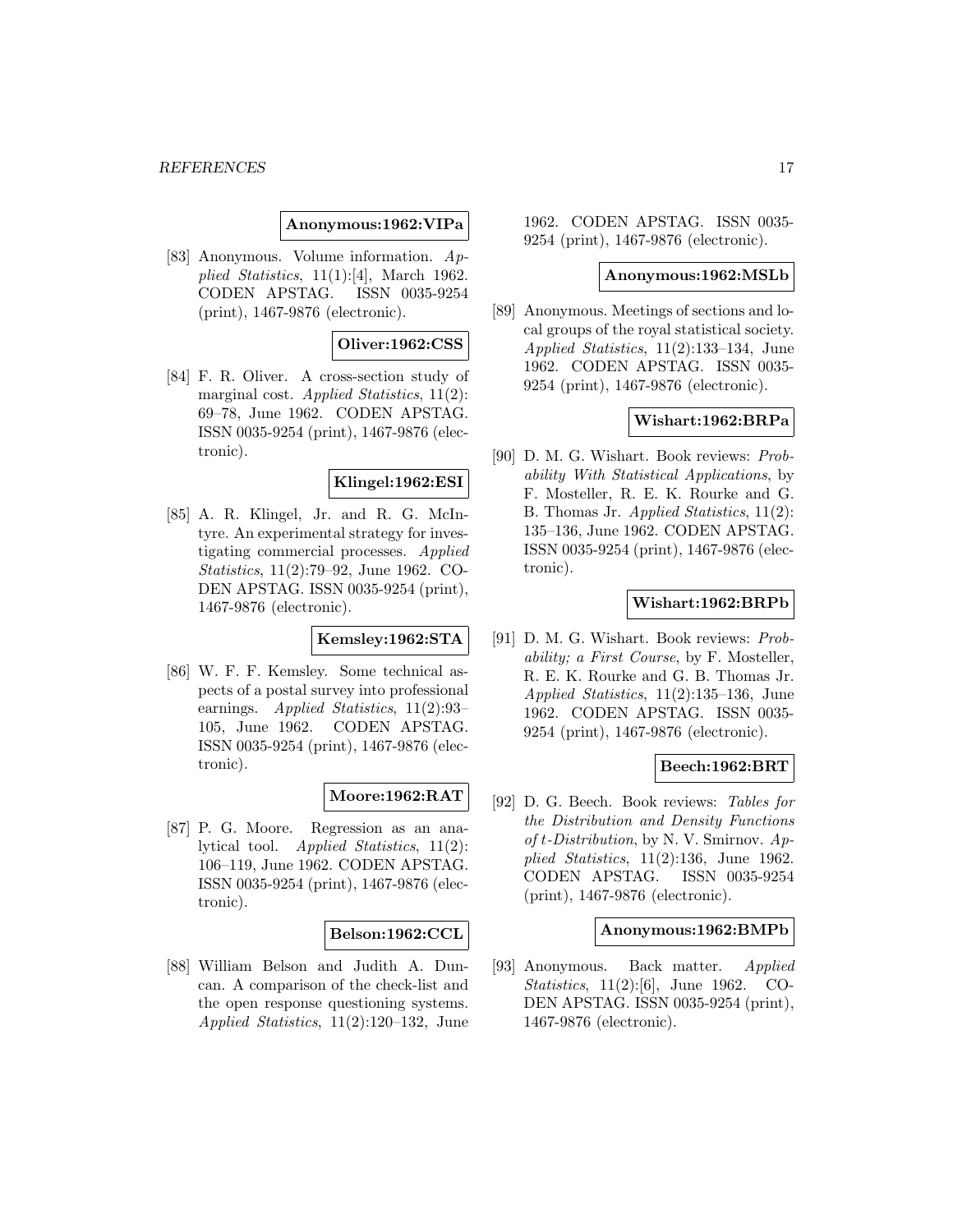**Anonymous:1962:FMPb**

[94] Anonymous. Front matter. Applied Statistics, 11(2):[2], June 1962. CO-DEN APSTAG. ISSN 0035-9254 (print), 1467-9876 (electronic).

# **Beattie:1962:CAS**

[95] D. W. Beattie. A continuous acceptance sampling procedure based upon a cumulative sum chart for the number of defectives. Applied Statistics, 11(3): 137–147, November 1962. CODEN AP-STAG. ISSN 0035-9254 (print), 1467- 9876 (electronic).

# **Fisher:1962:DAR**

[96] Gordon Fisher. A discriminant analysis of reporting errors in health interviews. Applied Statistics, 11(3):148–163, November 1962. CODEN APSTAG. ISSN 0035-9254 (print), 1467-9876 (electronic).

### **John:1962:TTT**

[97] Peter W. M. John. Testing two treatments when there are three experimental units in each block. Applied Statistics, 11(3):164–169, November 1962. CO-DEN APSTAG. ISSN 0035-9254 (print), 1467-9876 (electronic).

### **Davies:1962:SSC**

[98] O. L. Davies. Some statistical considerations in the selection of research projects in the pharmaceutical industry. Applied Statistics, 11(3):170–183, November 1962. CODEN APSTAG. ISSN 0035-9254 (print), 1467-9876 (electronic).

# **Wilkie:1962:MAM**

[99] D. Wilkie. A method of analysis of mixed level factorial experiments. Applied Statistics, 11(3):184– 195, November 1962. CODEN AP-STAG. ISSN 0035-9254 (print), 1467- 9876 (electronic).

# **OCarroll:1962:FNB**

[100] F. M. O'Carroll. Fitting a negative binomial distribution to coarsely grouped data by maximum likelihood. Applied Statistics, 11(3):196–201, November 1962. CODEN APSTAG. ISSN 0035- 9254 (print), 1467-9876 (electronic).

# **Bettes:1962:FOT**

[101] D. C. Bettes. Finding an optimum target value in relation to a fixed lower limit and an arbitrary upper limit. Applied Statistics, 11(3):202–210, November 1962. CODEN APSTAG. ISSN 0035-9254 (print), 1467-9876 (electronic).

### **Beech:1962:BRC**

[102] D. G. Beech. Book reviews: Combinatorial Chance, by F. N. David and D. E. Barton. Applied Statistics, 11 (3):211, November 1962. CODEN AP-STAG. ISSN 0035-9254 (print), 1467- 9876 (electronic).

### **Beech:1962:BRH**

[103] D. G. Beech. Book reviews: Handbook of Statistical Tables, by D. B. Owen. Applied Statistics, 11(3):211–212, November 1962. CODEN APSTAG. ISSN 0035-9254 (print), 1467-9876 (electronic).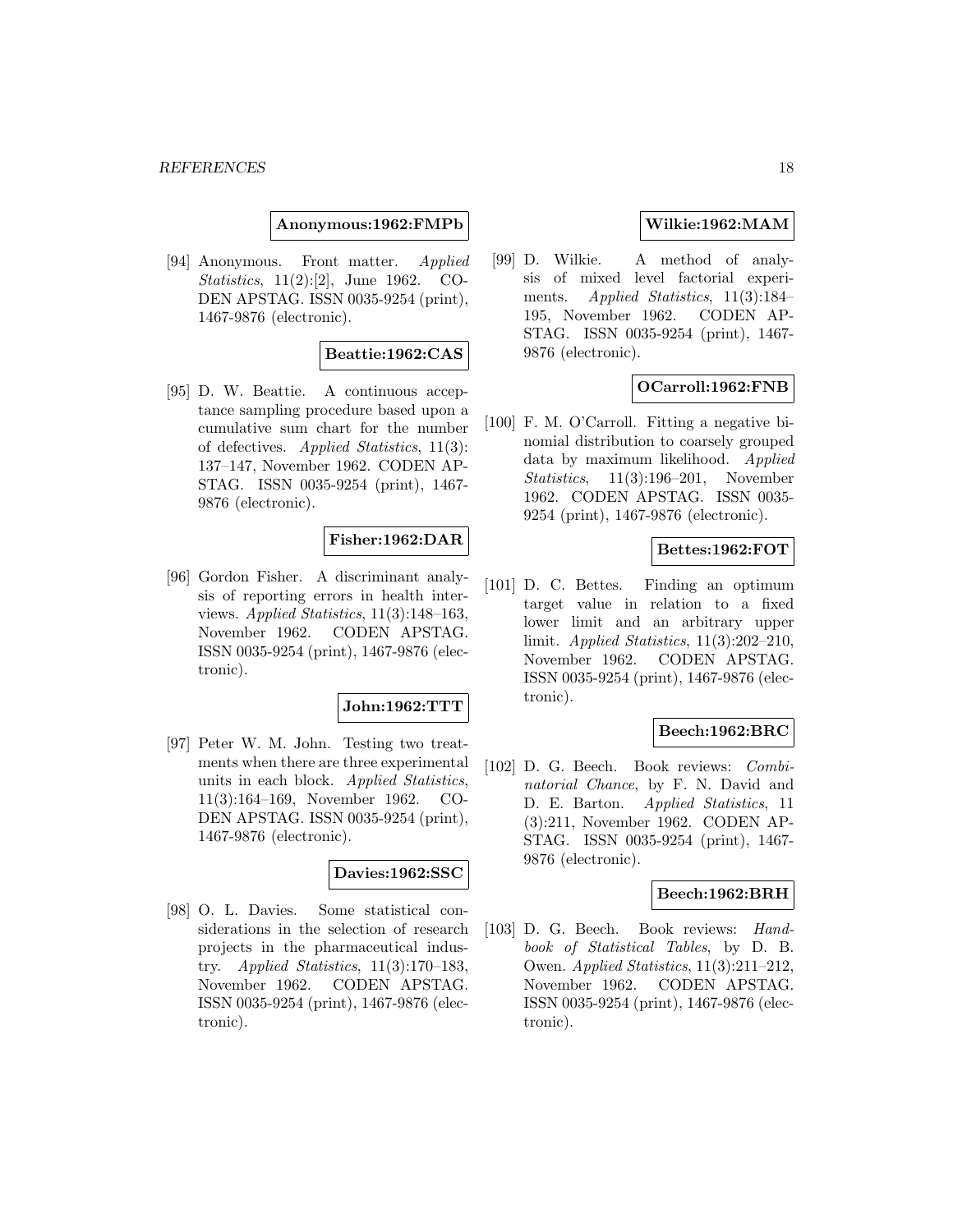**Anonymous:1962:BMPc**

[104] Anonymous. Back matter. Applied Statistics, 11(3):[8], November 1962. CODEN APSTAG. ISSN 0035-9254 (print), 1467-9876 (electronic).

### **Anonymous:1962:FMPc**

[105] Anonymous. Front matter. Applied Statistics, 11(3):[2], November 1962. CODEN APSTAG. ISSN 0035-9254 (print), 1467-9876 (electronic).

#### **Anonymous:1962:VIPb**

[106] Anonymous. Volume information. Applied Statistics, 11(3):[1], November 1962. CODEN APSTAG. ISSN 0035- 9254 (print), 1467-9876 (electronic).

### **Gregson:1963:VPI**

[107] R. A. M. Gregson. Validation problems in interpreting preference responses to mixed food qualities. Applied Statistics, 12(1):1–13, March 1963. CODEN AP-STAG. ISSN 0035-9254 (print), 1467- 9876 (electronic).

# **Ball:1963:SSM**

[108] R. J. Ball. The significance of simultaneous methods of parameter estimation in econometric models. Applied Statistics, 12(1):14–25, March 1963. CODEN AP-STAG. ISSN 0035-9254 (print), 1467- 9876 (electronic).

# **Draper:1963:SMC**

[109] G. J. Draper. A suggested method for constructing indices of morbidity. Applied Statistics, 12(1):26–37, March 1963. CODEN APSTAG. ISSN 0035- 9254 (print), 1467-9876 (electronic).

### **Nelder:1963:ICF**

[110] J. A. Nelder. Identification of contrasts in fractional replicates of  $2n$  experiments. Applied Statistics, 12(1):38– 43, March 1963. CODEN APSTAG. ISSN 0035-9254 (print), 1467-9876 (electronic).

# **Edwards:1963:LDN**

[111] A. W. F. Edwards. A linkage for drawing the normal distribution. Applied Statistics, 12(1):44–45, March 1963. CO-DEN APSTAG. ISSN 0035-9254 (print), 1467-9876 (electronic).

# **Neter:1963:EID**

[112] John Neter and Joseph Waksberg. Effects of interviewing designated respondents in a household survey of home owners' expenditures on alterations and repairs. Applied Statistics, 12(1):46– 60, March 1963. CODEN APSTAG. ISSN 0035-9254 (print), 1467-9876 (electronic).

# **John:1963:BRI**

[113] J. Aneurin John. Book reviews: An Introduction to Symbolic Programming, by P. Wegner. Applied Statistics, 12(1): 61–62, March 1963. CODEN APSTAG. ISSN 0035-9254 (print), 1467-9876 (electronic).

# **Kalton:1963:BRB**

[114] G. G. W. Kalton. Book reviews: Basic Ideas of Scientific Sampling, by A. Stuart. Applied Statistics, 12(1):62, March 1963. CODEN APSTAG. ISSN 0035- 9254 (print), 1467-9876 (electronic).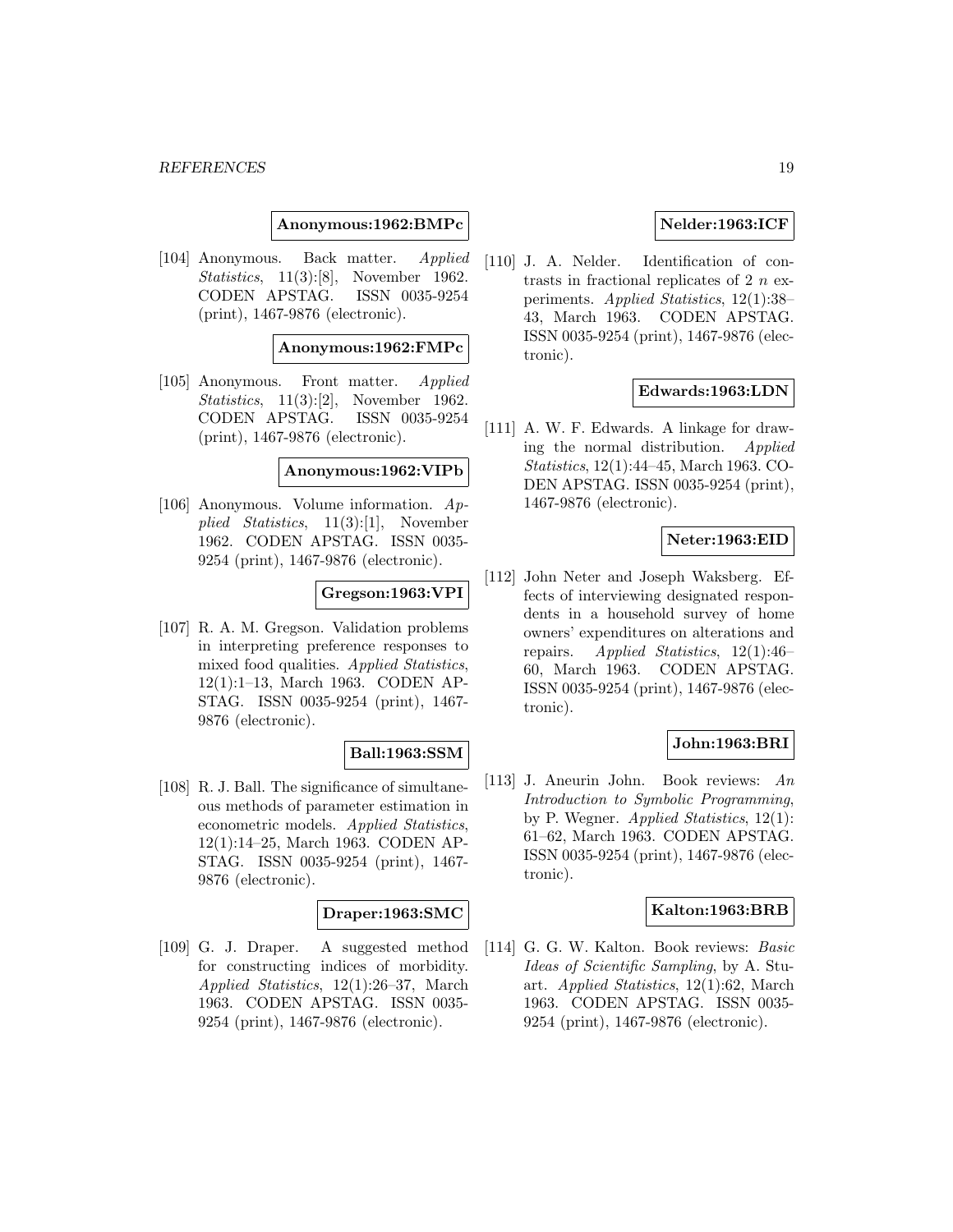### **Wegner:1963:BRE**

[115] Peter Wegner. Book reviews: Electronic Computers, by A. I. Kitov and N. A. Krinitski. Applied Statistics, 12 (1):63, March 1963. CODEN APSTAG. ISSN 0035-9254 (print), 1467-9876 (electronic).

# **Wegner:1963:BRP**

[116] Peter Wegner. Book reviews: Proceedings of a Harvard Symposium on Digital Computers and their Applications. Applied Statistics, 12(1):63–64, March 1963. CODEN APSTAG. ISSN 0035- 9254 (print), 1467-9876 (electronic).

# **Anonymous:1963:BMPa**

[117] Anonymous. Back matter. Applied Statistics, 12(1):[6], March 1963. CO-DEN APSTAG. ISSN 0035-9254 (print), 1467-9876 (electronic).

### **Anonymous:1963:FMPa**

[118] Anonymous. Front matter. Applied Statistics, 12(1):[2], March 1963. CO-DEN APSTAG. ISSN 0035-9254 (print), 1467-9876 (electronic).

### **Anonymous:1963:VIPa**

[119] Anonymous. Volume information. Applied Statistics,  $12(1):[3]$ , March 1963. CODEN APSTAG. ISSN 0035-9254 (print), 1467-9876 (electronic).

### **Kilpatrick:1963:MCS**

[120] S. J. Kilpatrick. Mortality comparisons in socio-economic groups. Applied Statistics, 12(2):65–86, June 1963. CO-DEN APSTAG. ISSN 0035-9254 (print), 1467-9876 (electronic).

### **Stuart:1963:SEP**

[121] Alan Stuart. Standard errors for percentages. Applied Statistics, 12(2):87– 101, June 1963. CODEN APSTAG. ISSN 0035-9254 (print), 1467-9876 (electronic).

# **Swamy:1963:SST**

[122] P. S. Swamy. On sequential sampling from truncated normal populations. Applied Statistics, 12(2):102– 106, June 1963. CODEN APSTAG. ISSN 0035-9254 (print), 1467-9876 (electronic).

### **Mitchell:1963:TWS**

[123] Jeremy Mitchell. Testing for which?: Some statistical problems. Applied Statistics, 12(2):107–112, June 1963. CODEN APSTAG. ISSN 0035-9254 (print), 1467-9876 (electronic).

# **Knowles:1963:CFE**

[124] E. A. G. Knowles and D. S. Stewart. Characterisation of the flow of events — A problem of simulation. Applied Statistics, 12(2):113–128, June 1963. CO-DEN APSTAG. ISSN 0035-9254 (print), 1467-9876 (electronic).

# **John:1963:UTF**

[125] Peter W. M. John. Using a two factor analysis of variance programme for experiments with several factors. Applied Statistics, 12(2):129–132, June 1963. CODEN APSTAG. ISSN 0035-9254 (print), 1467-9876 (electronic).

# **Burrows:1963:STL**

[126] G. L. Burrows. Statistical tolerance limits — what are they? Applied Statistics,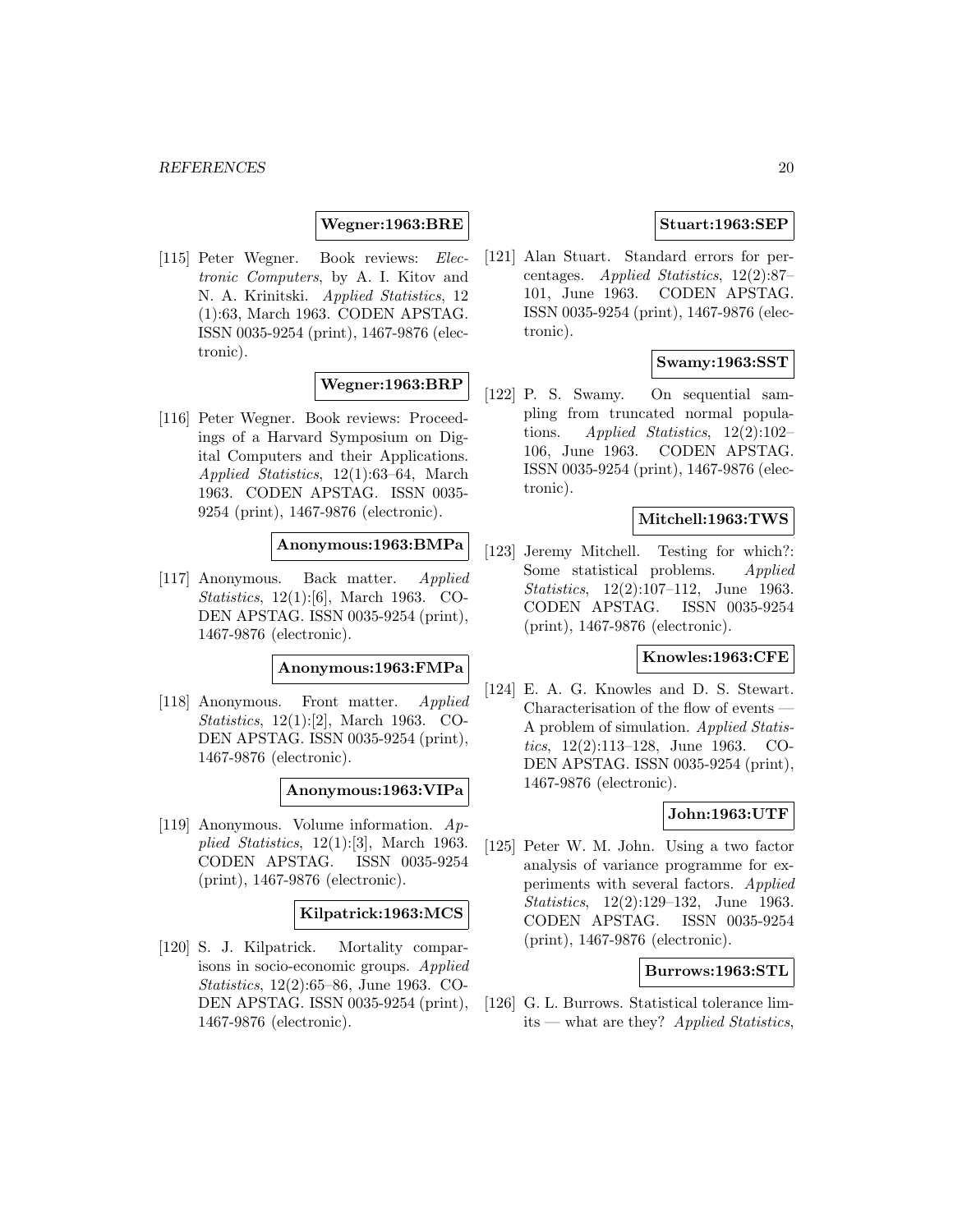12(2):133–144, June 1963. CODEN AP-STAG. ISSN 0035-9254 (print), 1467- 9876 (electronic).

**Anonymous:1963:BMPb**

[127] Anonymous. Back matter. Applied Statistics, 12(2):[6], June 1963. CO-DEN APSTAG. ISSN 0035-9254 (print), 1467-9876 (electronic).

### **Anonymous:1963:FMPb**

[128] Anonymous. Front matter. Applied Statistics, 12(2):[2], June 1963. CO-DEN APSTAG. ISSN 0035-9254 (print), 1467-9876 (electronic).

### **Corlett:1963:BMR**

[129] Tom Corlett. Ballade of multiple regression. Applied Statistics, 12(3):145, November 1963. CODEN APSTAG. ISSN 0035-9254 (print), 1467-9876 (electronic).

### **Wegner:1963:RBM**

[130] P. Wegner. Relations between multivariate statistics and mathematical programming. Applied Statistics, 12(3): 146–150, November 1963. CODEN AP-STAG. ISSN 0035-9254 (print), 1467- 9876 (electronic).

# **Garside:1963:SLM**

[131] M. J. Garside. A short list of multiple regression programmes available in Britain. Applied Statistics, 12(3):151– 160, November 1963. CODEN AP-STAG. ISSN 0035-9254 (print), 1467- 9876 (electronic).

### **Ehrenberg:1963:BRA**

[132] A. S. C. Ehrenberg. Bivariate regression analysis is useless. Applied Statistics,

12(3):161–179, November 1963. CO-DEN APSTAG. ISSN 0035-9254 (print), 1467-9876 (electronic).

# **Spurrell:1963:SMA**

[133] D. J. Spurrell. Some metallurgical applications of principal components. Applied Statistics, 12(3):180–188, November 1963. CODEN APSTAG. ISSN 0035-9254 (print), 1467-9876 (electronic).

### **Michaels:1963:MYS**

[134] S. E. Michaels and P. J. Pengilly. Maximum yield for specified cost. Applied Statistics, 12(3):189–193, November 1963. CODEN APSTAG. ISSN 0035- 9254 (print), 1467-9876 (electronic).

# **Buckland:1963:BRN**

[135] W. R. Buckland. Book reviews: Numerical Methods of Curve Fitting, by P. G. Guest. Applied Statistics, 12(3):194, November 1963. CODEN APSTAG. ISSN 0035-9254 (print), 1467-9876 (electronic).

### **Buckland:1963:BRS**

[136] W. R. Buckland. Book reviews: Statistical Theory of Reliability, by Marvin Zelen. Applied Statistics, 12(3):194–195, November 1963. CODEN APSTAG. ISSN 0035-9254 (print), 1467-9876 (electronic).

# **Kalton:1963:BRD**

[137] G. Kalton. Book reviews: Descriptive Statistics, by Freda Conway. Applied Statistics, 12(3):195–196, November 1963. CODEN APSTAG. ISSN 0035-9254 (print), 1467-9876 (electronic).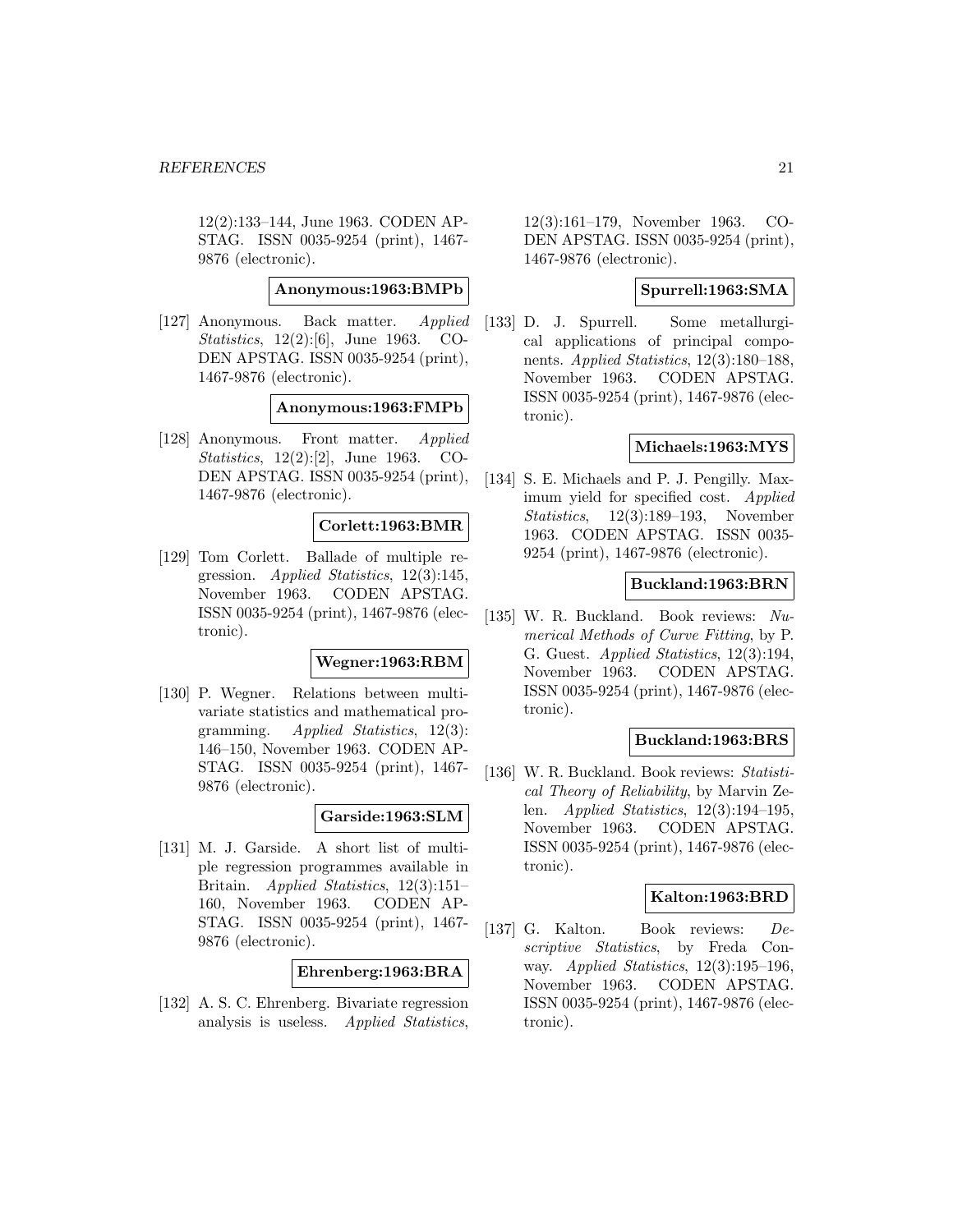# **Healy:1963:BRT**

[138] M. J. R. Healy. Book reviews: Tables of Random Permutations, by L. E. Moses. Applied Statistics, 12(3):196, November 1963. CODEN APSTAG. ISSN 0035- 9254 (print), 1467-9876 (electronic).

# **Kalton:1963:BRI**

[139] G. Kalton. Book reviews: Introduction to Applied Statistics, by John G. Peatman. Applied Statistics, 12(3):197, November 1963. CODEN APSTAG. ISSN 0035-9254 (print), 1467-9876 (electronic).

### **Smith:1963:BRI**

[140] T. M. F. Smith. Book reviews: Introduction to Scientific Inference, by R. Hooke. Applied Statistics, 12(3):198, November 1963. CODEN APSTAG. ISSN 0035- 9254 (print), 1467-9876 (electronic).

# **Garside:1963:BRG**

[141] M. J. Garside. Book reviews: A guide to COBOL programming, by Daniel D. McCracken. Applied Statistics, 12(3): 198–199, November 1963. CODEN AP-STAG. ISSN 0035-9254 (print), 1467- 9876 (electronic).

### **Anonymous:1963:BR**

[142] Anonymous. Books received. Applied Statistics, 12(3):200, November 1963. CODEN APSTAG. ISSN 0035-9254 (print), 1467-9876 (electronic).

### **Anonymous:1963:BMPc**

[143] Anonymous. Back matter. Applied Statistics, 12(3):[7], November 1963. CODEN APSTAG. ISSN 0035-9254 (print), 1467-9876 (electronic).

### **Anonymous:1963:FMPc**

[144] Anonymous. Front matter. Applied Statistics, 12(3):[2], November 1963. CODEN APSTAG. ISSN 0035-9254 (print), 1467-9876 (electronic).

# **Anonymous:1963:VIPb**

[145] Anonymous. Volume information. Applied Statistics, 12(3):[2], November 1963. CODEN APSTAG. ISSN 0035- 9254 (print), 1467-9876 (electronic).

### **Anonymous:1964:Ea**

[146] Anonymous. Editorial. Applied Statistics, 13(1):1, 1964. CODEN APSTAG. ISSN 0035-9254 (print), 1467-9876 (electronic).

# **Bartlett:1964:RSM**

[147] M. S. Bartlett. The relevance of stochastic models for large-scale epidemiological phenomena. Applied Statistics, 13(1):2– 8, 1964. CODEN APSTAG. ISSN 0035- 9254 (print), 1467-9876 (electronic).

### **Bailey:1964:SSM**

[148] Norman T. J. Bailey. Some stochastic models for small epidemics in large populations. Applied Statistics, 13(1):9–19, 1964. CODEN APSTAG. ISSN 0035- 9254 (print), 1467-9876 (electronic).

# **Morgan:1964:NDB**

[149] R. W. Morgan. A note on Dr. Bailey's paper. Applied Statistics, 13(1):20–24, 1964. CODEN APSTAG. ISSN 0035- 9254 (print), 1467-9876 (electronic).

### **Knox:1964:DST**

[150] E. G. Knox and M. S. Bartlett. The detection of space-time interactions. Applied Statistics, 13(1):25–30, 1964. CO-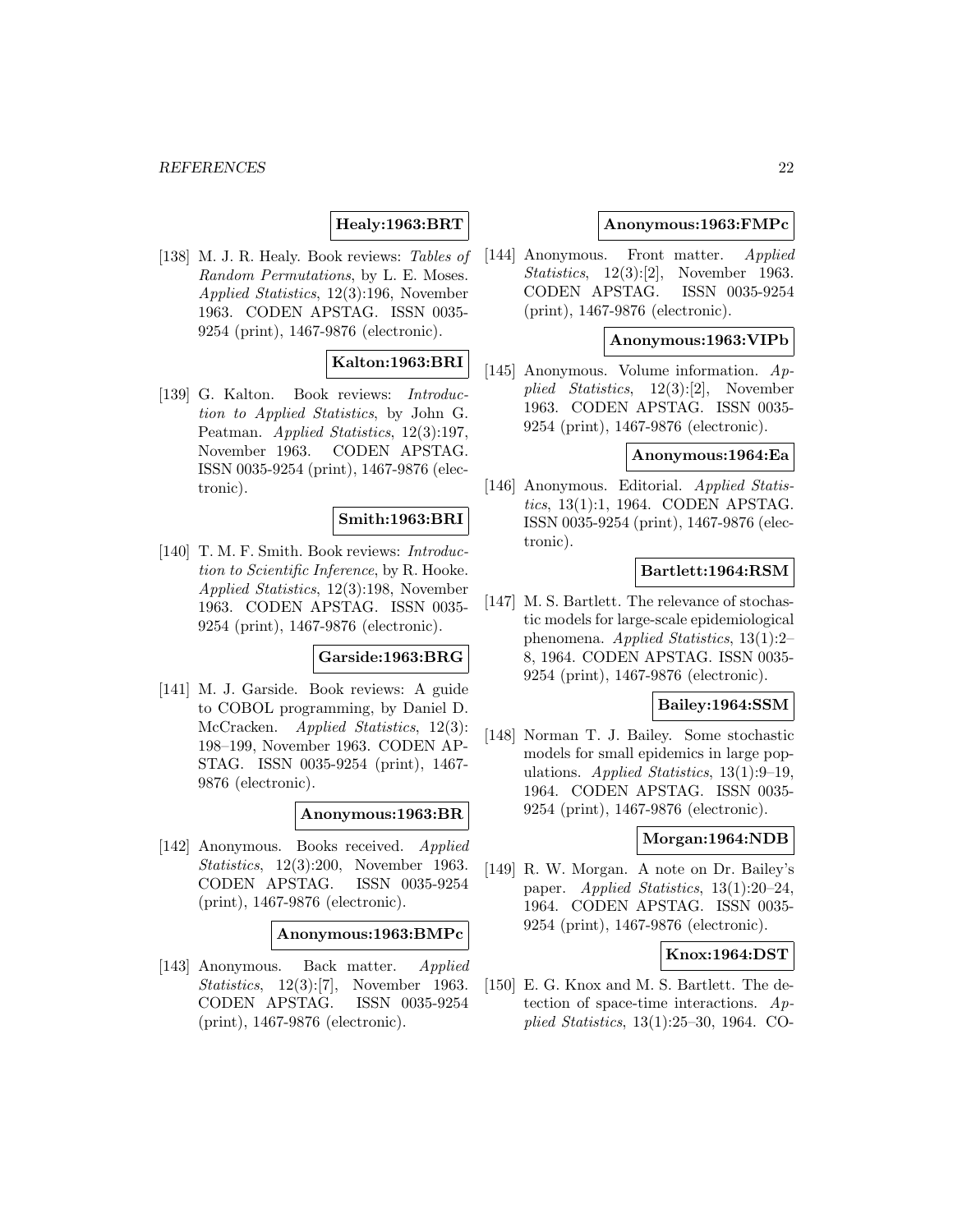DEN APSTAG. ISSN 0035-9254 (print), 1467-9876 (electronic).

**Carpenter:1964:USS**

[151] R. G. Carpenter, Ann Petrie, and E. Rosemary Dalton. Using a scoring system developed from old records to reduce the size of a controlled clinical trial. Applied Statistics, 13(1):31–42, 1964. CODEN APSTAG. ISSN 0035- 9254 (print), 1467-9876 (electronic).

### **Finucan:1964:BTP**

[152] H. M. Finucan. The blood testing problem. Applied Statistics, 13(1):43–50, 1964. CODEN APSTAG. ISSN 0035- 9254 (print), 1467-9876 (electronic). See errata [207].

# **Zinger:1964:ITF**

[153] A. Zinger. On interpolation in tables of the F-distribution. Applied Statistics, 13(1):51–53, 1964. CODEN APSTAG. ISSN 0035-9254 (print), 1467-9876 (electronic).

# **Smith:1964:BRS**

[154] T. M. F. Smith. Book reviews: Sampling Techniques, Second Edition, by W. G. Cochran. Applied Statistics, 13(1):54, 1964. CODEN APSTAG. ISSN 0035- 9254 (print), 1467-9876 (electronic).

### **Bartlett:1964:BRS**

[155] M. S. Bartlett. Book reviews: Stochastic Models in Medicine and Biology, by John Gurland. Applied Statistics, 13 (1):54–55, 1964. CODEN APSTAG. ISSN 0035-9254 (print), 1467-9876 (electronic).

# **Epstein:1964:BRS**

[156] Benjamin Epstein. Book reviews: Statistical Assessment of The Life Characteristic, by W. R. Buckland. Applied Statistics, 13(1):56, 1964. CODEN APSTAG. ISSN 0035-9254 (print), 1467-9876 (electronic).

# **Selwidge:1964:BRR**

[157] J. Selwidge. Book reviews: RAND lectures on systems analysis: Analysis for military decisions, by E. S. Quade.  $Ap$ plied Statistics, 13(1):56, 1964. CO-DEN APSTAG. ISSN 0035-9254 (print), 1467-9876 (electronic).

### **Anonymous:1964:BMPa**

[158] Anonymous. Back matter. Applied Statistics, 13(1):[6], 1964. CODEN AP-STAG. ISSN 0035-9254 (print), 1467- 9876 (electronic).

# **Anonymous:1964:FMPa**

[159] Anonymous. Front matter. Applied Statistics, 13(1):[4], 1964. CODEN AP-STAG. ISSN 0035-9254 (print), 1467- 9876 (electronic).

### **Anonymous:1964:VIPa**

[160] Anonymous. Volume information. Applied Statistics, 13(1):[4], 1964. CO-DEN APSTAG. ISSN 0035-9254 (print), 1467-9876 (electronic).

### **Oliver:1964:MEL**

[161] F. R. Oliver. Methods of estimating the logistic growth function. Applied Statistics, 13(2):57–66, 1964. CODEN AP-STAG. ISSN 0035-9254 (print), 1467- 9876 (electronic).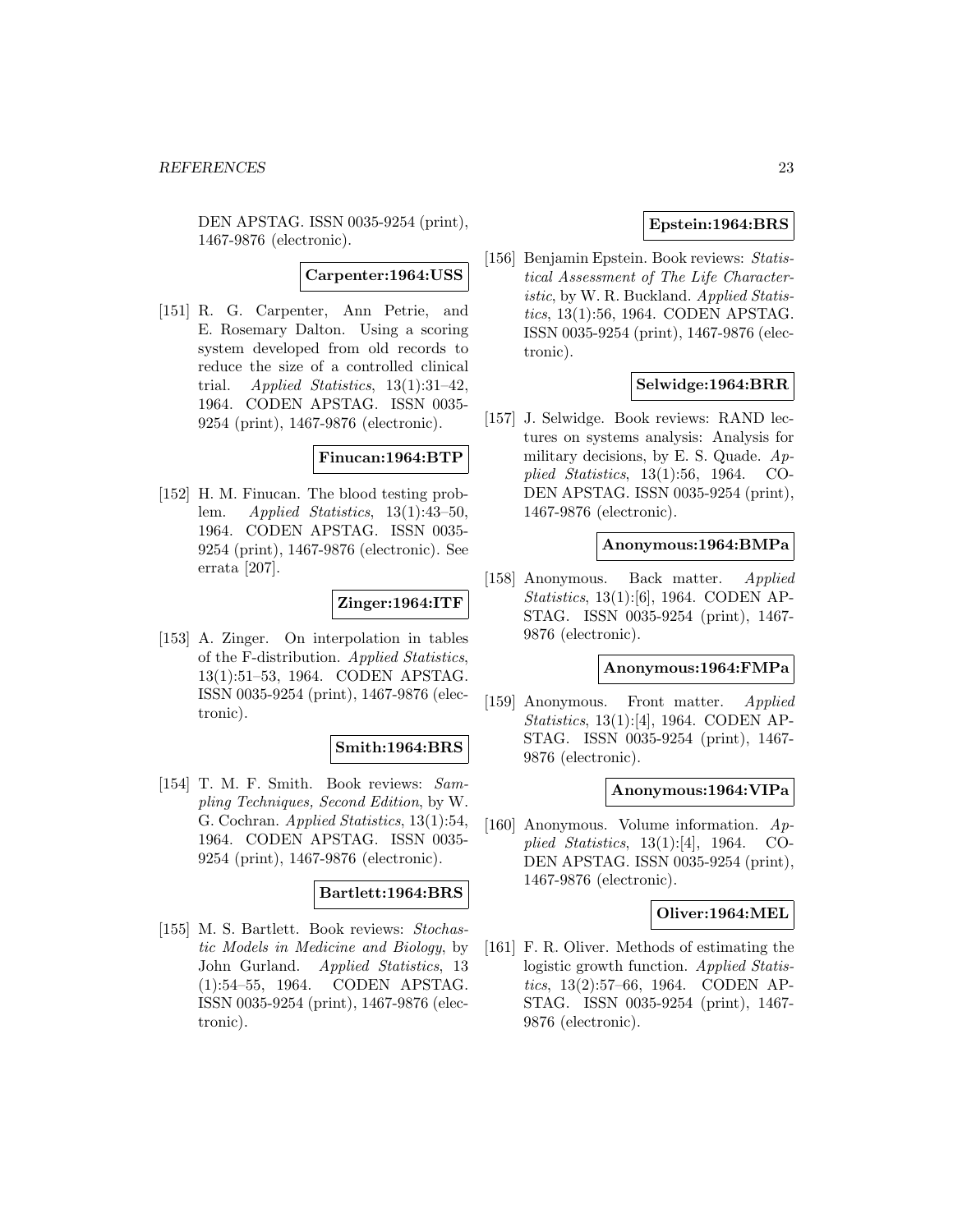# **Phillips:1964:UMS**

[162] J. P. N. Phillips. The use of magic squares for balancing and assessing order effects in some analysis of variance designs. Applied Statistics, 13(2):67–73, 1964. CODEN APSTAG. ISSN 0035- 9254 (print), 1467-9876 (electronic).

# **Daly:1964:SG**

[163] C. Daly. Statistical games. Applied Statistics, 13(2):74–83, 1964. CODEN APSTAG. ISSN 0035-9254 (print), 1467-9876 (electronic).

# **Ractliffe:1964:SDB**

[164] J. F. Ractliffe. The significance of the difference between two Poisson variables: An experimental investigation. Applied Statistics, 13(2):84–86, 1964. CODEN APSTAG. ISSN 0035-9254 (print), 1467-9876 (electronic).

# **Lisman:1964:DQF**

[165] J. H. C. Lisman and J. Sandee. Derivation of quarterly figures from annual data. Applied Statistics, 13(2):87–90, 1964. CODEN APSTAG. ISSN 0035- 9254 (print), 1467-9876 (electronic).

# **Joffe:1964:MEE**

[166] A. D. Joffe. Mixed exponential estimation by the method of half moments.  $Ap$ plied Statistics, 13(2):91–98, 1964. CO-DEN APSTAG. ISSN 0035-9254 (print), 1467-9876 (electronic).

# **Huang:1964:SEC**

[167] David S. Huang. Some evidence on consumer tastes and habits. Applied Statistics, 13(2):99–109, 1964. CODEN AP-STAG. ISSN 0035-9254 (print), 1467- 9876 (electronic).

# **Coulter:1964:MCP**

[168] B. S. Coulter. Miscellanea: A computer programme for analysis of variance in experiments with factorial treatments and one or more error terms. Applied Statistics, 13(2):110–117, 1964. CODEN AP-STAG. ISSN 0035-9254 (print), 1467- 9876 (electronic).

### **Matz:1964:MAD**

[169] A. W. Matz. Miscellanea: Automating damped least squares to solve the equations determining refractive index of crystals. Applied Statistics, 13(2): 118–127, 1964. CODEN APSTAG. ISSN 0035-9254 (print), 1467-9876 (electronic).

# **James:1964:MCR**

[170] J. W. James. Miscellanea: Comparing regression and correlation coefficients. Applied Statistics, 13(2):127–132, 1964. CODEN APSTAG. ISSN 0035-9254 (print), 1467-9876 (electronic).

# **Kalton:1964:BRP**

[171] G. Kalton. Book reviews: Principles and Practice of Statistics, by Carl J. Grohmann. Applied Statistics, 13 (2):133, 1964. CODEN APSTAG. ISSN 0035-9254 (print), 1467-9876 (electronic).

### **Lambert:1964:BRR**

[172] J. A. Lambert. Book reviews: Recherche Opérationelle et Problèmes du Tiers Monde. Applied Statistics, 13(2):133, 1964. CODEN APSTAG. ISSN 0035- 9254 (print), 1467-9876 (electronic).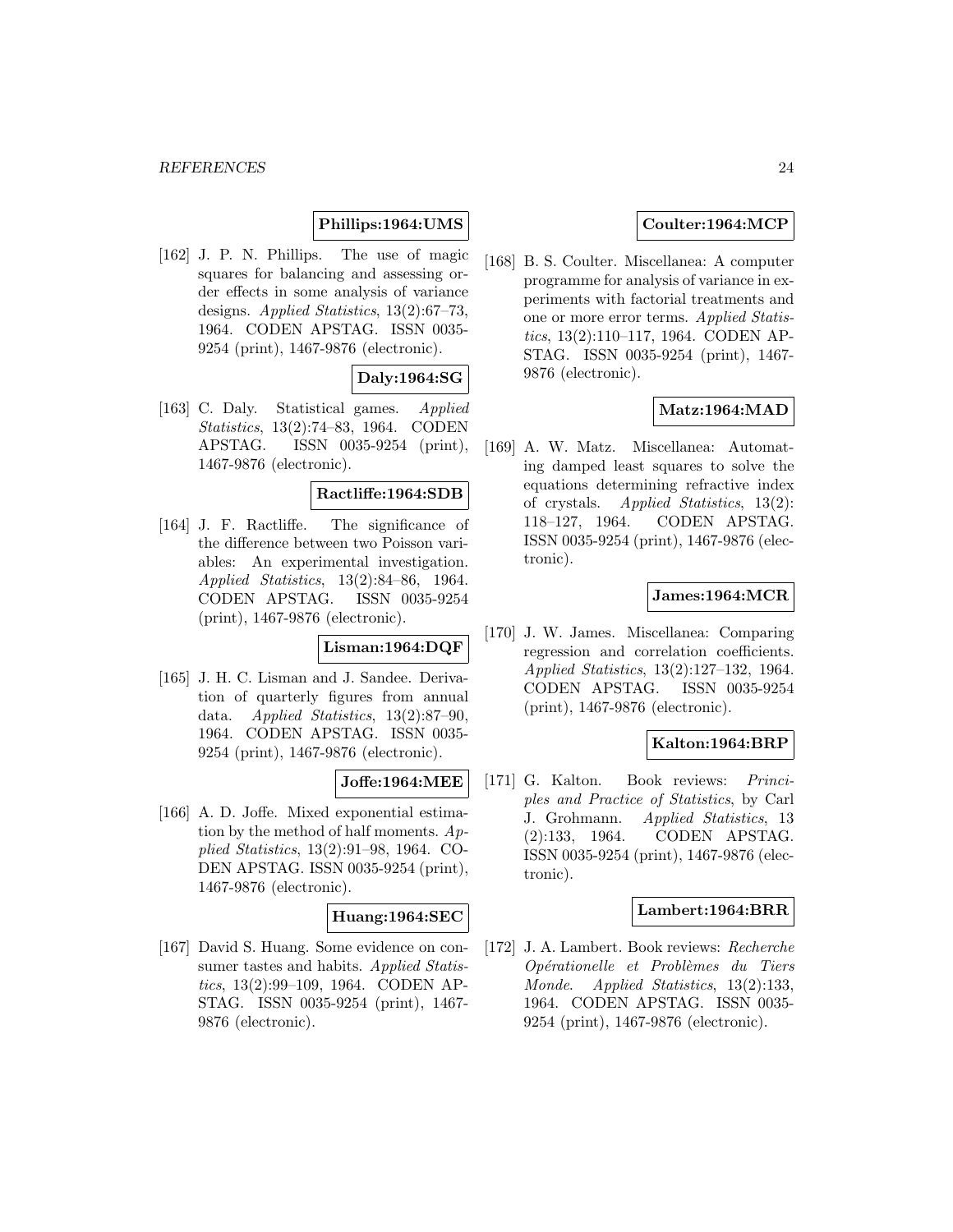# **Lambert:1964:BRA**

[173] J. A. Lambert. Book reviews: Actes de la Troisieme Conference Internationale de Recherche Operationelle, by G. Kreweras and G. Morlat. Applied Statistics, 13(2):133–134, 1964. CODEN APSTAG. ISSN 0035-9254 (print), 1467-9876 (electronic).

### **Chatfield:1964:BRS**

[174] C. Chatfield. Book reviews: Statistics. (13th Edition), by A. R. Ilersic. Applied Statistics, 13(2):134, 1964. CODEN AP-STAG. ISSN 0035-9254 (print), 1467- 9876 (electronic).

### **Lambert:1964:BRP**

[175] J. A. Lambert. Book reviews: Probability and Statistics for Everyman, by Irving Adler. Applied Statistics, 13(2):134, 1964. CODEN APSTAG. ISSN 0035- 9254 (print), 1467-9876 (electronic).

### **Brillinger:1964:BRI**

[176] David R. Brillinger. Book reviews: Information and Information Stability of Random Variables and Processes, by M. S. Pinsker and Amiel Feinstein. Applied Statistics, 13(2):134–135, 1964. CO-DEN APSTAG. ISSN 0035-9254 (print), 1467-9876 (electronic).

### **Anonymous:1964:BRB**

[177] Anonymous. Book reviews: Books received. Applied Statistics, 13(2): 135–136, 1964. CODEN APSTAG. ISSN 0035-9254 (print), 1467-9876 (electronic).

### **Anonymous:1964:BMPb**

[178] Anonymous. Back matter. Applied Statistics, 13(2):[5], 1964. CODEN AP-

STAG. ISSN 0035-9254 (print), 1467- 9876 (electronic).

#### **Anonymous:1964:FMPb**

[179] Anonymous. Front matter. Applied Statistics, 13(2):[2], 1964. CODEN AP-STAG. ISSN 0035-9254 (print), 1467- 9876 (electronic).

# **Anonymous:1964:Eb**

[180] Anonymous. Editorial. Applied Statistics, 13(3):137, 1964. CODEN AP-STAG. ISSN 0035-9254 (print), 1467- 9876 (electronic). Proceedings of the September 1963 Joint Conference of the Research and Industrial Applications Sections of the Royal Statistical Society.

# **Cox:1964:OA**

[181] D. R. Cox and W. J. Jennett. Opening address. Applied Statistics, 13(3): 138–145, 1964. CODEN APSTAG. ISSN 0035-9254 (print), 1467-9876 (electronic). Proceedings of the September 1963 Joint Conference of the Research and Industrial Applications Sections of the Royal Statistical Society.

### **Emmett:1964:RSP**

[182] B. P. Emmett. Reflections on the state of population sampling in the United Kingdom. Applied Statistics, 13 (3):146–157, 1964. CODEN APSTAG. ISSN 0035-9254 (print), 1467-9876 (electronic). Proceedings of the September 1963 Joint Conference of the Research and Industrial Applications Sections of the Royal Statistical Society.

### **Aitchison:1964:EOD**

[183] J. Aitchison. The estimation of optimal design regions. Applied Statistics, 13(3):158–173, 1964. CODEN APSTAG.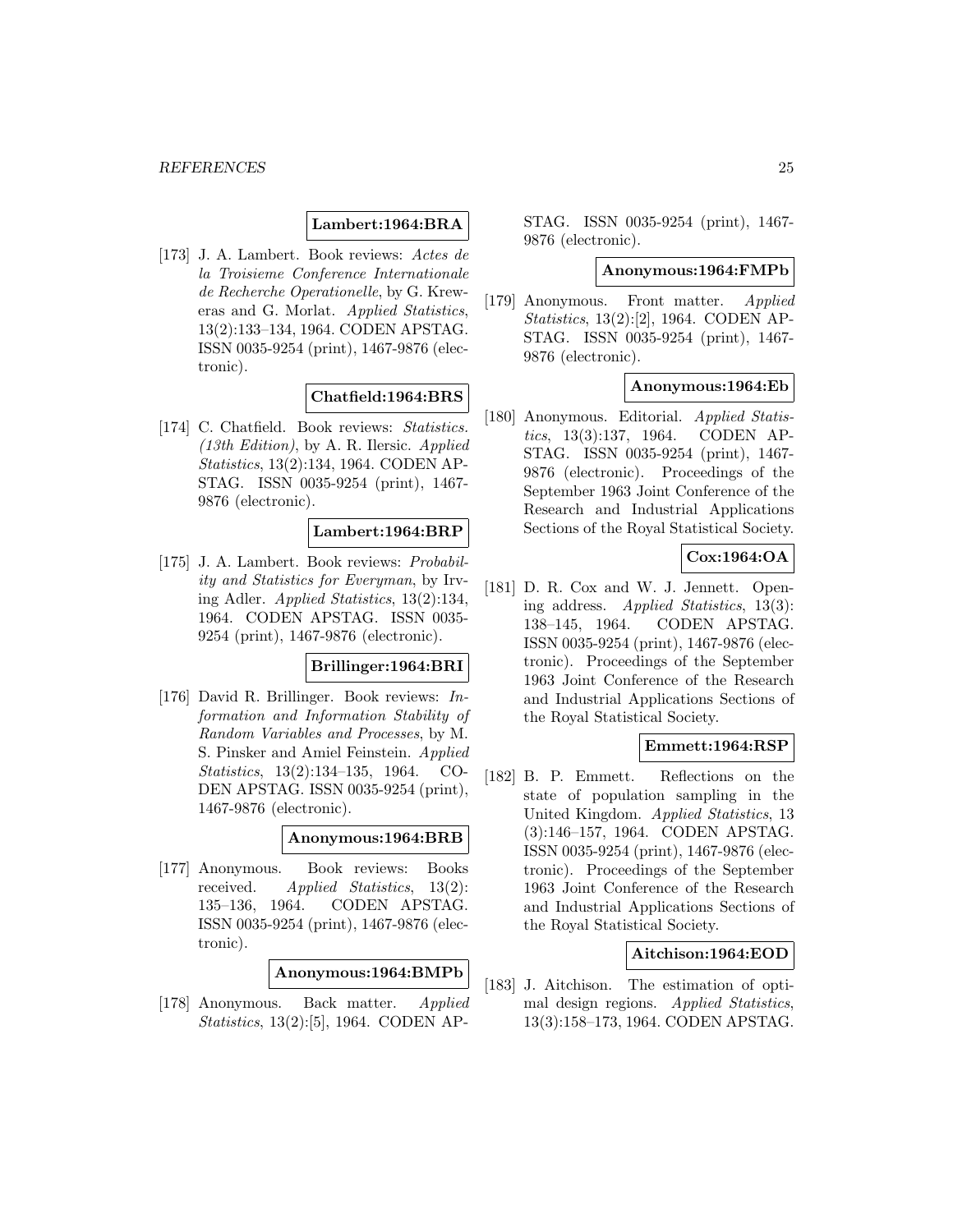ISSN 0035-9254 (print), 1467-9876 (electronic). Proceedings of the September 1963 Joint Conference of the Research and Industrial Applications Sections of the Royal Statistical Society.

# **Hall:1964:SEI**

[184] J. A. P. Hall and W. A. Pridmore. Statistical education for industry. Applied Statistics, 13(3):174–194, 1964. CO-DEN APSTAG. ISSN 0035-9254 (print), 1467-9876 (electronic). Proceedings of the September 1963 Joint Conference of the Research and Industrial Applications Sections of the Royal Statistical Society.

# **Lee:1964:LCC**

[185] W. T. Lee. On-line computer control of a catalytic chemical process. Applied Statistics, 13(3):195–207, 1964. CO-DEN APSTAG. ISSN 0035-9254 (print), 1467-9876 (electronic). Proceedings of the September 1963 Joint Conference of the Research and Industrial Applications Sections of the Royal Statistical Society.

# **Page:1964:STC**

[186] D. J. Page, O. Feldman, and D. E. Edwards. The sampling of transit consignments. Applied Statistics, 13(3): 208–220, 1964. CODEN APSTAG. ISSN 0035-9254 (print), 1467-9876 (electronic). Proceedings of the September 1963 Joint Conference of the Research and Industrial Applications Sections of the Royal Statistical Society.

# **Michaels:1964:UED**

[187] S. E. Michaels. The usefulness of experimental designs. Applied Statistics, 13 (3):221–235, 1964. CODEN APSTAG.

ISSN 0035-9254 (print), 1467-9876 (electronic). Proceedings of the September 1963 Joint Conference of the Research and Industrial Applications Sections of the Royal Statistical Society.

# **Anonymous:1964:BMPc**

[188] Anonymous. Back matter. Applied Statistics, 13(3):[3], 1964. CODEN AP-STAG. ISSN 0035-9254 (print), 1467- 9876 (electronic). Proceedings of the September 1963 Joint Conference of the Research and Industrial Applications Sections of the Royal Statistical Society.

# **Anonymous:1964:FMPc**

[189] Anonymous. Front matter. Applied Statistics, 13(3):[2], 1964. CODEN AP-STAG. ISSN 0035-9254 (print), 1467- 9876 (electronic). Proceedings of the September 1963 Joint Conference of the Research and Industrial Applications Sections of the Royal Statistical Society.

# **Anonymous:1964:VIPb**

[190] Anonymous. Volume information. Applied Statistics, 13(3):[2], 1964. CO-DEN APSTAG. ISSN 0035-9254 (print), 1467-9876 (electronic). Proceedings of the September 1963 Joint Conference of the Research and Industrial Applications Sections of the Royal Statistical Society.

# **Anonymous:1965:E**

[191] Anonymous. Editorial. Applied Statistics, 14(1):1, 1965. CODEN APSTAG. ISSN 0035-9254 (print), 1467-9876 (electronic).

# **Jenkins:1965:SSA**

[192] G. M. Jenkins. A survey of spectral analysis. Applied Statistics,  $14(1):2-32$ ,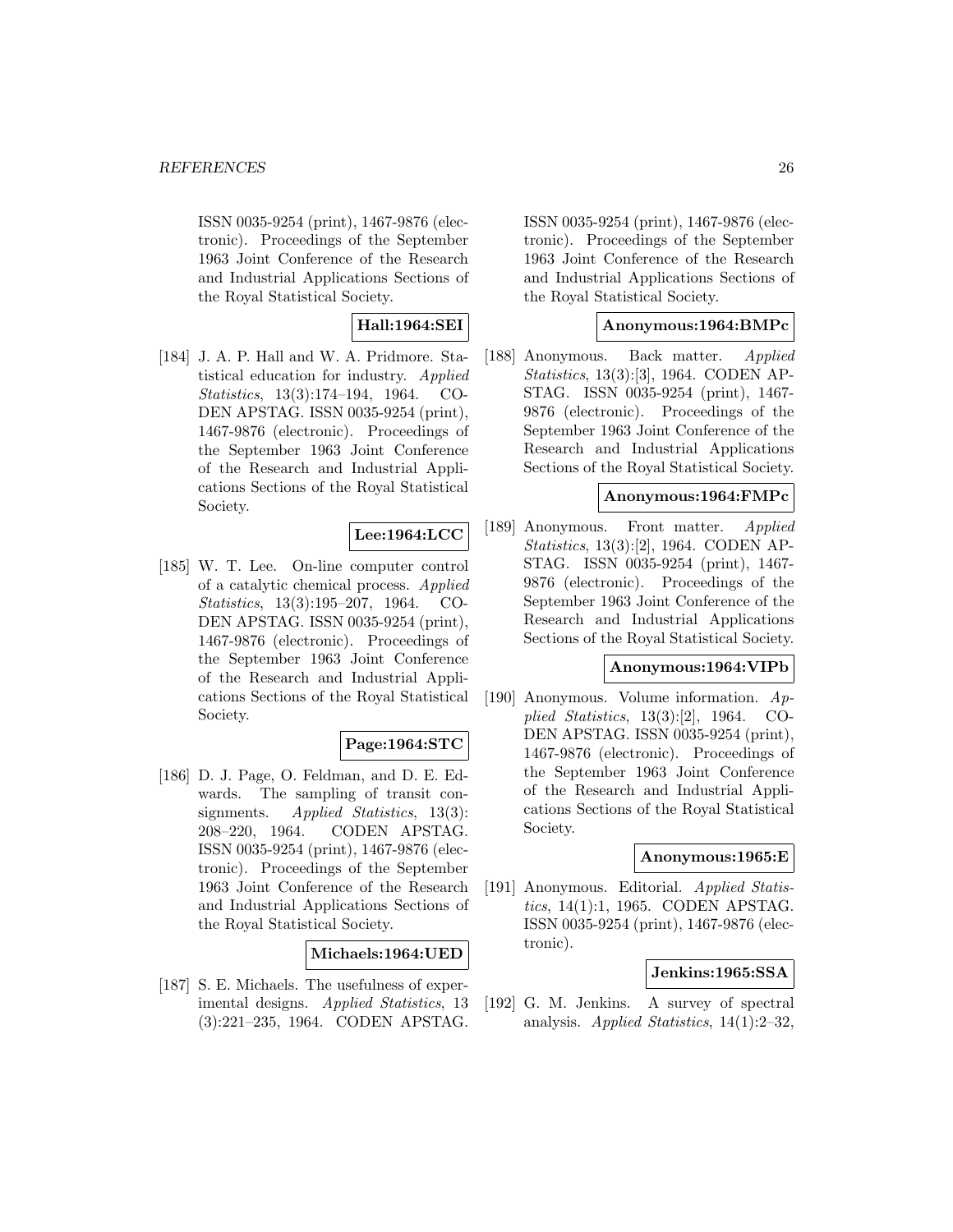1965. CODEN APSTAG. ISSN 0035- 9254 (print), 1467-9876 (electronic).

# **Priestley:1965:RBS**

[193] M. B. Priestley. The role of bandwidth in spectral analysis. Applied Statistics, 14(1):33–47, 1965. CODEN APSTAG. ISSN 0035-9254 (print), 1467-9876 (electronic).

# **Godfrey:1965:ESB**

[194] M. D. Godfrey. An exploratory study of the bi-spectrum of economic time series. Applied Statistics, 14(1):48-69, 1965. CODEN APSTAG. ISSN 0035- 9254 (print), 1467-9876 (electronic).

# **Alavi:1965:EDF**

[195] A. S. Alavi and G. M. Jenkins. An example of digital filtering. Applied Statistics, 14(1):70–74, 1965. CODEN APSTAG. ISSN 0035-9254 (print), 1467-9876 (electronic).

# **Neidell:1965:GAS**

[196] N. S. Neidell. A geophysical application of spectral analysis. Applied Statistics, 14(1):75–88, 1965. CODEN APSTAG. ISSN 0035-9254 (print), 1467-9876 (electronic).

# **Anonymous:1965:BMPa**

[197] Anonymous. Back matter. Applied Statistics, 14(1):[6], 1965. CODEN AP-STAG. ISSN 0035-9254 (print), 1467- 9876 (electronic).

### **Anonymous:1965:FMPa**

[198] Anonymous. Front matter. Applied Statistics, 14(1):[2], 1965. CODEN AP-STAG. ISSN 0035-9254 (print), 1467- 9876 (electronic).

# **Anonymous:1965:VIPa**

[199] Anonymous. Volume information. Applied Statistics, 14(1):[5], 1965. CO-DEN APSTAG. ISSN 0035-9254 (print), 1467-9876 (electronic).

# **Beale:1965:SPA**

[200] E. M. L. Beale, P. J. Coen, and A. D. J. Flowerdew. Separable programming applied to an ore purchasing problem. Applied Statistics, 14(2/3):89–101, 1965. CODEN APSTAG. ISSN 0035-9254 (print), 1467-9876 (electronic).

# **Harrison:1965:STS**

[201] P. J. Harrison. Short-term sales forecasting. Applied Statistics, 14(2/3):102–139, 1965. CODEN APSTAG. ISSN 0035- 9254 (print), 1467-9876 (electronic).

### **Hogg:1965:MTF**

[202] Jane M. Hogg. Ministry of Technology and Fire Offices' Committee Joint Fire Research Organization: The effect of some climatological variations on the incidence and spread of fires in buildings in England and Wales from 1951 to 1961. Applied Statistics, 14 (2/3):140–161, 1965. CODEN APSTAG. ISSN 0035-9254 (print), 1467-9876 (electronic).

# **OHerlihy:1965:DCG**

[203] C. St. J. O'Herlihy. Demand for cars in Great Britain. Applied Statistics, 14 (2/3):162–195, 1965. CODEN APSTAG. ISSN 0035-9254 (print), 1467-9876 (electronic).

### **Garside:1965:BSS**

[204] M. J. Garside. The best sub-set in multiple regression analysis. Applied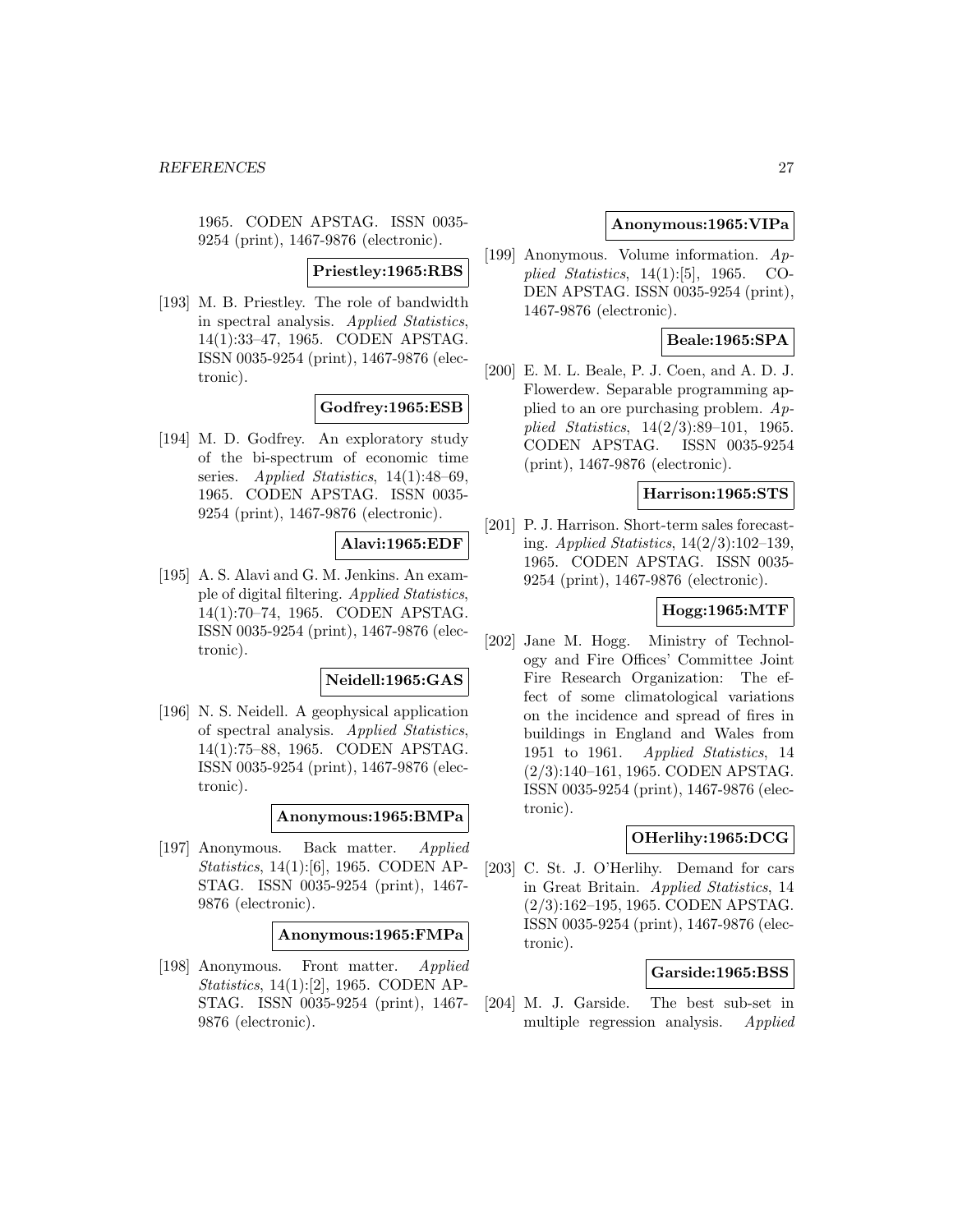Statistics, 14(2/3):196–200, 1965. CO-DEN APSTAG. ISSN 0035-9254 (print), 1467-9876 (electronic).

# **Wetherill:1965:MAI**

[205] G. B. Wetherill. Miscellanea: An approximation to the inverse normal function suitable for the generation of random normal deviates on electronic computers. Applied Statistics,  $14(2/3)$ : 201–205, 1965. CODEN APSTAG. ISSN 0035-9254 (print), 1467-9876 (electronic).

# **Huang:1965:MGP**

[206] David S. Huang. Miscellanea: Goodness of prediction concerning binomial variables. Applied Statistics,  $14(2/3)$ : 206–209, 1965. CODEN APSTAG. ISSN 0035-9254 (print), 1467-9876 (electronic).

### **Finucan:1965:EBT**

[207] H. M. Finucan. Errata: The blood testing problem. Applied Statistics, 14 (2/3):210, 1965. CODEN APSTAG. ISSN 0035-9254 (print), 1467-9876 (electronic). See [152].

# **Prescott:1965:BRM**

[208] P. Prescott. Book reviews: Monte Carlo Methods, by J. M. Hammersley and D. C. Handscomb. Applied Statistics, 14 (2/3):211, 1965. CODEN APSTAG. ISSN 0035-9254 (print), 1467-9876 (electronic).

# **Wetherill:1965:BRM**

[209] G. B. Wetherill. Book reviews: Multivariate Statistical Analysis for Biologists, by Hiliary L. Seal. Applied Statistics, 14(2/3):211–212, 1965. CO-

DEN APSTAG. ISSN 0035-9254 (print), 1467-9876 (electronic).

# **Jenkins:1965:BRR**

[210] G. M. Jenkins. Book reviews: Random Wavelets and Cybernetic Systems, by Enders A. Robinson. Applied Statistics, 14(2/3):212–213, 1965. CODEN AP-STAG. ISSN 0035-9254 (print), 1467- 9876 (electronic).

### **Anonymous:1965:BMPb**

[211] Anonymous. Back matter. Applied Statistics, 14(2/3):[5], 1965. CODEN APSTAG. ISSN 0035-9254 (print), 1467-9876 (electronic).

### **Anonymous:1965:FMPb**

[212] Anonymous. Front matter. Applied Statistics, 14(2/3):[2], 1965. CODEN APSTAG. ISSN 0035-9254 (print), 1467-9876 (electronic).

### **Anonymous:1965:VIPb**

[213] Anonymous. Volume information. Applied Statistics, 14(2/3):[1], 1965. CO-DEN APSTAG. ISSN 0035-9254 (print), 1467-9876 (electronic).

# **Kemsley:1966:SEF**

[214] W. F. F. Kemsley. Sampling errors in the family expenditure survey.  $Ap$ plied Statistics, 15(1):1–14, 1966. CO-DEN APSTAG. ISSN 0035-9254 (print), 1467-9876 (electronic).

# **Holgate:1966:TSA**

[215] P. Holgate. Time series analysis applied to wildfowl counts. Applied Statistics, 15(1):15–23, 1966. CODEN APSTAG. ISSN 0035-9254 (print), 1467-9876 (electronic).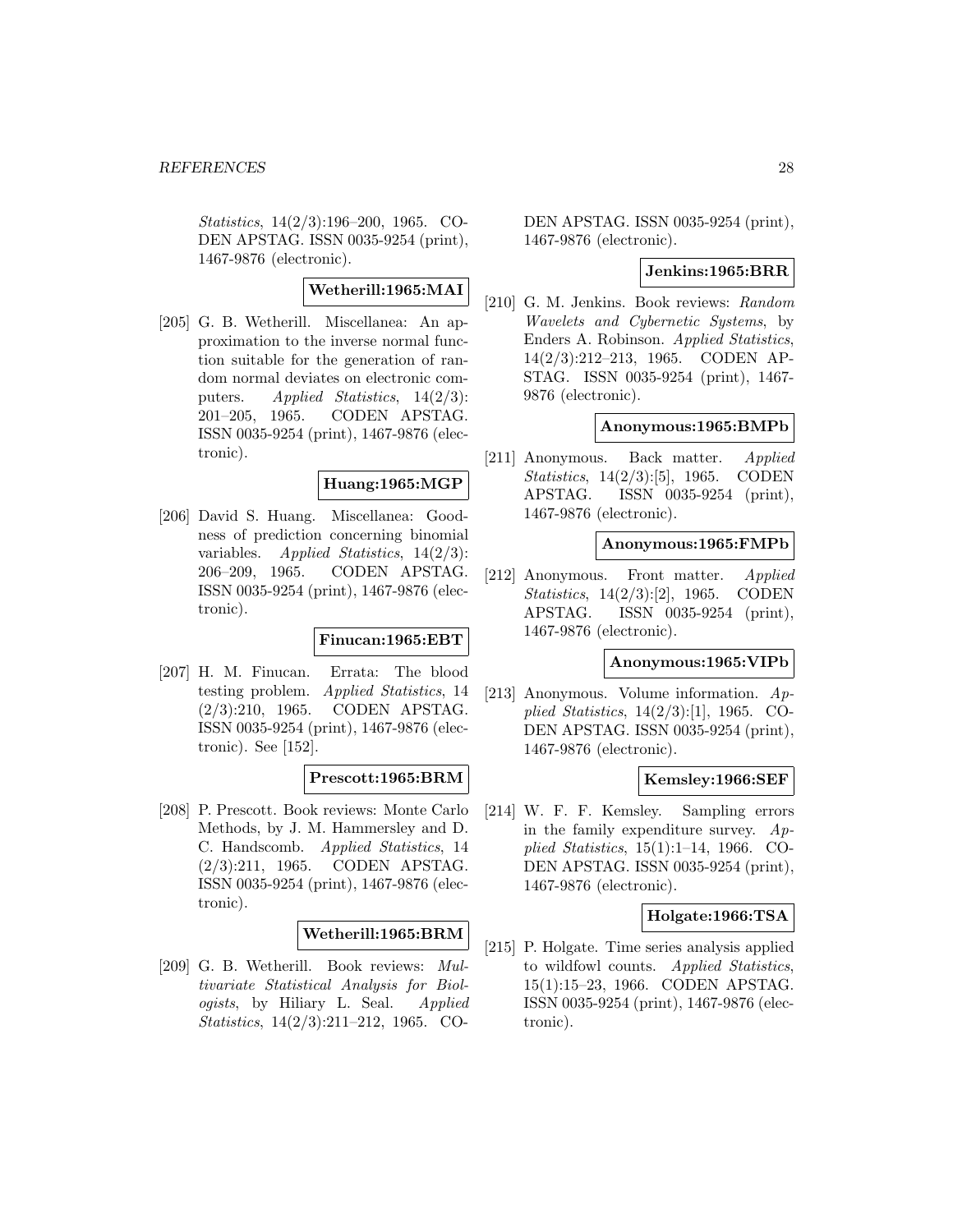# **Paine:1966:CSM**

[216] Neil R. Paine. A case study in mathematical programming of portfolio selections. Applied Statistics, 15(1):24–36, 1966. CODEN APSTAG. ISSN 0035- 9254 (print), 1467-9876 (electronic).

# **Hanna:1966:MAS**

[217] Frank A. Hanna. Measuring the activity of small manufacturers. Applied Statistics, 15(1):37–47, 1966. CODEN AP-STAG. ISSN 0035-9254 (print), 1467- 9876 (electronic).

# **Johnson:1966:MPS**

[218] A. F. Johnson. Miscellanea: Properties of second order designs: Effect of transformation or truncation on prediction variance. Applied Statistics, 15(1):48– 50, 1966. CODEN APSTAG. ISSN 0035- 9254 (print), 1467-9876 (electronic).

### **Rowland:1966:MRB**

[219] H. A. K. Rowland. Miscellanea: The relationship between the dose of oral iron and the response in severe irondeficiency anaemia. Applied Statistics, 15(1):50–56, 1966. CODEN APSTAG. ISSN 0035-9254 (print), 1467-9876 (electronic).

### **Langaskens:1966:MEI**

[220] Y. Langaskens and W. van Rijckeghem. Miscellanea: The effect of information on consumers' attitudes toward resale price maintenance. Applied Statistics, 15(1):56–62, 1966. CODEN APSTAG. ISSN 0035-9254 (print), 1467-9876 (electronic).

# **Ellis:1966:BRQ**

[221] D. M. Ellis. Book reviews: *Quality Con*trol and Industrial Statistics. 3rd Ed, by A. J. Duncan. Applied Statistics, 15(1):63–64, 1966. CODEN APSTAG. ISSN 0035-9254 (print), 1467-9876 (electronic).

### **Anonymous:1966:BR**

[222] Anonymous. Books received. Applied Statistics, 15(1):64, 1966. CODEN AP-STAG. ISSN 0035-9254 (print), 1467- 9876 (electronic).

#### **Anonymous:1966:VIP**

[223] Anonymous. Volume information. Applied Statistics, 15(1):[4], 1966. CO-DEN APSTAG. ISSN 0035-9254 (print), 1467-9876 (electronic).

### **Benjamin:1966:MA**

[224] B. Benjamin. The measurement of advertising. Applied Statistics, 15(2):65– 73, 1966. CODEN APSTAG. ISSN 0035- 9254 (print), 1467-9876 (electronic).

### **vanBeeck:1966:ATS**

[225] J. G. van Beeck and J. B. Vermetten. Application of the theory of sampling with probabilities proportional to size on industrial surveys. Applied Statistics, 15(2):74–93, 1966. CODEN APSTAG. ISSN 0035-9254 (print), 1467-9876 (electronic).

# **Page:1966:SPA**

[226] D. J. Page. Some practical aspects of factory and field trials with fibreboard cases. Applied Statistics, 15(2):94–109, 1966. CODEN APSTAG. ISSN 0035- 9254 (print), 1467-9876 (electronic).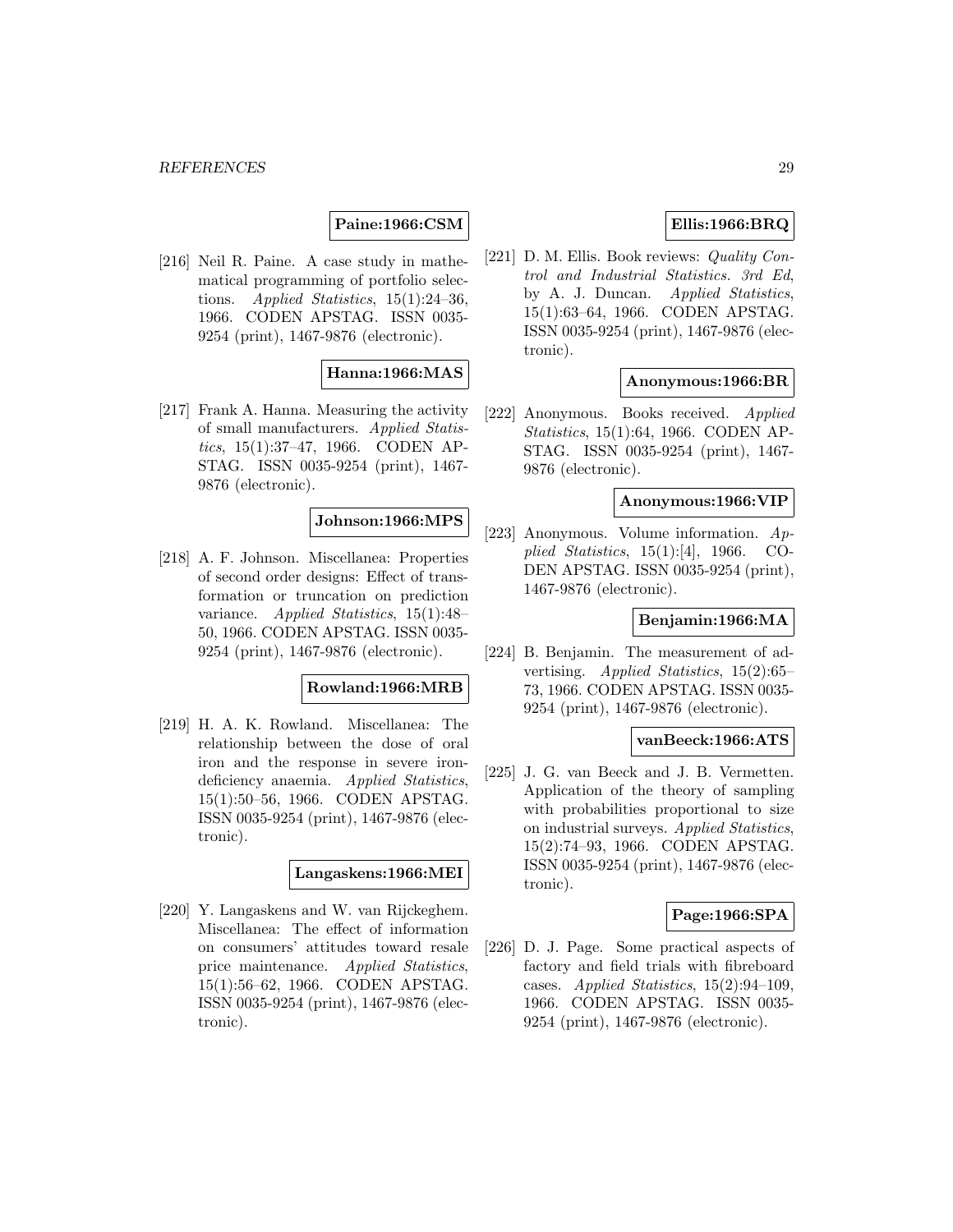# **Fenske:1966:HLT**

[227] R. W. Fenske. Hyper-logarithmic trends. Applied Statistics, 15(2):110–115, 1966. CODEN APSTAG. ISSN 0035-9254 (print), 1467-9876 (electronic).

# **Haley:1966:MTP**

[228] K. B. Haley and A. J. Smith. Miscellanea: Transportation problems with additional restrictions. Applied Statistics, 15(2):116–127, 1966. CODEN AP-STAG. ISSN 0035-9254 (print), 1467- 9876 (electronic).

### **Smith:1966:MSC**

[229] T. M. F. Smith. Miscellanea: Some comments on the index of retail prices. Applied Statistics, 15(2):128–135, 1966. CODEN APSTAG. ISSN 0035-9254 (print), 1467-9876 (electronic).

### **Edwards:1966:BCR**

[230] D. E. Edwards. 1965 birmingham conference review. Applied Statistics, 15 (2):136–148, 1966. CODEN APSTAG. ISSN 0035-9254 (print), 1467-9876 (electronic).

# **Kemp:1966:BRE**

[231] K. W. Kemp. Book reviews: Essentials of Quality Control, by A. Huitson and Joan Keen. Applied Statistics, 15(2):149, 1966. CODEN APSTAG. ISSN 0035- 9254 (print), 1467-9876 (electronic).

# **Griffiths:1966:BRB**

[232] J. D. Griffiths. Book reviews: Biomathematics, Volume 1. Fourth Edition, by C. A. B. Smith. Applied Statistics, 15 (2):149–150, 1966. CODEN APSTAG. ISSN 0035-9254 (print), 1467-9876 (electronic).

# **Phillips:1966:CUM**

[233] J. P. N. Phillips. Correction: The use of magic squares for balancing and assessing order effects in some analysis of variance designs. Applied Statistics, 15(2):151, 1966. CODEN APSTAG. ISSN 0035-9254 (print), 1467-9876 (electronic).

# **T:1966:F**

[234] T. C. and A. S. C. E. Foreword. Applied Statistics, 15(3):153–154, March 1966. CODEN APSTAG. ISSN 0035- 9254 (print), 1467-9876 (electronic). Research into Marketing.

### **Corlett:1966:SAM**

[235] T. Corlett. Statistical applications in market research: An introduction. Applied Statistics, 15(3):155–156, March 1966. CODEN APSTAG. ISSN 0035- 9254 (print), 1467-9876 (electronic). Research into Marketing.

### **Gatty:1966:MAM**

[236] Ronald Gatty. Multivariate analysis for marketing research: An evaluation. Applied Statistics, 15(3):157–172, March 1966. CODEN APSTAG. ISSN 0035- 9254 (print), 1467-9876 (electronic). Research into Marketing.

### **Green:1966:BSM**

[237] Paul E. Green and Ronald E. Frank. Bayesian statistics and marketing research. *Applied Statistics*, 15(3):173– 190, March 1966. CODEN APSTAG. ISSN 0035-9254 (print), 1467-9876 (electronic). Research into Marketing.

### **Joyce:1966:CMS**

[238] T. Joyce and C. Channon. Classifying market survey respondents. Ap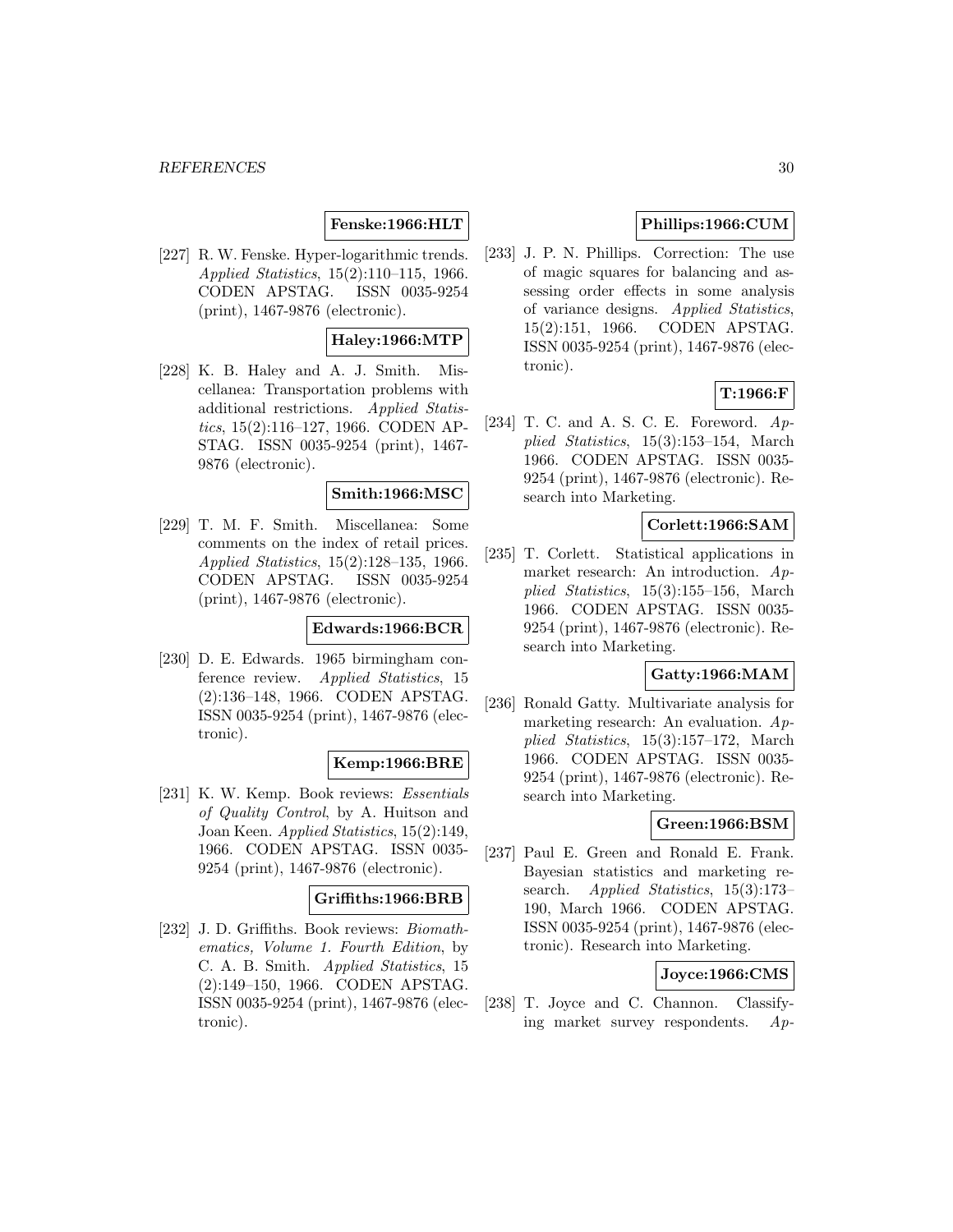plied Statistics, 15(3):191–215, March 1966. CODEN APSTAG. ISSN 0035- 9254 (print), 1467-9876 (electronic). Research into Marketing.

# **Lawrence:1966:MCP**

[239] Raymond J. Lawrence. Models of consumer purchasing behaviour. Applied Statistics, 15(3):216–233, March 1966. CODEN APSTAG. ISSN 0035-9254 (print), 1467-9876 (electronic). Research into Marketing.

# **Broadbent:1966:MPC**

[240] Simon Broadbent. Media planning and computers by 1970: A review of the use of mathematical models in media planning. Applied Statistics, 15(3):234– 256, March 1966. CODEN APSTAG. ISSN 0035-9254 (print), 1467-9876 (electronic). Research into Marketing.

# **Ehrenberg:1966:LMT**

[241] A. S. C. Ehrenberg. Laws in marketing: A tail-piece. Applied Statistics, 15 (3):257–267, March 1966. CODEN AP-STAG. ISSN 0035-9254 (print), 1467- 9876 (electronic). Research into Marketing.

# **Hay:1966:BRA**

[242] W. A. Hay. Book reviews: The Analysis of Variance, by A. Huitson. Applied Statistics, 15(3):268, March 1966. CO-DEN APSTAG. ISSN 0035-9254 (print), 1467-9876 (electronic). Research into Marketing.

# **Wishart:1966:BRB**

[243] D. M. G. Wishart. Book reviews: Bibliography on Time Series and Stochastic Processes: An International Team Project, by Herman O. A. Wold. Applied Statistics, 15(3):269–270, March 1966. CODEN APSTAG. ISSN 0035- 9254 (print), 1467-9876 (electronic). Research into Marketing.

# **Anonymous:1966:BRB**

[244] Anonymous. Book reviews: Books received. Applied Statistics, 15(3): 270, March 1966. CODEN APSTAG. ISSN 0035-9254 (print), 1467-9876 (electronic). Research into Marketing.

### **Anonymous:1966:NN**

[245] Anonymous. News and notices. Applied Statistics, 15(3):271, March 1966. CO-DEN APSTAG. ISSN 0035-9254 (print), 1467-9876 (electronic). Research into Marketing.

# **Harvey:1967:ASA**

[246] R. A. Harvey. Applications of statistics to aircraft project evaluation. Applied Statistics, 16(1):1–12, 1967. CO-DEN APSTAG. ISSN 0035-9254 (print), 1467-9876 (electronic).

# **Barker:1967:BOP**

[247] D. J. P. Barker and R. G. Record. Birth order and the presence of disease: A comment on the Greenwood-Yule method. *Applied Statistics*, 16 (1):13–16, 1967. CODEN APSTAG. ISSN 0035-9254 (print), 1467-9876 (electronic).

### **Ahamad:1967:ACM**

[248] B. Ahamad. An analysis of crimes by the method of principal components.  $Ap$ plied Statistics, 16(1):17–35, 1967. CO-DEN APSTAG. ISSN 0035-9254 (print), 1467-9876 (electronic). See comments [249, 297, 296].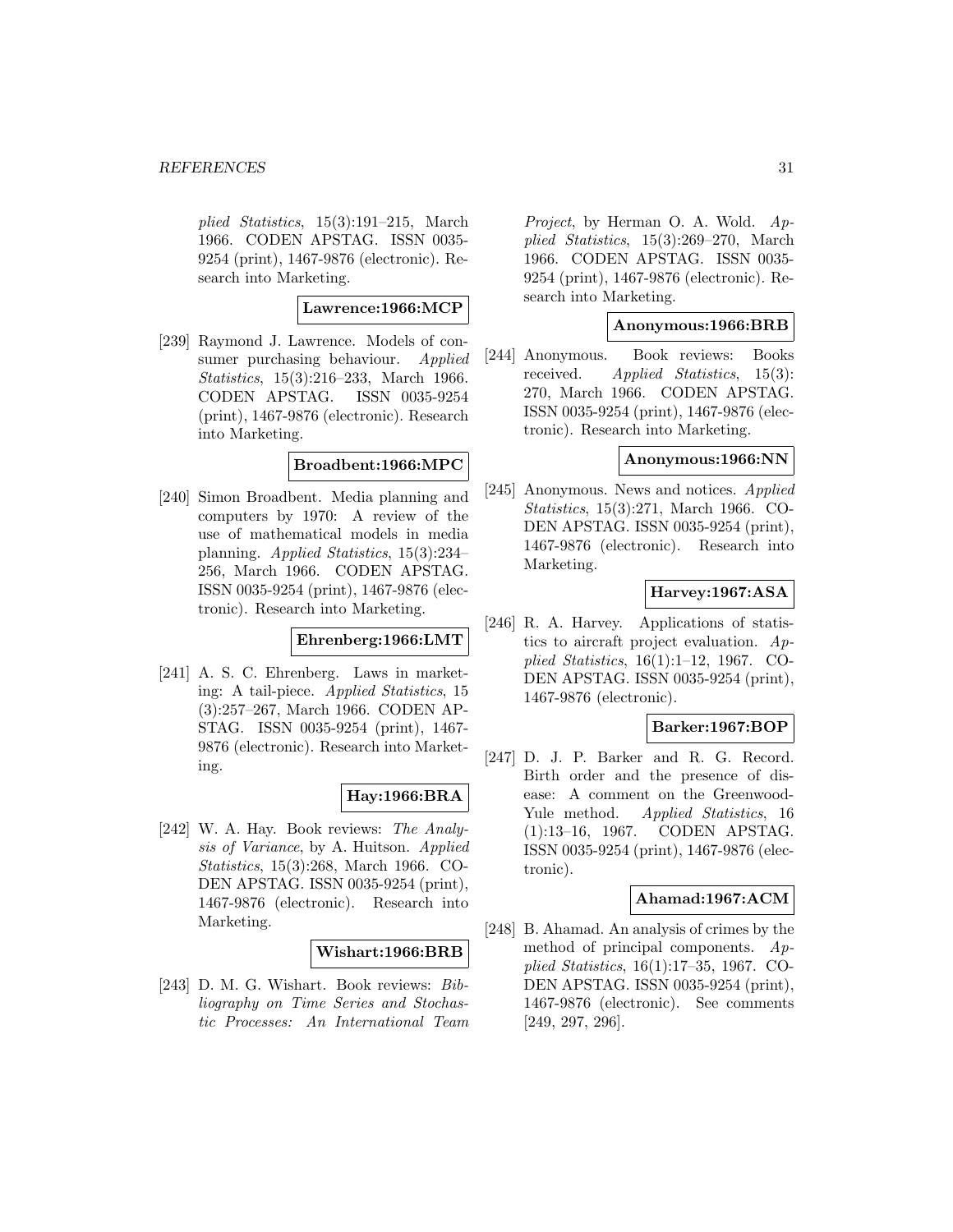# **Walker:1967:MSC**

[249] Monica A. Walker. Miscellanea: Some critical comments on "An Analysis of Crimes by the Method of Principal Components" by B. Ahamad. Applied Statistics, 16(1):36–39, 1967. CODEN AP-STAG. ISSN 0035-9254 (print), 1467- 9876 (electronic). See [248, 297, 296].

# **Harris:1967:MNP**

[250] Lawrence Harris. Miscellanea: New product marketing: A case study in decision-making under uncertainty. Applied Statistics, 16(1):39–42, 1967. CO-DEN APSTAG. ISSN 0035-9254 (print), 1467-9876 (electronic).

### **Thakurta:1967:MPC**

[251] B. K. Guha Thakurta. Miscellanea: On a problem in consumers' price index number. Applied Statistics, 16(1):42–45, 1967. CODEN APSTAG. ISSN 0035- 9254 (print), 1467-9876 (electronic).

### **Gittus:1967:MCD**

[252] J. H. Gittus. Miscellanea: On a class of distribution functions. Applied Statistics, 16(1):45–50, 1967. CODEN AP-STAG. ISSN 0035-9254 (print), 1467- 9876 (electronic).

# **Newton:1967:MDM**

[253] R. G. Newton and D. J. Spurrell. Miscellanea: A development of multiple regression for the analysis of routine data. Applied Statistics, 16(1):51–64, 1967. CO-DEN APSTAG. ISSN 0035-9254 (print), 1467-9876 (electronic).

# **Boot:1967:MFM**

[254] J. C. G. Boot, W. Feibes, and J. H. C. Lisman. Miscellanea: Further meth-

ods of derivation of quarterly figures from annual data. Applied Statistics, 16(1):65–75, 1967. CODEN APSTAG. ISSN 0035-9254 (print), 1467-9876 (electronic).

# **Farlie:1967:MQW**

[255] D. J. Farlie and Joan Keen. Miscellanea: Quick ways to the top: A team game illustrating steepest ascent techniques. Applied Statistics, 16(1):75–80, 1967. CODEN APSTAG. ISSN 0035- 9254 (print), 1467-9876 (electronic).

# **Kullback:1967:MTC**

[256] S. Kullback. Miscellanea: On testing correlation matrices. Applied Statistics, 16(1):80–85, 1967. CODEN APSTAG. ISSN 0035-9254 (print), 1467-9876 (electronic).

### **Healy:1967:MCT**

[257] M. J. R. Healy. Miscellanea: A critical table of two-decimal logarithms. Applied Statistics, 16(1):86, 1967. CODEN AP-STAG. ISSN 0035-9254 (print), 1467- 9876 (electronic).

# **Anonymous:1967:BRP**

[258] Anonymous. Books received. Applied Statistics, 16(1):[1], 1967. CODEN AP-STAG. ISSN 0035-9254 (print), 1467- 9876 (electronic).

### **Anonymous:1967:VIP**

[259] Anonymous. Volume information. Applied Statistics, 16(1):[3], 1967. CO-DEN APSTAG. ISSN 0035-9254 (print), 1467-9876 (electronic).

# **Corlett:1967:CSA**

[260] T. Corlett. Correction: Statistical applications in market research: An in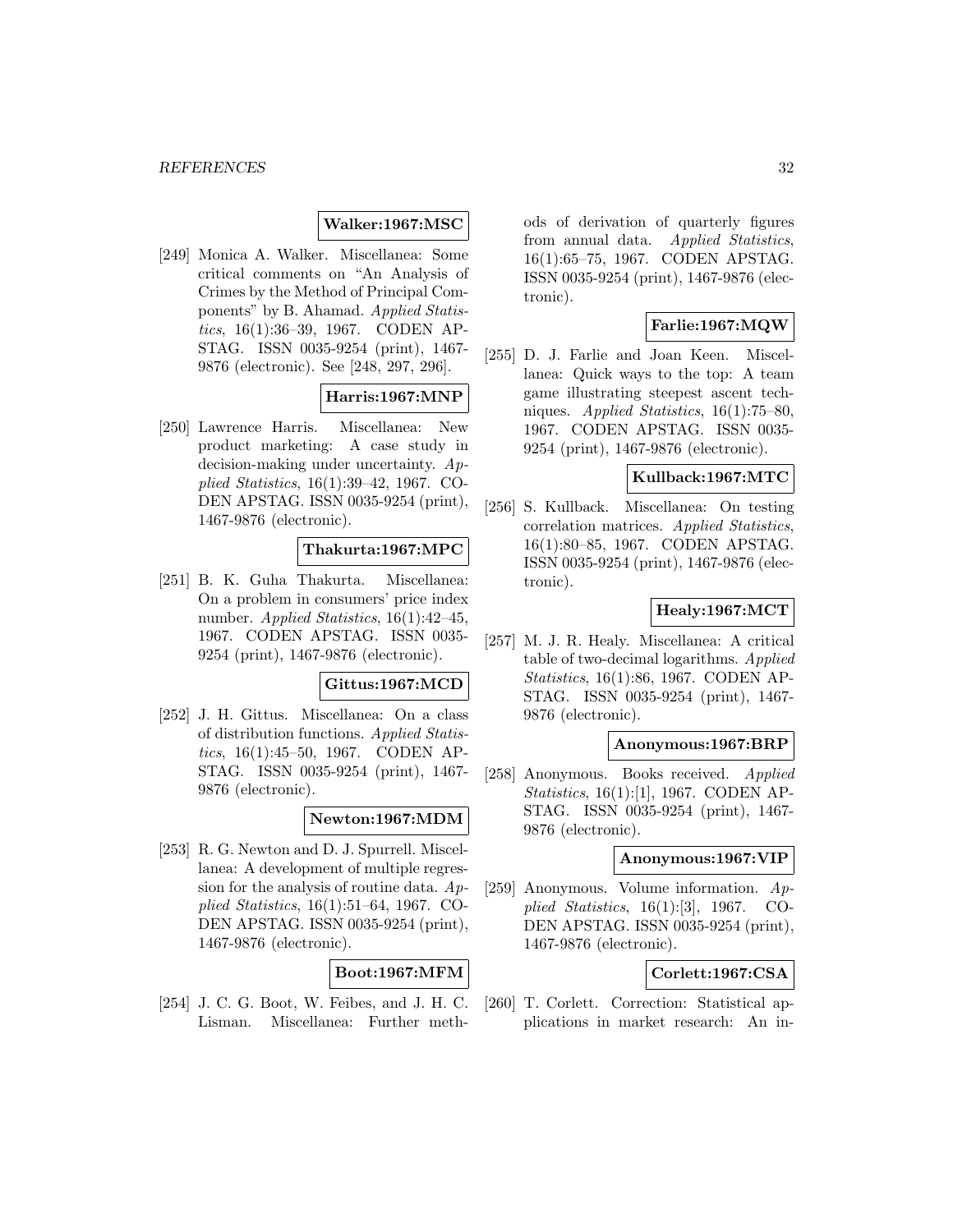troduction. Applied Statistics, 16(1):[1], 1967. CODEN APSTAG. ISSN 0035- 9254 (print), 1467-9876 (electronic).

# **Anonymous:1967:SPE**

[261] Anonymous. Statistical programming: Editorial. Applied Statistics, 16(2):87, 1967. CODEN APSTAG. ISSN 0035- 9254 (print), 1467-9876 (electronic).

### **Anonymous:1967:SPP**

[262] Anonymous. Statistical programming: Prologue. Applied Statistics, 16(2):88, 1967. CODEN APSTAG. ISSN 0035- 9254 (print), 1467-9876 (electronic).

# **Gower:1967:SPS**

[263] J. C. Gower, H. R. Simpson, and A. H. Martin. Statistical programming: A statistical programming language. Applied Statistics, 16(2):89–99, 1967. CO-DEN APSTAG. ISSN 0035-9254 (print), 1467-9876 (electronic).

### **Cooper:1967:SPA**

[264] B. E. Cooper. Statistical programming:  $ASCOP - A$  statistical computing procedure. Applied Statistics, 16 (2):100–110, 1967. CODEN APSTAG. ISSN 0035-9254 (print), 1467-9876 (electronic).

### **Colin:1967:SPL**

[265] A. J. T. Colin. Statistical programming: On-line access systems in statistics. Applied Statistics,  $16(2):111-119$ , 1967. CODEN APSTAG. ISSN 0035- 9254 (print), 1467-9876 (electronic).

### **Craddock:1967:SPM**

[266] J. M. Craddock and M. H. Freeman. Statistical programming: The METO computer language. Applied Statistics, 16

(2):120–123, 1967. CODEN APSTAG. ISSN 0035-9254 (print), 1467-9876 (electronic).

### **Chambers:1967:SPS**

[267] John M. Chambers. Statistical programming: Some general aspects of statistical computing. Applied Statistics, 16 (2):124–132, 1967. CODEN APSTAG. ISSN 0035-9254 (print), 1467-9876 (electronic).

# **Page:1967:SPD**

[268] E. S. Page, M. J. R. Healy, J. N. R. Jeffers, A. Baines, and G. M. Paddle. Statistical programming: Discussion. Applied Statistics, 16(2):133–148, 1967. CODEN APSTAG. ISSN 0035- 9254 (print), 1467-9876 (electronic).

### **Nelder:1967:SPE**

[269] J. A. Nelder and B. E. Cooper. Statistical programming: Epilogue. Applied Statistics, 16(2):149–151, 1967. CO-DEN APSTAG. ISSN 0035-9254 (print), 1467-9876 (electronic).

# **Durbin:1967:DMS**

[270] J. Durbin. Design of multi-stage surveys for the estimation of sampling errors. Applied Statistics,  $16(2):152-164$ , 1967. CODEN APSTAG. ISSN 0035- 9254 (print), 1467-9876 (electronic).

### **Newton:1967:MEU**

[271] R. G. Newton and D. J. Spurrell. Miscellanea: Examples of the use of elements for clarifying regression analyses. Applied Statistics, 16(2):165–172, 1967. CODEN APSTAG. ISSN 0035- 9254 (print), 1467-9876 (electronic).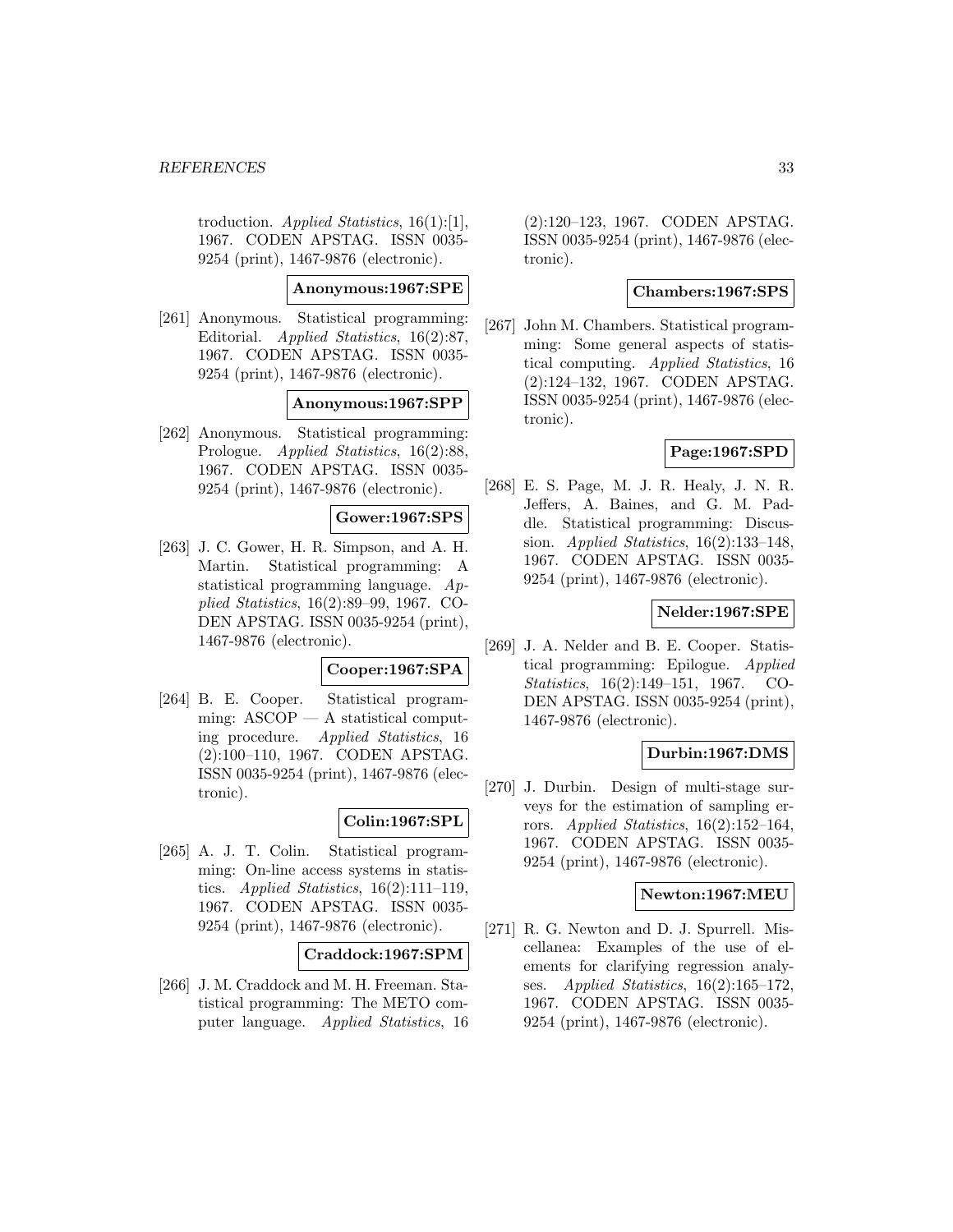### **Thomas:1967:MRE**

[272] J. J. Thomas. Miscellanea: The reporting of empirical work in economics. Applied Statistics, 16(2):172–176, 1967. CODEN APSTAG. ISSN 0035-9254 (print), 1467-9876 (electronic).

# **Griffiths:1967:BRT**

[273] J. D. Griffiths. Book reviews: The Theory of Stochastic Processes, by D. R. Cox and H. D. Miller. Applied Statistics, 16(2):177, 1967. CODEN APSTAG. ISSN 0035-9254 (print), 1467-9876 (electronic).

# **Bartholomew:1967:BRI**

[274] D. J. Bartholomew. Book reviews: An Introduction to Probability Theory and Its Application. Volume II, by William Feller. Applied Statistics, 16(2):177–179, 1967. CODEN APSTAG. ISSN 0035- 9254 (print), 1467-9876 (electronic).

# **Berry:1967:BRG**

[275] G. Berry. Book reviews: Group Representation and Applied Probability, by E. J. Hannan. Applied Statistics, 16(2):179, 1967. CODEN APSTAG. ISSN 0035- 9254 (print), 1467-9876 (electronic).

# **Ractliffe:1967:BRF**

[276] J. F. Ractliffe. Book reviews: A first course in statistics, by Robert Loveday. Applied Statistics,  $16(2):179-180$ , 1967. CODEN APSTAG. ISSN 0035- 9254 (print), 1467-9876 (electronic).

### **Draper:1967:BRM**

[277] G. J. Draper. Book reviews: Matrix Algebra for the Biological Sciences (including Applications in Statistics), by S. R. Searle. Applied Statistics, 16(2):180,

1967. CODEN APSTAG. ISSN 0035- 9254 (print), 1467-9876 (electronic).

### **Ellis:1967:BRS**

[278] D. M. Ellis. Book reviews: Sequential Methods in Statistics, by G. Barrie Wetherill. Applied Statistics, 16 (2):180–181, 1967. CODEN APSTAG. ISSN 0035-9254 (print), 1467-9876 (electronic).

### **Shone:1967:BRE**

[279] Robert Shone. Book reviews: Economic Growth in Britain, by P. D. Henderson. Applied Statistics, 16(2):181–182, 1967. CODEN APSTAG. ISSN 0035- 9254 (print), 1467-9876 (electronic).

### **Lewis:1967:BRS**

[280] J. Parry Lewis. Book reviews: Statistics: An Introduction to Quantitative Economic Research, by Daniel B. Suits. Applied Statistics, 16(2):183, 1967. CO-DEN APSTAG. ISSN 0035-9254 (print), 1467-9876 (electronic).

### **Hoyle:1967:BRS**

[281] M. H. Hoyle. Book reviews: Statistical Methods in Economics, by Harold W. Guthrie. Applied Statistics, 16 (2):183–184, 1967. CODEN APSTAG. ISSN 0035-9254 (print), 1467-9876 (electronic).

### **Buck:1967:MUI**

[282] S. F. Buck and A. J. Wicken. Models for use in investigating the risk of mortality from lung cancer and bronchitis. Applied Statistics, 16(3):185–210, 1967. CODEN APSTAG. ISSN 0035- 9254 (print), 1467-9876 (electronic).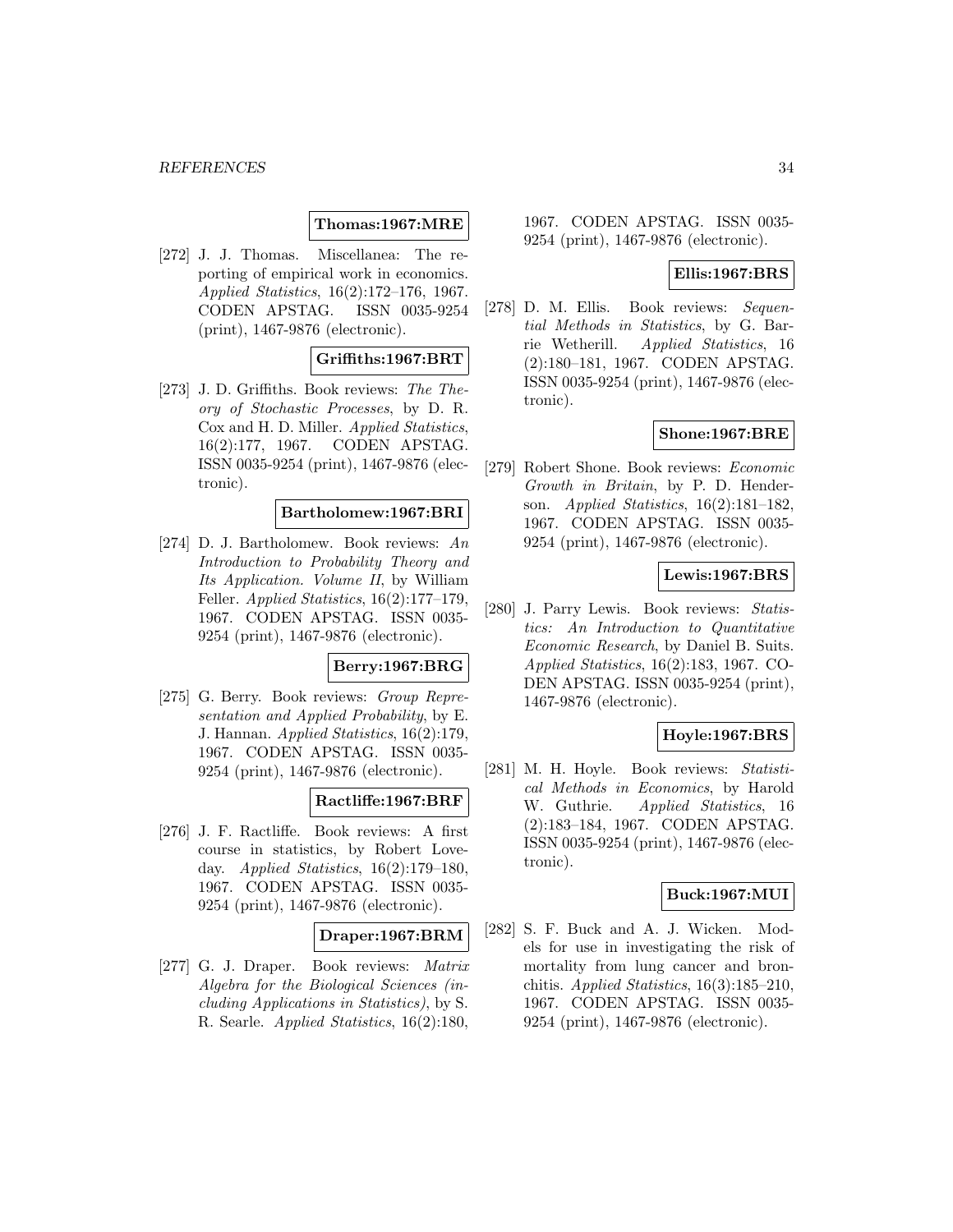### **Kenworthy:1967:SES**

[283] I. C. Kenworthy. Some examples of simplex evolutionary operation in the paper industry. Applied Statistics, 16 (3):211–224, 1967. CODEN APSTAG. ISSN 0035-9254 (print), 1467-9876 (electronic).

# **Jeffers:1967:TCS**

[284] J. N. R. Jeffers. Two case studies in the application of principal component analysis. Applied Statistics, 16(3):225–236, 1967. CODEN APSTAG. ISSN 0035- 9254 (print), 1467-9876 (electronic).

# **Hills:1967:DAD**

[285] M. Hills. Discrimination and allocation with discrete data. Applied Statistics, 16 (3):237–250, 1967. CODEN APSTAG. ISSN 0035-9254 (print), 1467-9876 (electronic).

# **Sarndal:1967:DCD**

[286] Carl-Erik Särndal. On deciding cases of disputed authorship. Applied Statistics, 16(3):251–268, 1967. CODEN APSTAG. ISSN 0035-9254 (print), 1467-9876 (electronic).

# **Sen:1967:MTM**

[287] A. R. Sen and R. P. Chakrabarty. Miscellanea: Three methods of estimating the loss of tea crop due to red spider mite. Applied Statistics, 16(3):269–272, 1967. CODEN APSTAG. ISSN 0035- 9254 (print), 1467-9876 (electronic). See errata [313].

### **Page:1967:MNG**

[288] E. S. Page. Miscellanea: A note on generating random permutations. Applied Statistics, 16(3):273–274, 1967. CO-DEN APSTAG. ISSN 0035-9254 (print), 1467-9876 (electronic). See errata [312].

### **Round:1967:BRI**

[289] J. I. Round. Book reviews: Input-Output Economics, by Wassily Leontief. Applied Statistics, 16(3):275, 1967. CODEN AP-STAG. ISSN 0035-9254 (print), 1467- 9876 (electronic).

### **Hoyle:1967:BRE**

[290] M. H. Hoyle. Book reviews: Econometric Techniques and Problems, by C. E. V. Leser. Applied Statistics, 16(3):276, 1967. CODEN APSTAG. ISSN 0035- 9254 (print), 1467-9876 (electronic).

### **Thompson:1967:BRR**

[291] Eric J. Thompson. Book reviews: Regional Model Life Tables and Stable Populations, by Ansley J. Coale and Paul Demeny. Applied Statistics, 16 (3):276–277, 1967. CODEN APSTAG. ISSN 0035-9254 (print), 1467-9876 (electronic).

### **Beattie:1968:PI**

[292] D. W. Beattie. Patrol inspection.  $Ap$ plied Statistics, 17(1):1–16, 1968. CO-DEN APSTAG. ISSN 0035-9254 (print), 1467-9876 (electronic).

#### **Ehrenberg:1968:PMU**

[293] A. S. C. Ehrenberg. The practical meaning and usefulness of the NBD/LSD theory of repeat-buying. Applied Statistics, 17(1):17–32, 1968. CODEN APSTAG. ISSN 0035-9254 (print), 1467-9876 (electronic).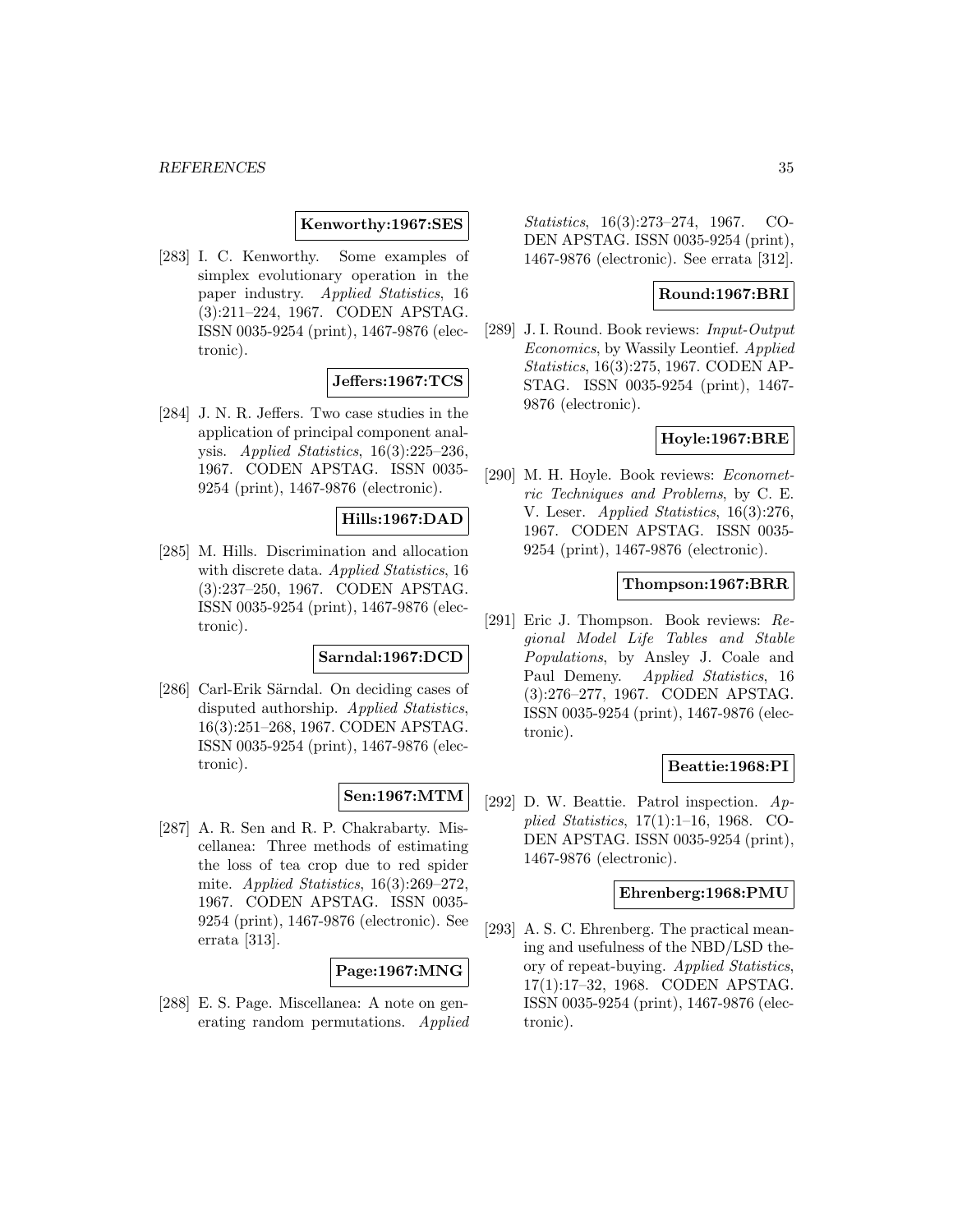### **Lewis:1968:PFC**

[294] J. A. Lewis. A program to fit constants to multiway tables of quantitative and quantal data. Applied Statistics, 17(1):33–41, 1968. CODEN APSTAG. ISSN 0035-9254 (print), 1467-9876 (electronic).

# **Ratcliffe:1968:EDN**

[295] J. F. Ratcliffe. The effect on the  $t$  distribution of non-normality in the sampled population. Applied Statistics, 17(1):42– 48, 1968. CODEN APSTAG. ISSN 0035- 9254 (print), 1467-9876 (electronic). See corrigendum [335].

# **Ahamad:1968:MNI**

[296] B. Ahamad. Miscellanea: A note on the interrelationships of crimes — A reply to Mrs Walker. Applied Statistics, 17(1):49–51, 1968. CODEN APSTAG. ISSN 0035-9254 (print), 1467-9876 (electronic). See [248, 249, 297].

### **Anonymous:1968:EAC**

[297] Anonymous. Erratum: An analysis of crimes by the method of principal componets. Applied Statistics, 17(1):51, 1968. CODEN APSTAG. ISSN 0035- 9254 (print), 1467-9876 (electronic). See [248, 249, 296].

# **Barrodale:1968:MAA**

[298] I. Barrodale. Miscellanea: L 1 approximation and the analysis of data. Applied Statistics, 17(1):51–57, 1968. CO-DEN APSTAG. ISSN 0035-9254 (print), 1467-9876 (electronic).

# **Griffiths:1968:MUR**

[299] D. O. Griffiths. Miscellanea: The use of regression analysis in a depot location

exercise. Applied Statistics,  $17(1):57-63$ , 1968. CODEN APSTAG. ISSN 0035- 9254 (print), 1467-9876 (electronic).

# **leRoux:1968:MMD**

[300] A. A. le Roux. Miscellanea: A method of detecting errors of classification by respondents to postal enquiries.  $Ap$ plied Statistics, 17(1):64–69, 1968. CO-DEN APSTAG. ISSN 0035-9254 (print), 1467-9876 (electronic).

### **Prescott:1968:MSM**

[301] P. Prescott. Miscellanea: A simple method of estimating dispersion from normal sample. Applied Statistics, 17 (1):70–74, 1968. CODEN APSTAG. ISSN 0035-9254 (print), 1467-9876 (electronic).

# **Stark:1968:MSD**

[302] A. E. Stark. Miscellanea: Statistical detection of bias in analytical estimates. Applied Statistics, 17(1):74–78, 1968. CODEN APSTAG. ISSN 0035- 9254 (print), 1467-9876 (electronic).

### **Anonymous:1968:SAE**

[303] Anonymous. Statistical algorithms: Editorial note. Applied Statistics, 17(1):79– 82, 1968. CODEN APSTAG. ISSN 0035- 9254 (print), 1467-9876 (electronic).

### **Evans:1968:BRMa**

[304] B. E. Evans. Book reviews: Mathematics and Statistics for Scientists and Engineers, by P. Macdonald. Applied Statistics, 17(1):83, 1968. CODEN APSTAG. ISSN 0035-9254 (print), 1467-9876 (electronic).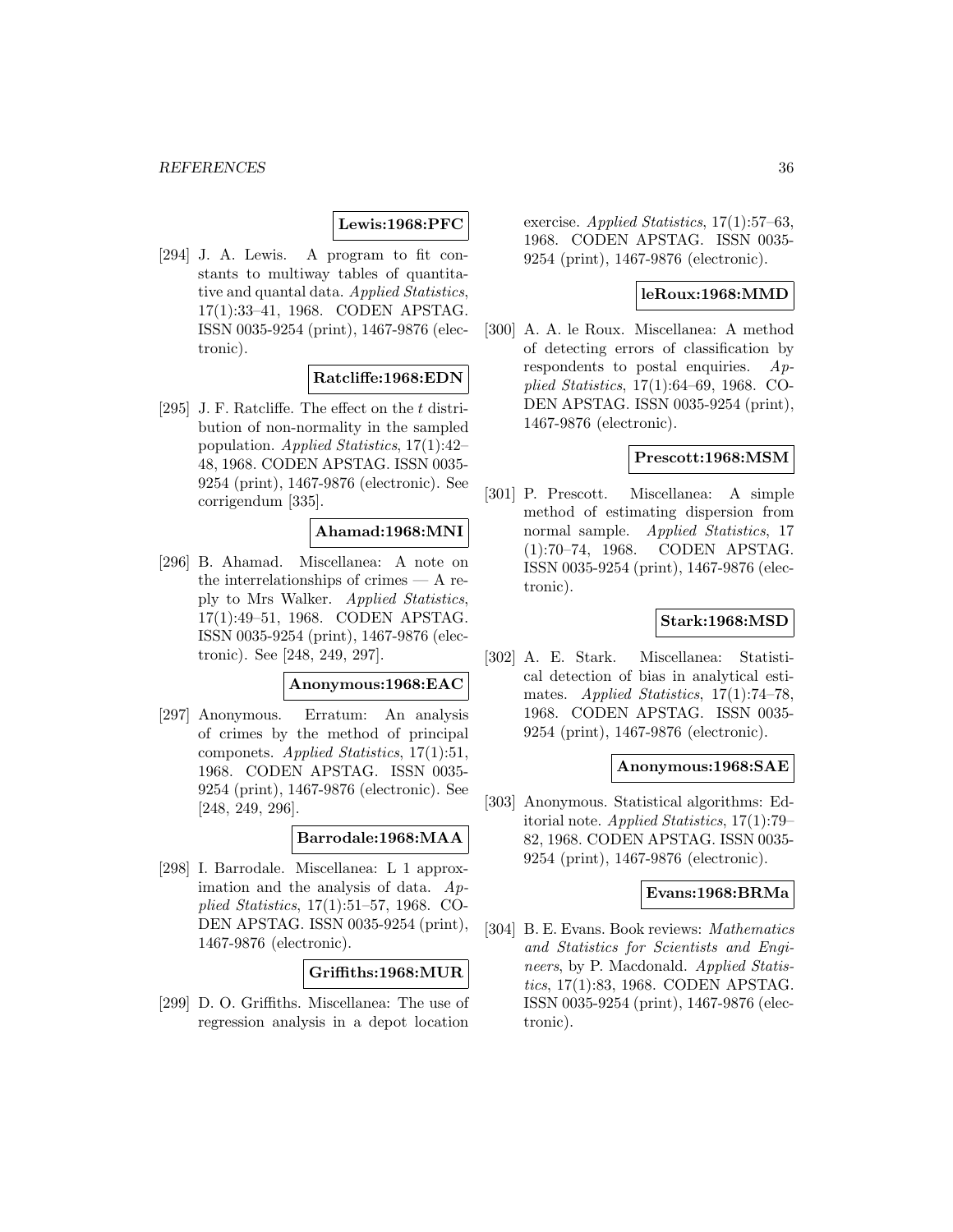# **Ellis:1968:BRA**

[305] D. M. Ellis. Book reviews: Applied Regression Analysis, by N. P. Draper and H. Smith. Applied Statistics, 17(1):83– 84, 1968. CODEN APSTAG. ISSN 0035- 9254 (print), 1467-9876 (electronic).

# **Griffiths:1968:BRP**

[306] J. D. Griffiths. Book reviews: Proceedings of a Symposium on Congestion Theory, by W. L. Smith and W. E. Wilkinson. Applied Statistics, 17(1):84, 1968. CODEN APSTAG. ISSN 0035- 9254 (print), 1467-9876 (electronic).

# **Oliver:1968:BRT**

[307] F. R. Oliver. Book reviews: The Theory of Quantitative Economic Policy, by K. A. Fox, J. K. Sengupta and E. Thorbecke. Applied Statistics, 17(1):85–86, 1968. CODEN APSTAG. ISSN 0035- 9254 (print), 1467-9876 (electronic).

### **Evans:1968:BRS**

[308] I. G. Evans. Book reviews: Statistics for the Teacher, 2nd ed, by D. M. McIntosh. Applied Statistics, 17(1):86, 1968. CO-DEN APSTAG. ISSN 0035-9254 (print), 1467-9876 (electronic).

# **Hoyle:1968:BRS**

[309] M. H. Hoyle. Book reviews: Statistical Methods of Econometrics. Volume 6 of Studies in Mathematical and Managerial Economics, by E. Malinvaud and Mrs A. Silvey. Applied Statistics, 17(1):87, 1968. CODEN APSTAG. ISSN 0035- 9254 (print), 1467-9876 (electronic).

### **Jones:1968:BRS**

[310] D. Adams Jones. Book reviews: Statistics of the British Economy, by F. M. M. Lewes. Applied Statistics, 17(1):87–88, 1968. CODEN APSTAG. ISSN 0035- 9254 (print), 1467-9876 (electronic).

### **Evans:1968:BRE**

[311] I. G. Evans. Book reviews: Elementary Statistics, a Workbook, by K. Hope. Applied Statistics, 17(1):88, 1968. CO-DEN APSTAG. ISSN 0035-9254 (print), 1467-9876 (electronic).

### **Page:1968:ENG**

[312] E. S. Page. Errata: A note on generating random permutations. Applied Statistics, 17(1):89, 1968. CODEN APSTAG. ISSN 0035-9254 (print), 1467-9876 (electronic). See [288].

# **Sen:1968:ETM**

[313] A. R. Sen and R. P. Chakrabarty. Errata: Three methods of estimating the loss of tea crop due to red spider mite. Applied Statistics, 17(1):89, 1968. CO-DEN APSTAG. ISSN 0035-9254 (print), 1467-9876 (electronic). See [287].

# **Anonymous:1968:BMPa**

[314] Anonymous. Back matter. Applied Statistics, 17(1):[1], 1968. CODEN AP-STAG. ISSN 0035-9254 (print), 1467- 9876 (electronic).

### **Anonymous:1968:VIP**

[315] Anonymous. Volume information. Applied Statistics, 17(1):[3], 1968. CO-DEN APSTAG. ISSN 0035-9254 (print), 1467-9876 (electronic).

### **Box:1968:SRA**

[316] G. E. P. Box and G. M. Jenkins. Some recent advances in forecasting and control. Applied Statistics,  $17(2):91-109$ .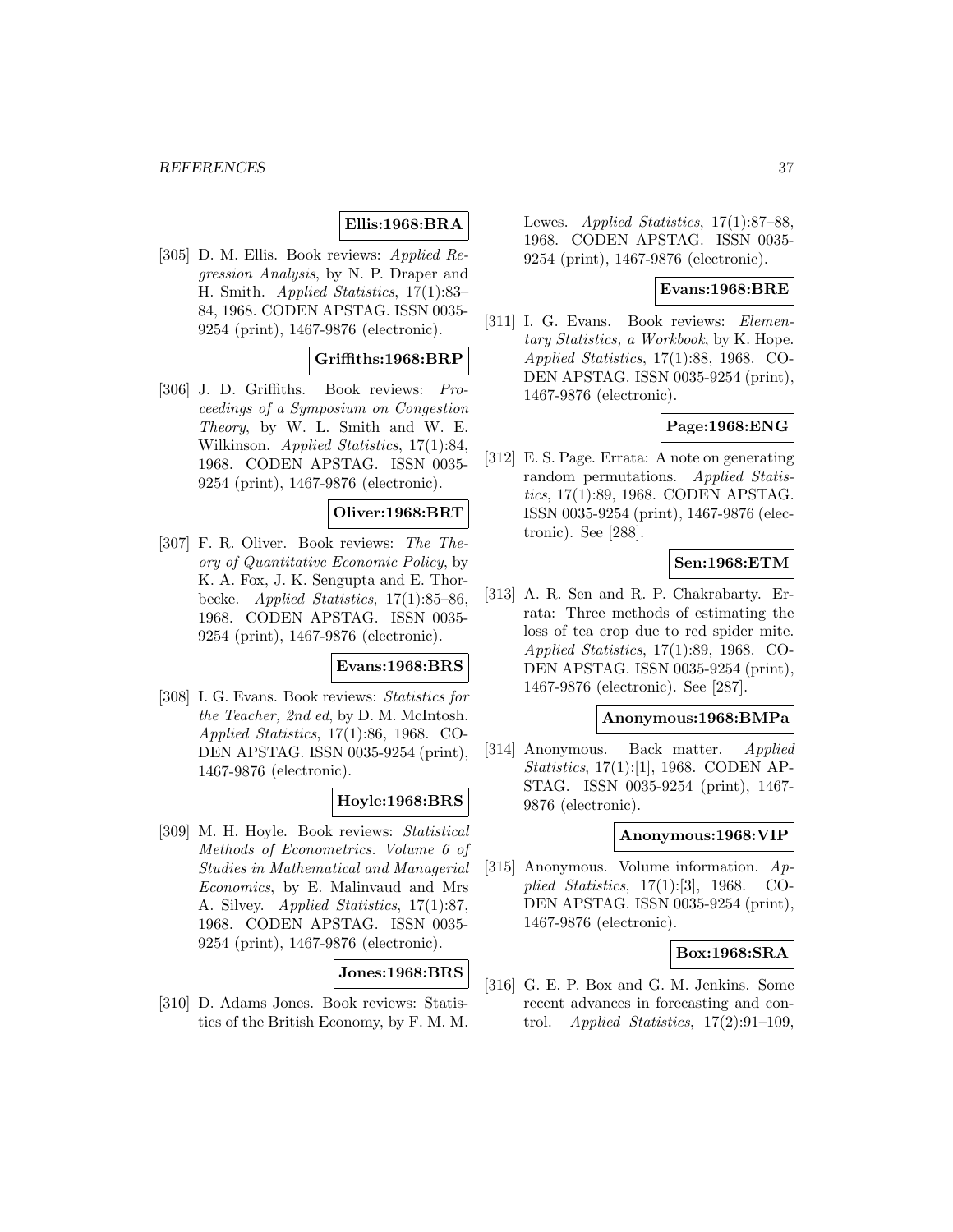1968. CODEN APSTAG. ISSN 0035- 9254 (print), 1467-9876 (electronic).

# **Healy:1968:MRS**

[317] M. J. R. Healy. Multiple regression with a singular matrix. Applied Statistics, 17 (2):110–117, 1968. CODEN APSTAG. ISSN 0035-9254 (print), 1467-9876 (electronic).

# **Kalton:1968:STC**

[318] G. Kalton. Standardization: A technique to control for extraneous variables. Applied Statistics, 17(2):118–136, 1968. CODEN APSTAG. ISSN 0035- 9254 (print), 1467-9876 (electronic).

# **Babik:1968:ART**

[319] S. Babik. Application of reliability theory to a reactor safety circuit. Applied Statistics, 17(2):137–156, 1968. CO-DEN APSTAG. ISSN 0035-9254 (print), 1467-9876 (electronic).

# **Healy:1968:MNP**

[320] M. J. R. Healy. Multivariate normal plotting. Applied Statistics, 17 (2):157–161, 1968. CODEN APSTAG. ISSN 0035-9254 (print), 1467-9876 (electronic).

# **Phillips:1968:MCO**

[321] J. P. N. Phillips. Methods of constructing one-way and factorial designs balanced for trend. Applied Statistics, 17 (2):162–170, 1968. CODEN APSTAG. ISSN 0035-9254 (print), 1467-9876 (electronic).

### **Federer:1968:MNN**

[322] W. T. Federer. Miscellanea: Nonnegative estimators for components of variance. Applied Statistics,  $17(2)$ : 171–174, 1968. CODEN APSTAG. ISSN 0035-9254 (print), 1467-9876 (electronic).

# **Computing:1968:MCD**

[323] The Working Party on Statistical Computing. Miscellanea: The construction and description of algorithms. Applied Statistics, 17(2):175–179, 1968. CO-DEN APSTAG. ISSN 0035-9254 (print), 1467-9876 (electronic).

### **Gower:1968:AAS**

[324] J. C. Gower. Algorithms: Algorithm AS 1: Simulating multidimensional arrays in one dimension. Applied Statistics, 17 (2):180–185, June 1968. CODEN AP-STAG. ISSN 0035-9254 (print), 1467- 9876 (electronic). URL http://lib. stat.cmu.edu/apstat/1. See remark [383].

### **Cooper:1968:AAN**

[325] B. E. Cooper. Algorithms: Algorithm AS 2: The normal integral. Applied Statistics, 17(2):186– 188, June 1968. CODEN APSTAG. ISSN 0035-9254 (print), 1467-9876 (electronic). URL http://lib.stat.cmu. edu/apstat/2. See remark [421].

### **Cooper:1968:AAIa**

[326] B. E. Cooper. Algorithms: Algorithm AS 3: The integral of Student's tdistribution. Applied Statistics, 17(2): 189–190, June 1968. CODEN APSTAG. ISSN 0035-9254 (print), 1467-9876 (electronic). URL http://lib.stat.cmu. edu/apstat/3.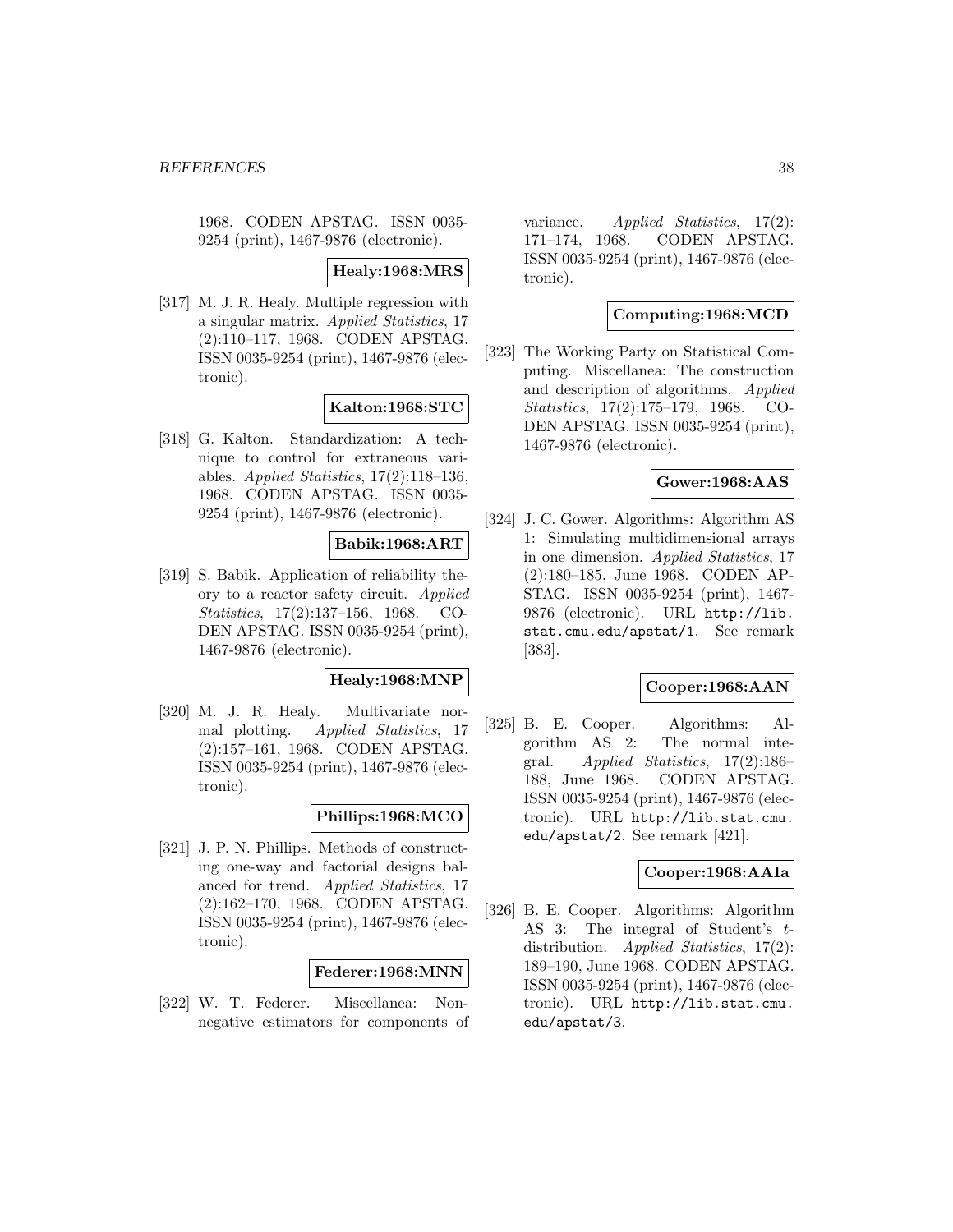# **Cooper:1968:AAA**

[327] B. E. Cooper. Algorithms: Algorithm AS 4: An auxiliary function for distribution integrals. Applied Statistics, 17(2): 190–192, June 1968. CODEN APSTAG. ISSN 0035-9254 (print), 1467-9876 (electronic). URL http://lib.stat.cmu. edu/apstat/4. See remarks [426].

# **Cooper:1968:AAIb**

[328] B. E. Cooper. Algorithms: Algorithm AS 5: The integral of the non-central t-distribution. Applied Statistics, 17 (2):193–194, June 1968. CODEN AP-STAG. ISSN 0035-9254 (print), 1467- 9876 (electronic). URL http://lib. stat.cmu.edu/apstat/5. See remarks [327, 426, 433].

# **Healy:1968:AAT**

[329] M. J. R. Healy. Algorithms: Algorithm AS 6: Triangular decomposition of a symmetric matrix. Applied Statistics, 17 (2):195–197, June 1968. CODEN AP-STAG. ISSN 0035-9254 (print), 1467- 9876 (electronic). URL http://lib. stat.cmu.edu/apstat/6. See corrigendum [384] and remark [429, 432, 431].

# **Healy:1968:AAI**

[330] M. J. R. Healy. Algorithms: Algorithm AS 7: Inversion of a positive semi-definite symmetric matrix. Applied Statistics, 17(2):198–199, June 1968. CODEN APSTAG. ISSN 0035-9254 (print), 1467-9876 (electronic). URL http://lib.stat.cmu.edu/apstat/7. See corrigendum [384] and remark [432].

### **Blofeld:1968:BRT**

[331] R. E. Blofeld. Book reviews: Theory of Games: Techniques and Applications, by A. Mensch. Applied Statistics,

17(2):200, 1968. CODEN APSTAG. ISSN 0035-9254 (print), 1467-9876 (electronic).

#### **Thomson:1968:BRO**

[332] F. C. Thomson. Book reviews: *Optimal* Replacement Policy, by D. W. Jorgenson, J. J. McCall and D. Radner. Applied Statistics, 17(2):200, 1968. CODEN AP-STAG. ISSN 0035-9254 (print), 1467- 9876 (electronic).

### **Davies:1968:BRA**

[333] A. Davies. Book reviews: Applied Queueing Theory, by A. M. Lee. Applied Statistics, 17(2):201, 1968. CODEN AP-STAG. ISSN 0035-9254 (print), 1467- 9876 (electronic).

### **Jones:1968:BRH**

[334] D. Adams Jones. Book reviews: Handbook of Tables for Probability and Statistics, by W. E. Beyer. Applied Statistics, 17(2):201–202, 1968. CODEN APSTAG. ISSN 0035-9254 (print), 1467-9876 (electronic).

### **Ratcliffe:1968:CED**

[335] J. F. Ratcliffe. Corrigendum: The effect on the t-distribution of non-normality in the sampled population. Applied Statistics, 17(2):203, 1968. CODEN AP-STAG. ISSN 0035-9254 (print), 1467- 9876 (electronic). See [295].

### **Anonymous:1968:BMPb**

[336] Anonymous. Back matter. Applied Statistics, 17(2):[1], 1968. CODEN AP-STAG. ISSN 0035-9254 (print), 1467- 9876 (electronic).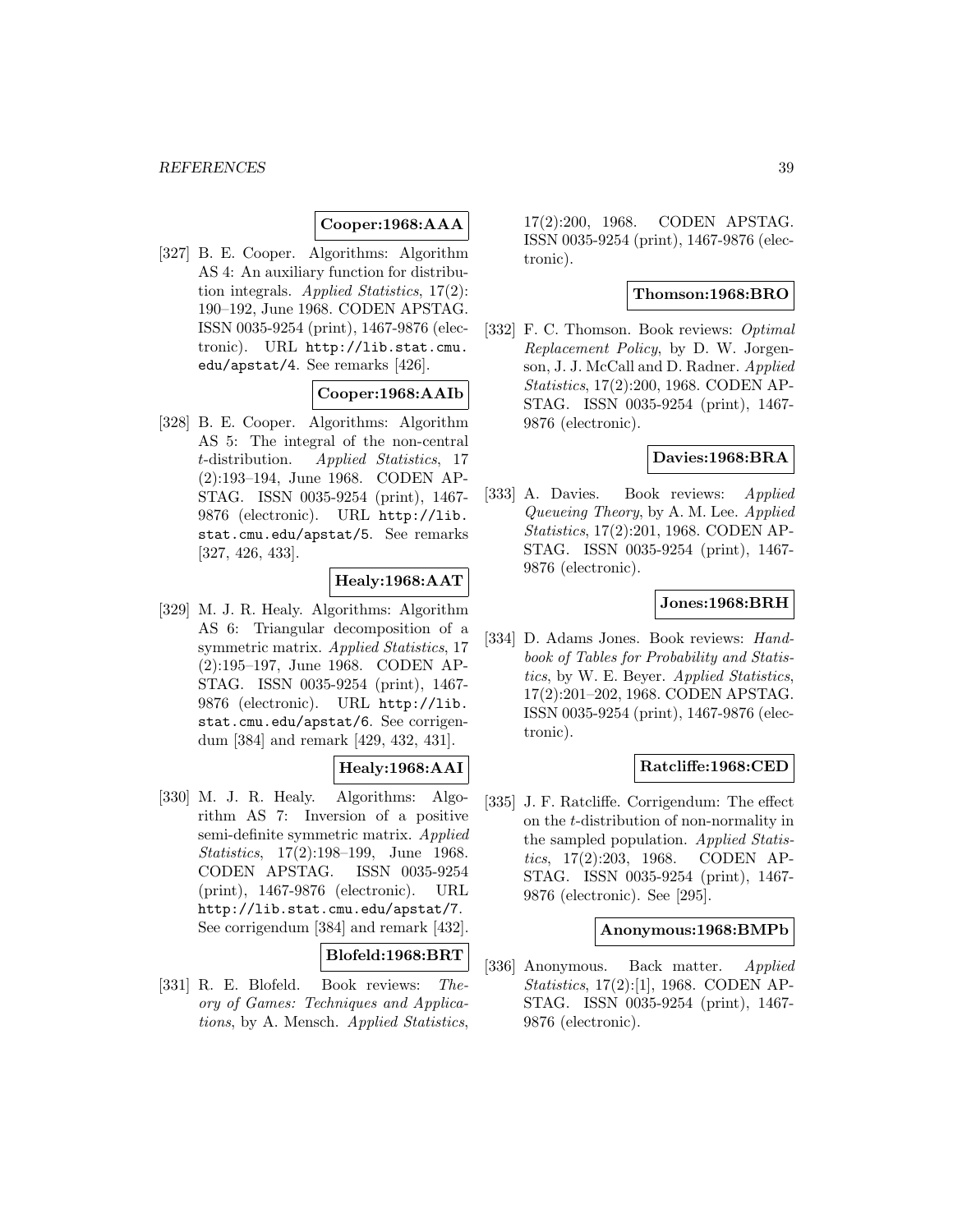# **Pearson:1968:THL**

[337] J. C. G. Pearson and P. Sprent. Trends in hearing loss associated with age or exposure to noise. Applied Statistics, 17 (3):205–215, 1968. CODEN APSTAG. ISSN 0035-9254 (print), 1467-9876 (electronic).

# **Inkson:1968:SSR**

[338] R. H. E. Inkson. Statistics in soil research. Applied Statistics, 17(3): 216–225, 1968. CODEN APSTAG. ISSN 0035-9254 (print), 1467-9876 (electronic).

# **Harrison:1968:MCA**

[339] P. J. Harrison. A method of cluster analysis and some applications. Applied Statistics, 17(3):226–236, 1968. CO-DEN APSTAG. ISSN 0035-9254 (print), 1467-9876 (electronic).

### **Parker:1968:OTS**

[340] J. B. Parker and A. Holford. Optimum test statistics with particular reference to a forensic science problem. Applied Statistics, 17(3):237–251, 1968. CO-DEN APSTAG. ISSN 0035-9254 (print), 1467-9876 (electronic).

# **Cox:1968:EIE**

[341] W. E. Cox, Jr. The estimation of incomes and expenditures in British towns. Applied Statistics, 17(3):252–259, 1968. CODEN APSTAG. ISSN 0035- 9254 (print), 1467-9876 (electronic).

### **Chambers:1968:MNG**

[342] J. M. Chambers and Agnes M. Herzberg. Miscellanea: A note on the game of refereeing. Applied Statistics, 17(3): 260–263, 1968. CODEN APSTAG.

ISSN 0035-9254 (print), 1467-9876 (electronic).

### **Goldsmith:1968:MAS**

[343] P. L. Goldsmith. Miscellanea: Adjustment of statistics from coarse measurements. *Applied Statistics*, 17(3): 264–270, 1968. CODEN APSTAG. ISSN 0035-9254 (print), 1467-9876 (electronic).

### **Chatterjee:1968:MMA**

[344] S. Chatterjee. Miscellanea: The method of augmented sampling. Applied Statistics, 17(3):271–274, 1968. CODEN AP-STAG. ISSN 0035-9254 (print), 1467- 9876 (electronic).

# **Ward:1968:MCC**

[345] D. H. Ward. Miscellanea: "Counting the Cost" — statistical methods and profitability. Applied Statistics, 17 (3):274–276, 1968. CODEN APSTAG. ISSN 0035-9254 (print), 1467-9876 (electronic).

### **Nelder:1968:AAM**

[346] J. A. Nelder. Algorithms: Algorithm AS 8: Main effects from a multi-way table. Applied Statistics, 17(3):277–279, September 1968. CODEN APSTAG. ISSN 0035-9254 (print), 1467-9876 (electronic). URL http://lib.stat.cmu. edu/apstat/8.

# **Nelder:1968:AAC**

[347] J. A. Nelder. Algorithms: Algorithm AS 9: Construction of additive table. Applied Statistics, 17(3):279–283, September 1968. CODEN APSTAG. ISSN 0035-9254 (print), 1467-9876 (electronic). URL http://lib.stat.cmu. edu/apstat/9.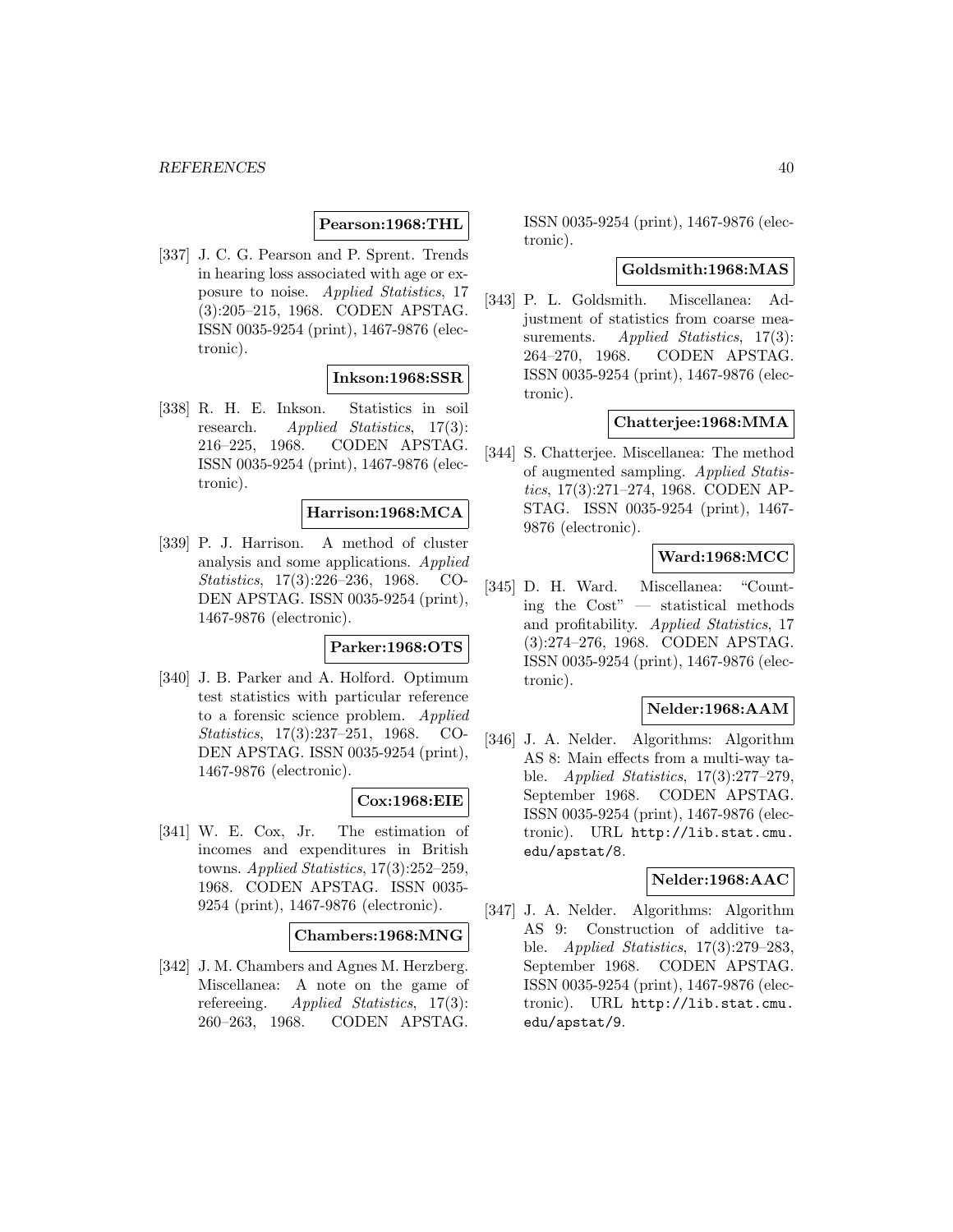### **Cooper:1968:AAU**

[348] B. E. Cooper. Algorithms: Algorithm AS 10: The use of orthogonal polynomials. Applied Statistics, 17(3):283–287, September 1968. CODEN APSTAG. ISSN 0035-9254 (print), 1467-9876 (electronic). URL http://lib.stat.cmu. edu/apstat/10. See remarks [423, 425].

### **Herraman:1968:AAN**

[349] Carol Herraman. Algorithms: Algorithm AS 11: Normalizing a symmetric matrix. Applied Statistics, 17(3): 287–288, September 1968. CODEN AP-STAG. ISSN 0035-9254 (print), 1467- 9876 (electronic). URL http://lib. stat.cmu.edu/apstat/11.

# **Herraman:1968:AAS**

[350] Carol Herraman. Algorithms: Algorithm AS 12: Sums of squares and products matrix. Applied Statistics, 17(3): 289–292, September 1968. CODEN AP-STAG. ISSN 0035-9254 (print), 1467- 9876 (electronic). URL http://lib. stat.cmu.edu/apstat/12.

# **Murphy:1968:BRHa**

[351] B. P. Murphy. Book reviews: *Handbook* of Methods of Applied Statistics. Vol. I: Techniques of Computation, Descriptive Methods and Statistical Inference, by I. M. Chakravarti, R. G. Laha and J. Roy. Applied Statistics, 17(3):293–294, 1968. CODEN APSTAG. ISSN 0035- 9254 (print), 1467-9876 (electronic).

### **Murphy:1968:BRHb**

[352] B. P. Murphy. Book reviews: Handbook of Methods of Applied Statistics. Vol. II: Planning of Surveys and Experiments, by I. M. Chakravarti, R. G. Laha and J.

Roy. Applied Statistics, 17(3):293–294, 1968. CODEN APSTAG. ISSN 0035- 9254 (print), 1467-9876 (electronic).

### **Davies:1968:BRS**

[353] O. L. Davies. Book reviews: Statistical Methods. 6th Edition, by George W. Snedecor and William G. Cochran. Applied Statistics, 17(3):294, 1968. CO-DEN APSTAG. ISSN 0035-9254 (print), 1467-9876 (electronic).

# **Disley:1968:BRI**

[354] I. J. Disley. Book reviews: Industrial Production Models: A Theoretical Study, by Sven Dano. Applied Statistics, 17 (3):294–295, 1968. CODEN APSTAG. ISSN 0035-9254 (print), 1467-9876 (electronic).

# **Evans:1968:BRMb**

[355] I. G. Evans. Book reviews: Multivariate Statistical Methods, by Donald F. Morrison. Applied Statistics, 17(3):295–296, 1968. CODEN APSTAG. ISSN 0035- 9254 (print), 1467-9876 (electronic).

# **Goldsmith:1968:BRE**

[356] P. L. Goldsmith. Book reviews: Elementary Sampling Theory, by Taro Yamane. Applied Statistics, 17(3):296, 1968. CO-DEN APSTAG. ISSN 0035-9254 (print), 1467-9876 (electronic).

#### **Goldsmith:1968:BRP**

[357] P. L. Goldsmith. Book reviews: Principles of Statistics. 2nd Edition, by M. G. Bulmer. Applied Statistics, 17(3): 296–297, 1968. CODEN APSTAG. ISSN 0035-9254 (print), 1467-9876 (electronic).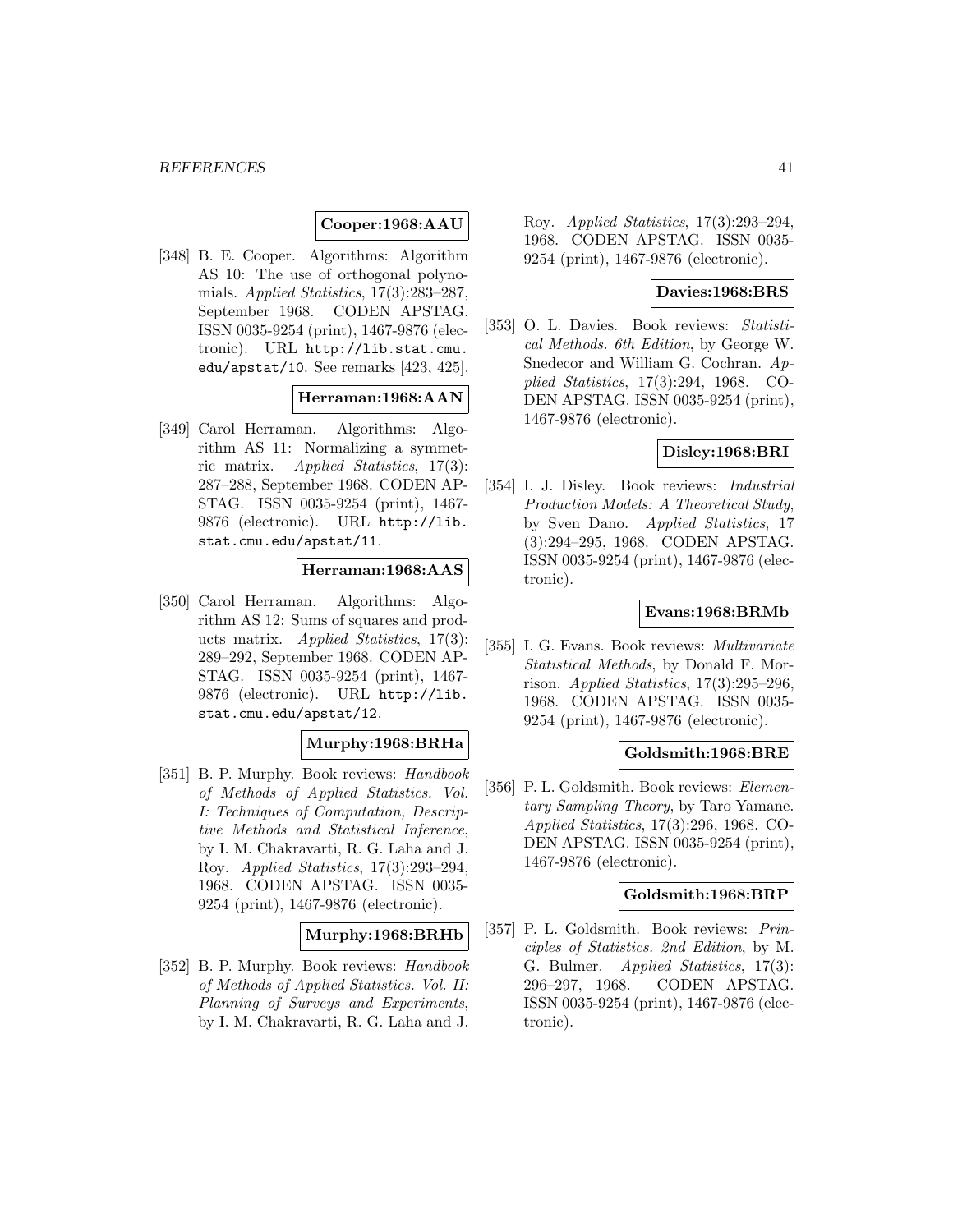### **Goldsmith:1968:BRM**

[358] P. L. Goldsmith. Book reviews: Modern Elementary Statistics. 3rd Edition, by John E. Freund. Applied Statistics, 17(3):297–298, 1968. CODEN APSTAG. ISSN 0035-9254 (print), 1467-9876 (electronic).

# **Lovell:1968:BRI**

[359] K. Lovell. Book reviews: Introduction to Statistical Analysis and Inference for Psychology and Education, by S. J. Armore. Applied Statistics, 17(3):298-299, 1968. CODEN APSTAG. ISSN 0035- 9254 (print), 1467-9876 (electronic).

# **Mellor:1968:BRI**

[360] P. Mellor. Book reviews: Industrial Scheduling Abstracts (1950–1966), by Samuel Eilon and John R. King. Applied Statistics, 17(3):299–300, 1968. CO-DEN APSTAG. ISSN 0035-9254 (print), 1467-9876 (electronic).

### **Pridmore:1968:BRS**

[361] W. A. Pridmore. Book reviews: Statistics for Scientists and Engineers, by R. Lowell Wine. Applied Statistics, 17 (3):300–301, 1968. CODEN APSTAG. ISSN 0035-9254 (print), 1467-9876 (electronic).

# **Bunday:1968:BRS**

[362] B. D. Bunday. Book reviews: Statistics and the Manager: The Use of Statistics and Probability in Managerial Decisions, by P. G. Moore. Applied Statistics, 17(3):301, 1968. CODEN APSTAG. ISSN 0035-9254 (print), 1467-9876 (electronic).

### **Anonymous:1968:BMPc**

[363] Anonymous. Back matter. Applied Statistics, 17(3):[1], 1968. CODEN AP-STAG. ISSN 0035-9254 (print), 1467- 9876 (electronic).

# **Bissell:1969:CTQ**

[364] A. F. Bissell. Cusum techniques for quality control. Applied Statistics, 18(1):1– 30, 1969. CODEN APSTAG. ISSN 0035- 9254 (print), 1467-9876 (electronic).

### **Woodman:1969:RRS**

[365] R. C. Woodman. Replacement rules for single and multi-component equipment. *Applied Statistics*, 18(1):31–40, 1969. CODEN APSTAG. ISSN 0035- 9254 (print), 1467-9876 (electronic).

# **Conolly:1969:COF**

[366] B. W. Conolly and N. Hadidi. A comparison of the operational features of conventional queues with a self-regulating system. Applied Statistics, 18(1):41–53, 1969. CODEN APSTAG. ISSN 0035- 9254 (print), 1467-9876 (electronic).

### **Gower:1969:MST**

[367] J. C. Gower and G. J. S. Ross. Minimum spanning trees and single linkage cluster analysis. Applied Statistics, 18(1):54–64, 1969. CODEN APSTAG. ISSN 0035- 9254 (print), 1467-9876 (electronic).

# **Swan:1969:CML**

[368] A. V. Swan. Computing maximumlikelihood estimates for parameters of the normal distribution from grouped and censored data. Applied Statistics, 18(1):65–69, 1969. CODEN APSTAG. ISSN 0035-9254 (print), 1467-9876 (electronic). See corrigendum [427].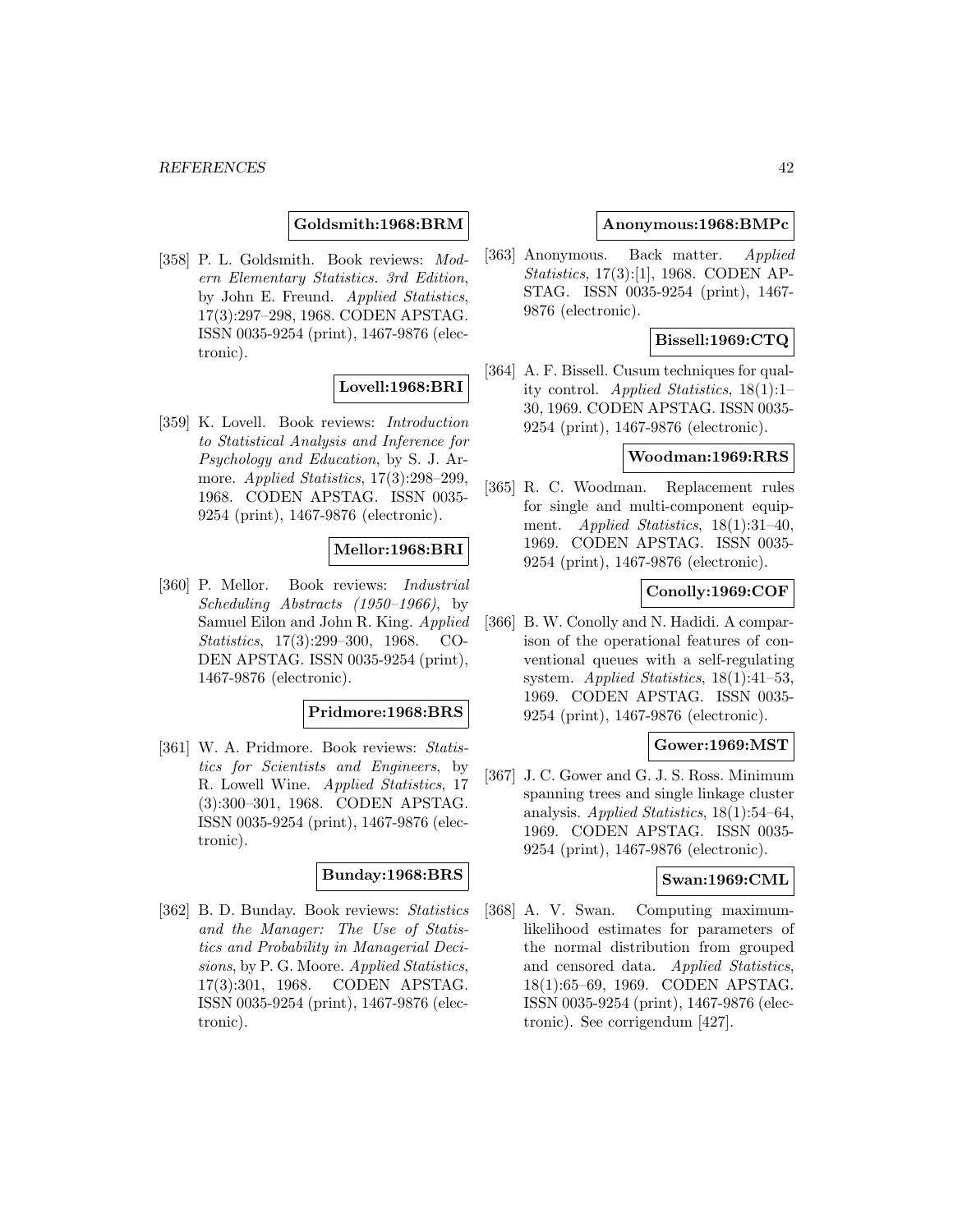**Jackson:1969:FGL**

[369] O. A. Y. Jackson. Fitting a gamma or log-normal distribution to fibrediameter measurements on wool tops. Applied Statistics, 18(1):70–75, 1969. CODEN APSTAG. ISSN 0035-9254 (print), 1467-9876 (electronic).

# **Jeffers:1969:DCD**

[370] J. N. R. Jeffers. Data capture: Data capture — A review of some current procedures. Applied Statistics, 18(1):76–78, 1969. CODEN APSTAG. ISSN 0035- 9254 (print), 1467-9876 (electronic).

# **Fraser:1969:DCU**

[371] A. I. Fraser. Data capture: The use of automatic data-loggers in forest research. Applied Statistics, 18(1):78-81, 1969. CODEN APSTAG. ISSN 0035- 9254 (print), 1467-9876 (electronic).

# **Thompson:1969:DCS**

[372] R. Thompson and J. T. Wood. Data capture: A semi-automatic directrecording balance. Applied Statistics, 18(1):82–85, 1969. CODEN APSTAG. ISSN 0035-9254 (print), 1467-9876 (electronic).

# **Heyes:1969:DCU**

[373] J. Heyes. Data capture: The use of trace assessors in applied statistics. Applied Statistics, 18(1):85–88, 1969. CO-DEN APSTAG. ISSN 0035-9254 (print), 1467-9876 (electronic).

### **Thorne:1969:DCR**

[374] C. Thorne. Data capture: Recording numerical data on port-a-punch cards. Applied Statistics, 18(1):88–89, 1969. CO-

DEN APSTAG. ISSN 0035-9254 (print), 1467-9876 (electronic).

# **Lindley:1969:DCD**

[375] D. K. Lindley and D. H. Stewart. Data capture: Data processing in forestry with the aid of lector. Applied Statistics, 18(1):89–98, 1969. CODEN APSTAG. ISSN 0035-9254 (print), 1467-9876 (electronic).

# **Stewart:1969:DCP**

[376] Duncan H. Stewart. Data capture: Portable magnetic-tape encoders for computer data. Applied Statistics, 18 (1):98–100, 1969. CODEN APSTAG. ISSN 0035-9254 (print), 1467-9876 (electronic).

# **Hoyle:1969:MNO**

[377] M. H. Hoyle. Miscellanea: A note on the optimal sampling fraction in sampling with a "non-sampling" cost. Applied Statistics, 18(1):101–102, 1969. CO-DEN APSTAG. ISSN 0035-9254 (print), 1467-9876 (electronic).

### **Ross:1969:SAAa**

[378] G. J. S. Ross. Statistical algorithms: Algorithm AS 13: Minimum spanning tree. Applied Statistics, 18(1):103– 104, March 1969. CODEN APSTAG. ISSN 0035-9254 (print), 1467-9876 (electronic). URL http://lib.stat.cmu. edu/apstat/13.

### **Ross:1969:SAAb**

[379] G. J. S. Ross. Statistical algorithms: Algorithm AS 14: Printing the minimum spanning tree. *Applied Statistics*, 18 (1):105–106, March 1969. CODEN AP-STAG. ISSN 0035-9254 (print), 1467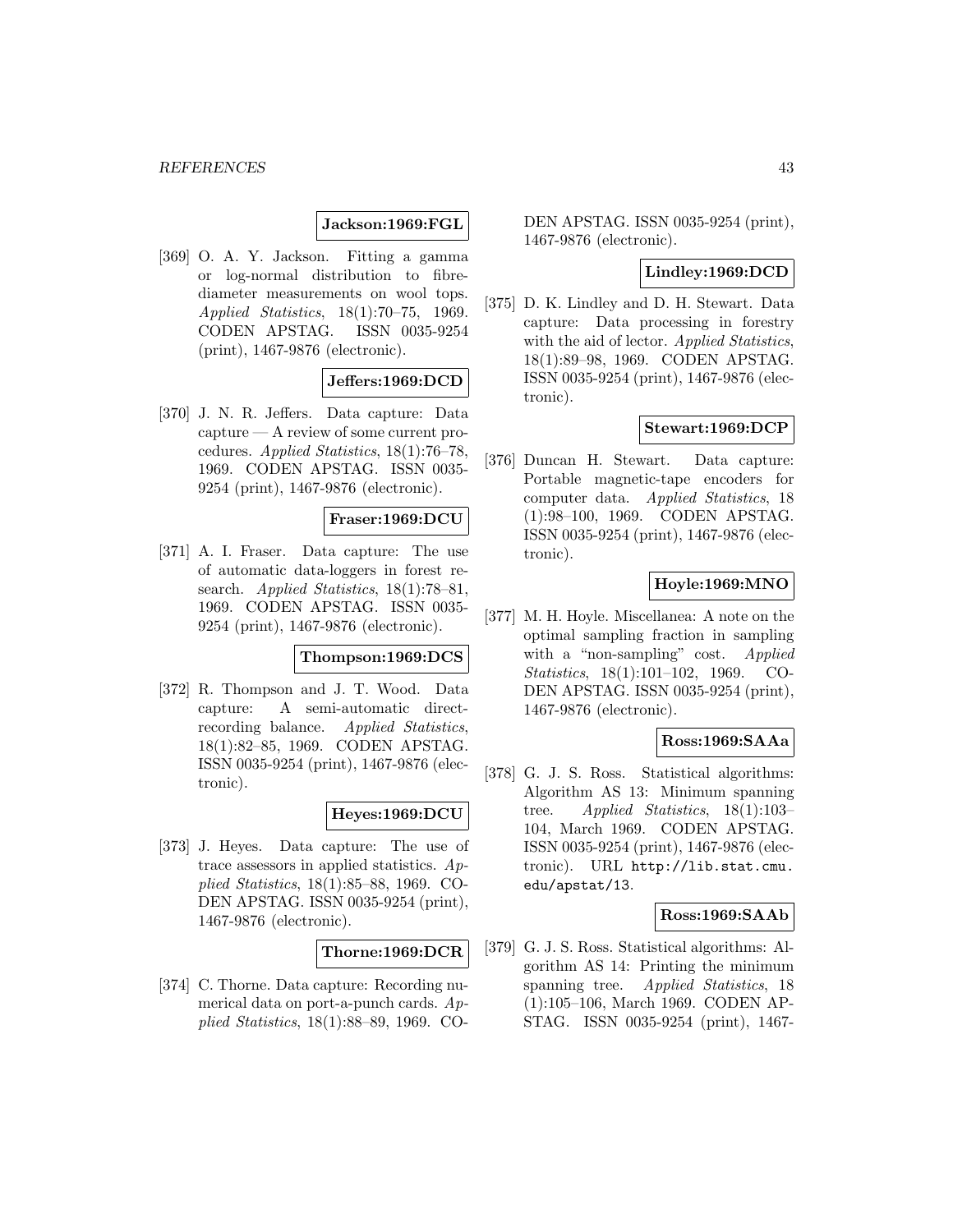9876 (electronic). URL http://lib. stat.cmu.edu/apstat/14.

# **Ross:1969:SAAc**

[380] G. J. S. Ross. Statistical algorithms: Algorithm AS 15: Single linkage cluster analysis. Applied Statistics, 18(1):106– 110, March 1969. CODEN APSTAG. ISSN 0035-9254 (print), 1467-9876 (electronic). URL http://lib.stat.cmu. edu/apstat/15.

# **Swan:1969:SAAa**

[381] A. V. Swan. Statistical algorithms: Algorithm AS 16: Maximum likelihood estimation from grouped and censored normal data. Applied Statistics, 18(1): 110–114, March 1969. CODEN AP-STAG. ISSN 0035-9254 (print), 1467- 9876 (electronic). URL http://lib. stat.cmu.edu/apstat/16. See remarks [434, 430].

### **Swan:1969:SAAb**

[382] A. V. Swan. Statistical algorithms: Algorithm AS 17: The reciprocal of Mills's ratio. Applied Statistics, 18(1):115– 116, March 1969. CODEN APSTAG. ISSN 0035-9254 (print), 1467-9876 (electronic). URL http://lib.stat.cmu. edu/apstat/17.

# **Gower:1969:SAR**

[383] J. C. Gower. Statistical algorithms: Remark AS R1: A remark on Algorithm AS 1 sub-routine package. Applied Statistics, 18(1):116–117, 1969. CO-DEN APSTAG. ISSN 0035-9254 (print), 1467-9876 (electronic). URL http: //lib.stat.cmu.edu/apstat/1. See [324].

### **Anonymous:1969:SAA**

[384] Anonymous. Statistical algorithms: Algorithms AS 6 and AS 7: Corrigenda. Applied Statistics, 18(1):118, 1969. CO-DEN APSTAG. ISSN 0035-9254 (print), 1467-9876 (electronic). See [329, 330, 429, 431].

# **Cooper:1969:SAAa**

[385] B. E. Cooper. Statistical algorithms: Algorithm AS 3: The integral of Student's t-distribution: Corrigenda. Applied Statistics, 18(1):118, 1969. CO-DEN APSTAG. ISSN 0035-9254 (print), 1467-9876 (electronic). URL http:// lib.stat.cmu.edu/apstat/3.

# **Cooper:1969:SAAb**

[386] B. E. Cooper. Statistical algorithms: Algorithm AS 4: An auxiliary function for distribution integrals: Corrigenda. Applied Statistics, 18(1):118, 1969. CO-DEN APSTAG. ISSN 0035-9254 (print), 1467-9876 (electronic). URL http:// lib.stat.cmu.edu/apstat/4. See corrigendum [422].

### **Cooper:1969:SAAc**

[387] B. E. Cooper. Statistical algorithms: Algorithm AS 5: The integral of the noncentral t-distribution: Corrigenda. Applied Statistics, 18(1):118, 1969. CO-DEN APSTAG. ISSN 0035-9254 (print), 1467-9876 (electronic). URL http:// lib.stat.cmu.edu/apstat/5.

### **Anonymous:1969:VIP**

[388] Anonymous. Volume information. Applied Statistics, 18(1):[3], 1969. CO-DEN APSTAG. ISSN 0035-9254 (print), 1467-9876 (electronic).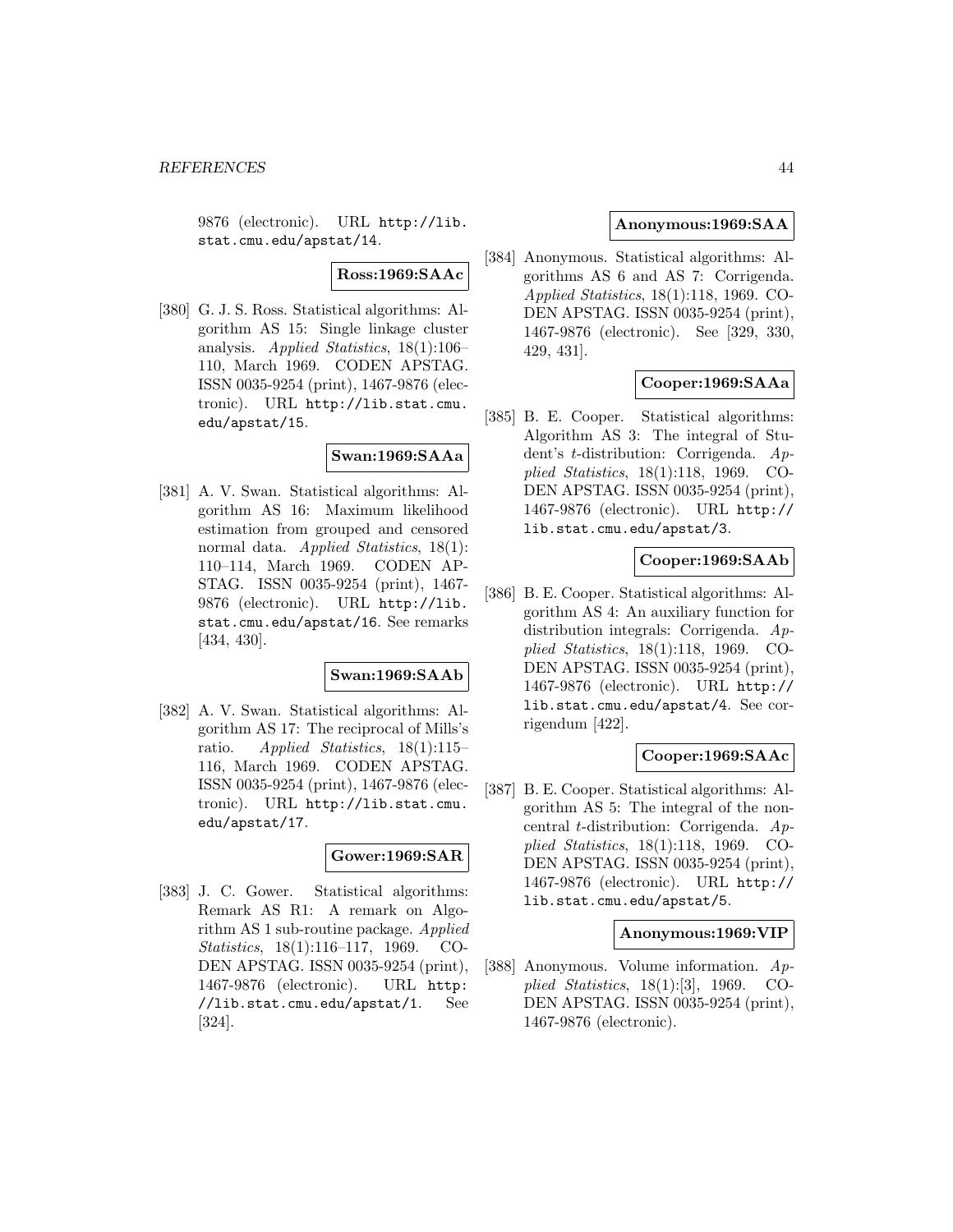# **Bithell:1969:SHA**

[389] J. F. Bithell. The statistics of hospital admission systems. Applied Statistics, 18 (2):119–129, 1969. CODEN APSTAG. ISSN 0035-9254 (print), 1467-9876 (electronic).

# **Colquhoun:1969:CET**

[390] D. Colquhoun. A comparison of estimators for a two-parameter hyperbola. Applied Statistics, 18(2):130–140, 1969. CODEN APSTAG. ISSN 0035-9254 (print), 1467-9876 (electronic).

# **Craig:1969:ETI**

[391] J. Craig. On the elementary treatment of index numbers. Applied Statistics, 18 (2):141–152, 1969. CODEN APSTAG. ISSN 0035-9254 (print), 1467-9876 (electronic).

### **Fienberg:1969:PGA**

[392] Stephen E. Fienberg. Preliminary graphical analysis and quasiindependence for two-way contingency tables. Applied Statistics, 18(2):153–168, 1969. CODEN APSTAG. ISSN 0035- 9254 (print), 1467-9876 (electronic).

# **Sowden:1969:CBV**

[393] R. R. Sowden and J. R. Ashford. Computation of the bi-variate normal integral. Applied Statistics,  $18(2):169-180$ , 1969. CODEN APSTAG. ISSN 0035- 9254 (print), 1467-9876 (electronic).

### **Harvey:1969:MGA**

[394] R. A. Harvey. Miscellanea: A graphical aid to visual fitting of straight lines. Applied Statistics, 18(2):181–185, 1969. CODEN APSTAG. ISSN 0035-9254 (print), 1467-9876 (electronic).

# **Shahani:1969:MSG**

[395] A. K. Shahani. Miscellanea: A simple graphical test of association for large samples. Applied Statistics, 18 (2):185–190, 1969. CODEN APSTAG. ISSN 0035-9254 (print), 1467-9876 (electronic).

# **Cole:1969:MYA**

[396] A. J. Cole and R. M. Campbell. Miscellanea: Yet another conversational mode program. Applied Statistics, 18 (2):190–191, 1969. CODEN APSTAG. ISSN 0035-9254 (print), 1467-9876 (electronic).

# **Carpenter:1969:RFO**

[397] L. C. Carpenter. Reviews: Fundamentals of Operations Research, by R. L. Ackoff and M. W. Sasieni. Applied Statistics, 18(2):192, 1969. CODEN AP-STAG. ISSN 0035-9254 (print), 1467- 9876 (electronic).

# **Welford:1969:RSD**

[398] B. P. Welford. Reviews: The Science of Decision Making, by A. Kaufmann and R. Audley. Applied Statistics, 18 (2):192–193, 1969. CODEN APSTAG. ISSN 0035-9254 (print), 1467-9876 (electronic).

# **Hill:1969:RHV**

[399] G. B. Hill. Reviews: Health and Vital Statistics, by B. Benjamin. Applied Statistics, 18(2):193–194, 1969. CO-DEN APSTAG. ISSN 0035-9254 (print), 1467-9876 (electronic).

# **Mack:1969:RTR**

[400] C. Mack. Reviews: The Theory of Random Clumping, by S. A. Roach. Applied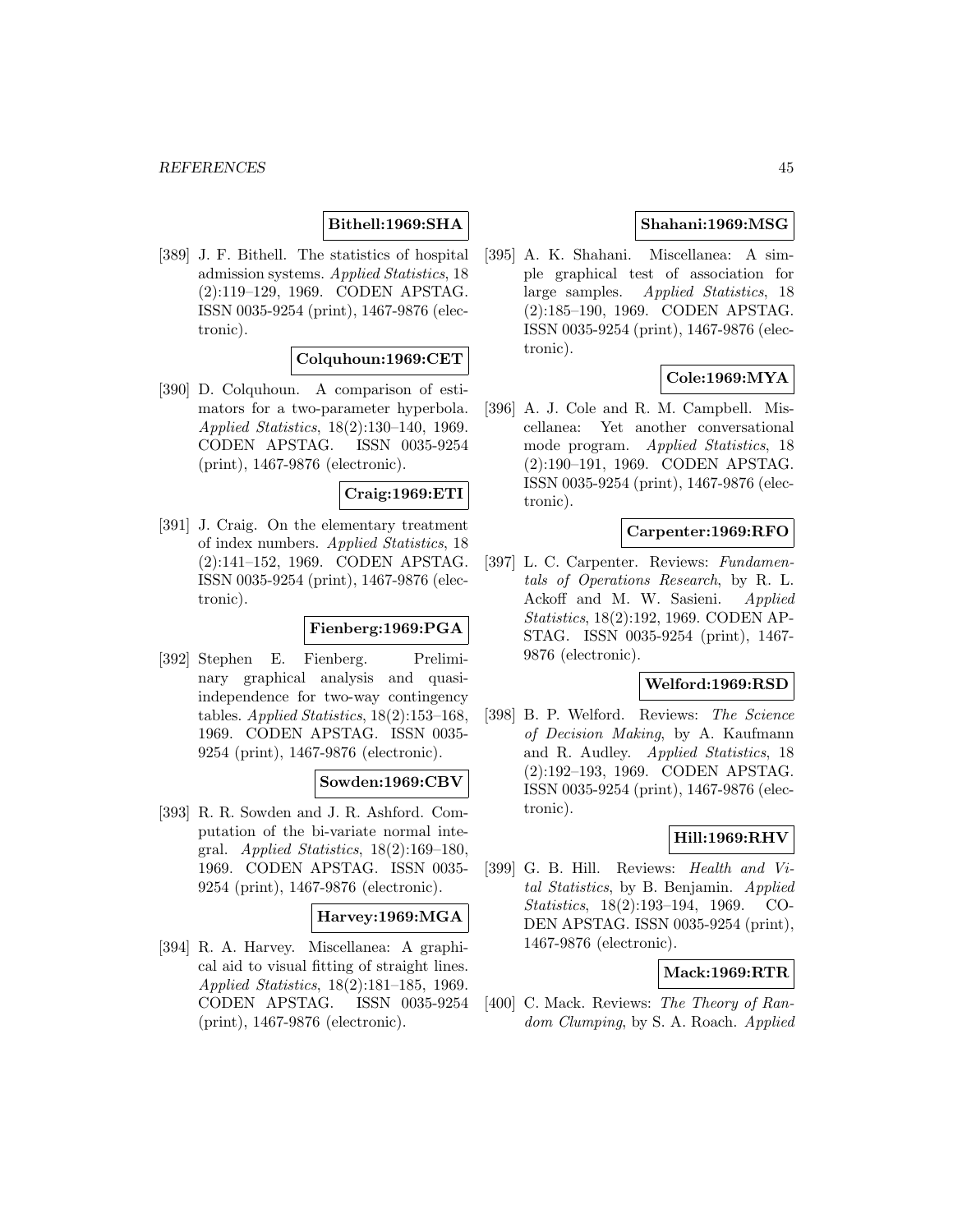Statistics, 18(2):194, 1969. CODEN AP-STAG. ISSN 0035-9254 (print), 1467- 9876 (electronic).

# **Machin:1969:REP**

[401] David Machin. Reviews: The Elements of Probability and Sampling, by Frank A. Friday. Applied Statistics, 18 (2):194–195, 1969. CODEN APSTAG. ISSN 0035-9254 (print), 1467-9876 (electronic).

# **Conway:1969:RAS**

[402] Freda Conway. Reviews: Applied Statistics. Statistics for the Social Scientists: Volume 2, by K. A. Yeomans. Applied Statistics, 18(2):195–196, 1969. CO-DEN APSTAG. ISSN 0035-9254 (print), 1467-9876 (electronic).

# **Gower:1969:SAAa**

[403] J. C. Gower. Statistical algorithms: Algorithm AS 18: Evaluation of marginal means. Applied Statistics, 18(2):197– 199, June 1969. CODEN APSTAG. ISSN 0035-9254 (print), 1467-9876 (electronic). URL http://lib.stat.cmu. edu/apstat/18.

# **Gower:1969:SAAb**

[404] J. C. Gower. Statistical algorithms: Algorithm AS 19: Analysis of variance for a factorial table. Applied Statistics, 18 (2):199–202, June 1969. CODEN AP-STAG. ISSN 0035-9254 (print), 1467- 9876 (electronic). URL http://lib. stat.cmu.edu/apstat/19.

# **Nelder:1969:SAA**

[405] J. A. Nelder. Statistical algorithms: Algorithm AS 20: The efficient formation of a triangular array with restricted storage for data. Applied Statistics, 18(2): 203–206, June 1969. CODEN APSTAG. ISSN 0035-9254 (print), 1467-9876 (electronic). URL http://lib.stat.cmu. edu/apstat/20.

# **Thayer:1969:SAA**

[406] R. P. Thayer and R. F. Storer. Statistical algorithms: Algorithm AS 21: Scale selection for computer plots.  $Ap$ plied Statistics, 18(2):206–208, June 1969. CODEN APSTAG. ISSN 0035-9254 (print), 1467-9876 (electronic). URL http://lib.stat.cmu. edu/apstat/21. See corrigenda [424] and remark [428].

# **Day:1969:EAA**

[407] D. J. Day and Jennifer E. Dunn. Estimating the audience for advertising on the outside of London buses. *Applied* Statistics, 18(3):209–220, 1969. CO-DEN APSTAG. ISSN 0035-9254 (print), 1467-9876 (electronic).

# **Roth:1969:ESM**

[408] Philip M. Roth and Richard A. Stewart. Experimental studies with multiple responses. Applied Statistics, 18 (3):221–228, 1969. CODEN APSTAG. ISSN 0035-9254 (print), 1467-9876 (electronic).

# **Hadidi:1969:IOC**

[409] N. Hadidi and B. W. Conolly. On the improvement of the operational characteristics of single-server queues by the use of a queue-length-dependent service mechanism. Applied Statistics, 18 (3):229–240, 1969. CODEN APSTAG. ISSN 0035-9254 (print), 1467-9876 (electronic).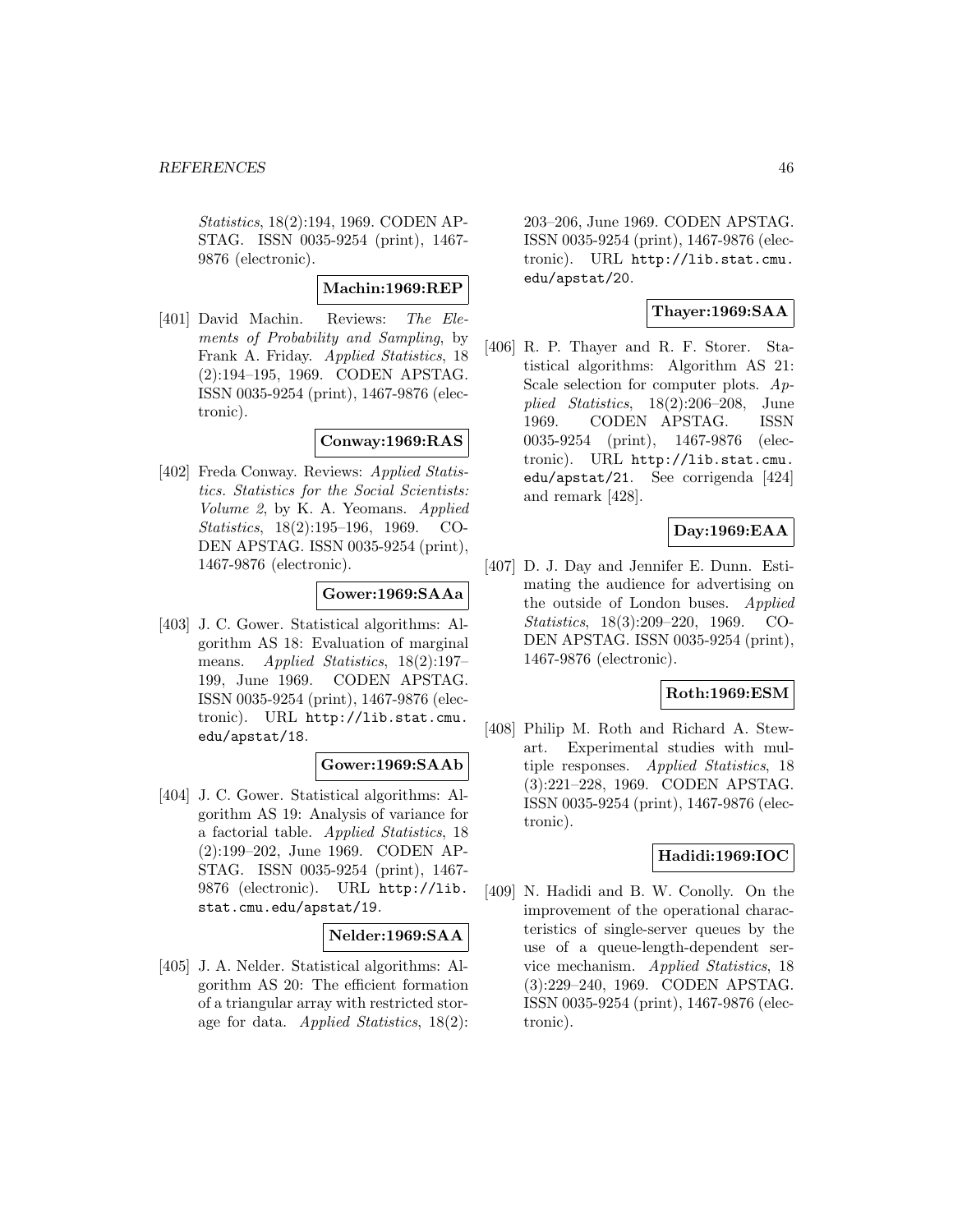# **Box:1969:PET**

[410] M. J. Box. Planning experiments to test the adequacy of non-linear models. Applied Statistics, 18(3):241–248, 1969. CODEN APSTAG. ISSN 0035- 9254 (print), 1467-9876 (electronic).

### **Chambers:1969:CSF**

[411] John M. Chambers. A computer system for fitting models to data. Applied Statistics, 18(3):249–263, 1969. CO-DEN APSTAG. ISSN 0035-9254 (print), 1467-9876 (electronic).

# **Foster:1969:MCA**

[412] F. G. Foster and T. M. F. Smith. Miscellanea: The computer as an aid in teaching statistics. Applied Statistics, 18 (3):264–270, 1969. CODEN APSTAG. ISSN 0035-9254 (print), 1467-9876 (electronic).

# **Cochran:1969:MUC**

[413] W. G. Cochran. Miscellanea: The use of covariance in observational studies. Applied Statistics, 18(3):270–275, 1969. CODEN APSTAG. ISSN 0035-9254 (print), 1467-9876 (electronic).

# **James:1969:MTB**

[414] William H. James. Miscellanea: Testing for birth-order effects in the presence of birth limitation or reproductive compensation. Applied Statistics, 18 (3):276–281, 1969. CODEN APSTAG. ISSN 0035-9254 (print), 1467-9876 (electronic).

# **Gales:1969:BRF**

[415] Kathleen Gales. Book reviews: Fieldwork Methods in General Use. First Report by Working Party on Interviewing

Methods. Applied Statistics, 18(3):282, 1969. CODEN APSTAG. ISSN 0035- 9254 (print), 1467-9876 (electronic).

### **Kingman:1969:BRC**

[416] J. F. C. Kingman. Book reviews: Convergence of Probability Measures, by P. Billingsley. Applied Statistics, 18(3):282, 1969. CODEN APSTAG. ISSN 0035- 9254 (print), 1467-9876 (electronic).

### **Claringbold:1969:SAA**

[417] Peter J. Claringbold. Statistical algorithms: Algorithm AS 22: The interaction algorithm. Applied Statistics, 18(3): 283–287, September 1969. CODEN AP-STAG. ISSN 0035-9254 (print), 1467- 9876 (electronic). URL http://lib. stat.cmu.edu/apstat/22.

### **Gower:1969:SAAc**

[418] J. C. Gower. Statistical algorithms: Algorithm AS 23: Calculation of effects. Applied Statistics, 18(3):287–290, September 1969. CODEN APSTAG. ISSN 0035-9254 (print), 1467-9876 (electronic). URL http://lib.stat.cmu. edu/apstat/23.

# **Cunningham:1969:SAA**

[419] S. W. Cunningham. Statistical algorithms: Algorithm AS 24: From normal integral to deviate. Applied Statistics, 18(3):290–293, September 1969. CO-DEN APSTAG. ISSN 0035-9254 (print), 1467-9876 (electronic). URL http:// lib.stat.cmu.edu/apstat/24.

# **Lagoo:1969:SAA**

[420] V. K. Lagoo. Statistical algorithms: Algorithm AS 25: Classification of means from analysis of variance. Applied Statistics, 18(3):294–298, Septem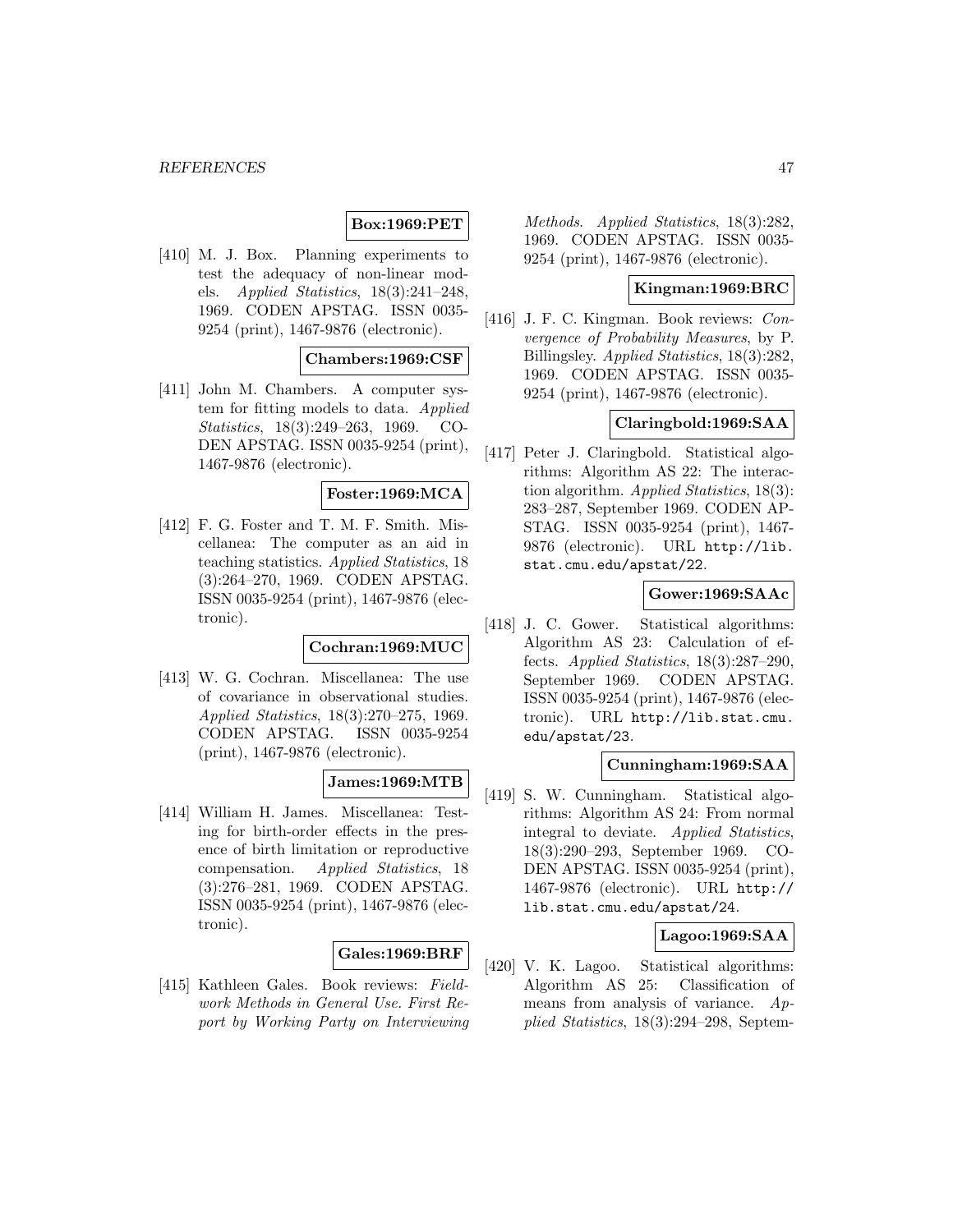ber 1969. CODEN APSTAG. ISSN 0035-9254 (print), 1467-9876 (electronic). URL http://lib.stat.cmu. edu/apstat/25.

# **Hill:1969:SAR**

[421] I. D. Hill. Statistical algorithms: Remark AS R2: A remark on Algorithm AS 2 "The Normal Integral". Applied Statistics, 18(3):299–300, 1969. CO-DEN APSTAG. ISSN 0035-9254 (print), 1467-9876 (electronic). URL http: //lib.stat.cmu.edu/apstat/2. See [325].

# **Cooper:1970:SAC**

[422] B. E. Cooper. Statistical algorithms: Corrigendum: Algorithm AS 4: An auxiliary function for distribution integrals. Applied Statistics, 19(2):204, 1970. CO-DEN APSTAG. ISSN 0035-9254 (print), 1467-9876 (electronic). URL http: //lib.stat.cmu.edu/apstat/4. See [386].

# **Jennrich:1971:SAR**

[423] R. I. Jennrich and P. I. Sampson. Statistical algorithms: Remark AS R3: A remark on Algorithm AS 10. Applied Statistics, 20(1):117–118, 1971. CO-DEN APSTAG. ISSN 0035-9254 (print), 1467-9876 (electronic). URL http:/ /lib.stat.cmu.edu/apstat/10. See [348, 425].

# **Thayer:1971:SAC**

[424] R. P. Thayer and R. F. Storer. Statistical algorithms: Corrigenda: Algorithm AS 21: Scale selection for computer plots. Applied Statistics, 20(1):118, 1971. CODEN APSTAG. ISSN 0035-9254 (print), 1467-9876 (electronic). URL http://lib.stat.cmu. edu/apstat/21. See [406, 428].

# **Cooper:1971:SAR**

[425] B. E. Cooper. Statistical algorithms: Remark AS R4: A remark on Algorithm AS 10: "The Use of Orthogonal Polynomials". Applied Statistics, 20(2):216, 1971. CODEN APSTAG. ISSN 0035-9254 (print), 1467-9876 (electronic). URL http://lib.stat.cmu. edu/apstat/10. See [348, 423].

### **Hitchin:1973:SAR**

[426] D. Hitchin. Statistical algorithms: Remark AS R8: A remark on algorithms AS 4 and AS 5: An auxiliary function for distribution integrals, and the integral of the non-central t- distribution. Applied Statistics, 22(3):428, 1973. CO-DEN APSTAG. ISSN 0035-9254 (print), 1467-9876 (electronic). See [327, 328].

### **Swan:1974:CCM**

[427] A. V. Swan. Corrigendum: Computing maximum-likelihood estimates for parameters of the normal distribution from grouped and censored data. Applied Statistics, 23(2):202, 1974. CODEN AP-STAG. ISSN 0035-9254 (print), 1467- 9876 (electronic). See [368].

### **Rowlands:1974:SAR**

[428] G. J. Rowlands and Rita M. Pocock. Statistical algorithms: Remark AS R10: On scale selections for scatter diagrams. Applied Statistics, 23(2):248–249, 1974. CODEN APSTAG. ISSN 0035-9254 (print), 1467-9876 (electronic). See [406, 424].